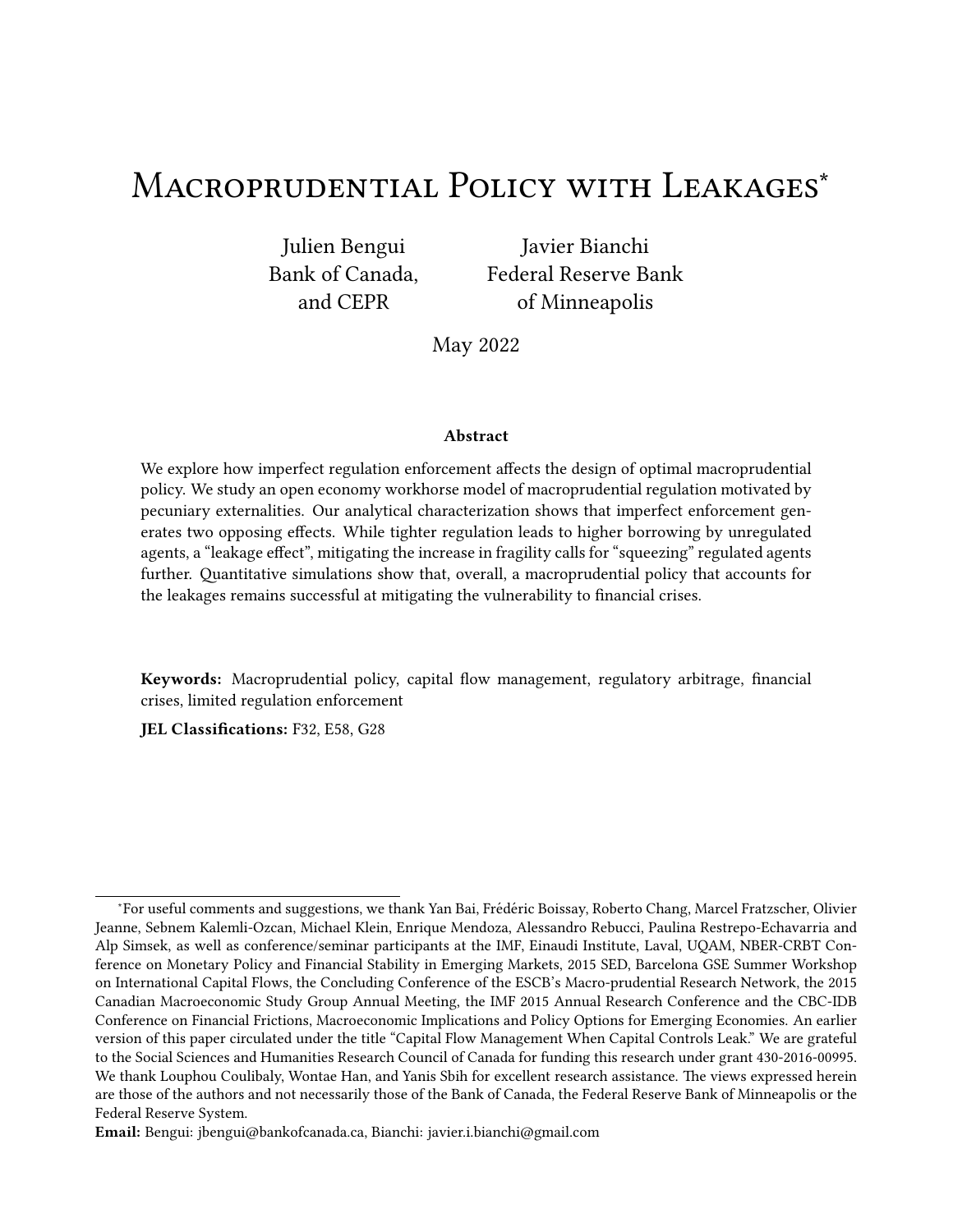## 1 Introduction

Macroprudential regulation has emerged as a central element of the post-financial crisis dominant policy paradigm, in which the management of credit cycles has been elevated to the rank of firstorder policy concerns. Central to this view is the notion that curbing credit booms reduces financial sector vulnerabilities to future reversals in financial conditions. The effectiveness of macroprudential regulation, however, is not being taken for granted and has been the subject of a growing empirical literature (see, e.g., Cerutti, Claessens and Laeven, 2017). Indeed, a common policy concern is that such new regulation could be bypassed and have unintended consequences.<sup>1</sup>

How is the optimal design of macroprudential regulation altered by the presence of leakages? Is the scope for macroprudential policy significantly altered by the possibility of leakages? Does macroprudential policy remain desirable in the presence of leakages? The theoretical literature on macroprudential policy has so far abstracted from the imperfect regulation enforcement, and thus a proper framework to address these questions is lacking. Our goal in this paper is to fill this gap by providing a theoretical model suited to tackle these issues.

In line with the emerging policy paradigm and the theoretical literature, we adopt a framework in which inefficient private borrowing decisions generate excessive financial fragility (e.g., Lorenzoni 2008; Bianchi 2011). In our theory, a pecuniary externality resulting from frictions in financial markets makes macroprudential policy desirable, yet the introduction of such policy endogenously leads to increased risk taking by a shadow sector endowed with the ability to bypass regulation. These unintended spillover effects in turn feed into the economy's exposure to financial crises, limiting the effectiveness of macroprudential policy and altering its optimal design.

We start our analysis with a tractable three-period model. In the model, agents initially make a borrowing decision and are then subject to income shocks in the intermediate period while facing a collateral constraint that limits their ability to smooth consumption. The presence of a market price in the collateral constraint implies that the higher the aggregate leverage chosen in the initial period, the larger the contraction in the borrowing capacity in the intermediate period for all households. This pecuniary externality and the associated financial amplification effects are not internalized by private households, providing a rationale for a macroprudential policy aimed at limiting private leverage.

Different from existing studies, macroprudential regulation is subject to imperfect enforcement. In particular, the macroprudential authority is able to curb risk taking within a narrow (regulated) sector, while internalizing the endogenous response of the shadow (unregulated) sector. A stricter macroprudential policy seeking to make regulated agents internalize the pecuniary externality creates a safer environment but has the unintended consequence of encouraging higher borrowing by unregulated agents. These spillovers undermine the effectiveness of macroprudential policy and in-

 $1$  Empirical studies analyzing such leakages in macroprudential policies include Magud et al. (2011), Aiyar, Calomiris and Wieladek (2014), Klein (2012), Jiménez, Ongena, Peydró and Saurina (2012), Forbes, Fratzscher and Straub (2015), Dassatti and Peydró (2013), and Ahnert, Forbes and Reinhardt (2018).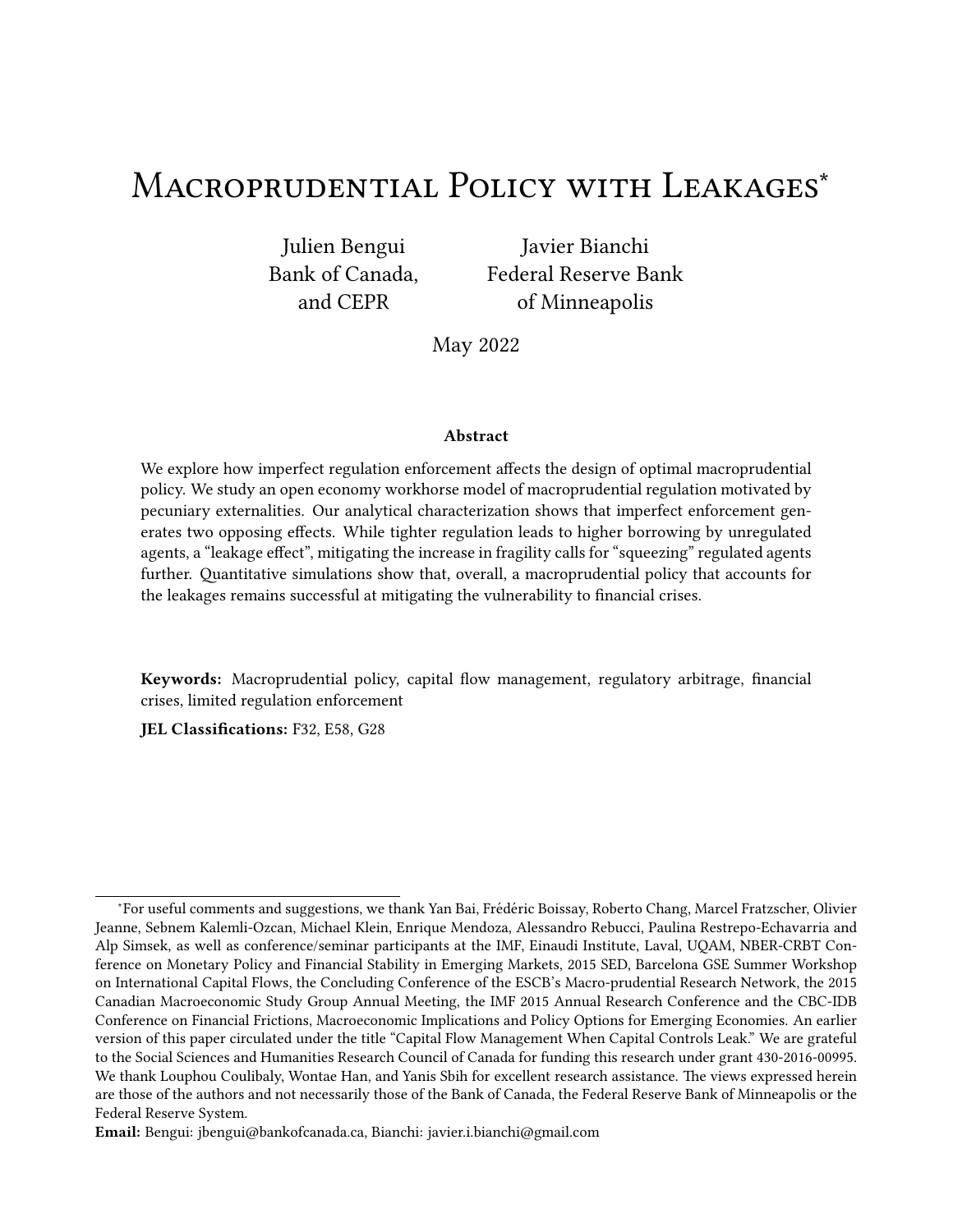crease the economy's exposure to financial crises.

We show that despite destabilizing spillover effects on the unregulated sphere, a small macroprudential tax on regulated agents is always strictly welfare improving for all agents. Going beyond a perturbation argument, we derive an explicit formula for the optimal macroprudential tax. Relative to the standard Pigouvian tax expression familiar from the literature, accounting for leakages yields two new elements. One reflects the weaker influence of the financial regulator onto the price of collateral due to the unregulated sector partially offsetting the regulated sector's response to the regulation. The second one reflects the regulator's higher valuation of relaxing future collateral constraints resulting from the unregulated sector's higher exposure to financial crises. Taken together, these two effects imply an ambiguous effect of leakages on the size of optimal macroprudential taxes.

We then turn to an infinite horizon model to pursue a quantitative analysis. In the infinite horizon context, leakages further give rise to a time inconsistency problem. To see why, suppose agents expect loose regulation in the future. This expectation generates a perception of a riskier environment, which induces unregulated agents to take less risk today, narrowing the gap between the borrowing choices of regulated and unregulated agents. Interestingly, this channel works despite unregulated agents not being directly subject to regulation. Given our goal of evaluating the extent to which leakages undermine the effectiveness of regulation, we find it useful to focus on a discretionary regime in which a regulator has limited ability to exploit the disciplining effect just described. We thus consider a government that sets optimal regulation sequentially and without commitment, and we focus on Markov-perfect equilibria. We then calibrate our infinite horizon model to match the features of emerging market crises and experiment with degrees of leakages ranging from 0 to 50% of agents making up the unregulated sphere of the economy.

The main take away from our quantitative analysis is that even subject to significant leakages, macroprudential policy remains highly effective and desirable. To offset the increase in borrowing by the unregulated sector, the planner induces even tighter regulation on the regulated sector, and this results in aggregate levels of borrowing that are comparable to the constrained-efficient allocation. Average welfare gains are fairly stable with respect to leakages. Nonetheless, the welfare gains are spread unevenly in the economy, with the lion's share going to unregulated agents. Intuitively, while the financial stability benefits of macroprudential policy are partially offset by the burden of regulation for regulated agents, they are not for unregulated agents, who free-ride on others' precautionary behavior.

Related Literature. This paper belongs to a growing literature providing foundations for macroprudential policies. A first strand of this literature, most closely related to our paper, examines pecuniary externalities and incomplete markets when financial constraints depend on market prices (Caballero and Krishnamurthy, 2001, Lorenzoni, 2008, Bianchi, 2011, Jeanne and Korinek, 2012, Bianchi and Mendoza, 2018, Korinek, 2018). Abstracting from imperfect regulation enforcement, this literature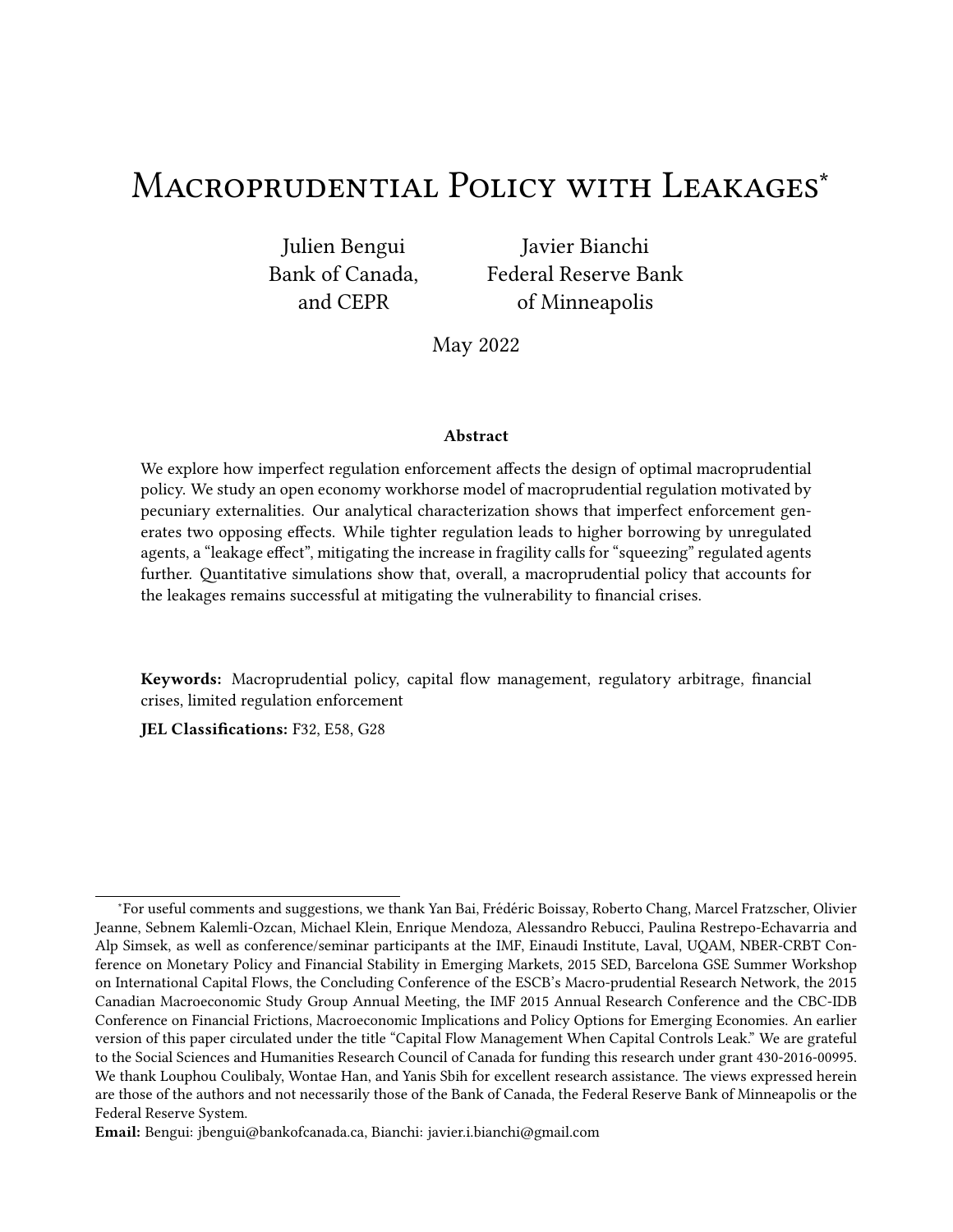has tackled several issues, including the interactions between macroprudential and stabilization policies (Benigno et al., 2013), monetary policy (Fornaro, 2015, Ottonello, 2015, Sergeyev, 2016, Coulibaly, 2018, Devereux, Young and Yu, 2018), foreign reserves (Arce, Bengui and Bianchi, 2019; Davis et al., 2020), international coordination (Bengui, 2013), policy cyclicality (Schmitt-Grohé and Uribe, 2017), multiple equilibria (Schmitt-Grohé and Uribe, 2016), learning (Bianchi, Boz and Mendoza, 2012), news and regime switching shocks (Bianchi, Liu and Mendoza, 2016), uncertainty shocks (Reyes-Heroles and Tenorio, 2018), trend shocks and the implications for the cyclicality of capital controls (Flemming, L'Huillier and Piguillem, 2019, Seoane and Yurdagul, 2019). A second strand of the literature on macroprudential policy examines aggregate demand externalities in the presence of nominal rigidities (Schmitt-Grohé and Uribe, 2013, Farhi and Werning, 2016). Recent research in this area has studied Mundell's Trilemma (Farhi and Werning, 2012), liquidity traps (Korinek and Simsek, 2016, Acharya and Bengui, 2018, Fornaro and Romei, 2018, Bianchi and Coulibaly, 2021), and fiscal unions (Farhi and Werning, 2017). See Bianchi and Lorenzoni (2021) and Bianchi and Mendoza (2020) for reviews of the literature.

A common theme in this literature is the presence of a wedge between the private and social cost of borrowing, which generates scope for Pigouvian taxes. Our contribution is to explicitly model the imperfect enforcement of macroprudential regulation, pursuing both a qualitative and quantitative analysis of optimal policy. The paper also speaks to an empirical literature that examines the effectiveness of macroprudential regulation. $^2$  In particular, our quantitative predictions are consistent with the findings that tighter regulation leads to opposite risk-taking responses by different agents, although tighter regulation leads to an overall reduction in risk taking (Dassatti and Peydró, 2013, Aiyar, Calomiris and Wieladek, 2014).

Finally, our paper relates to a literature in financial intermediation studying the interaction between regulation and shadow banking activity. Examples include Huang (2014), Plantin (2015), Grochulski and Zhang (2015), Farhi and Tirole (2017), Ordonez (2018), Ordonez and Piguillem (2018), Begenau and Landvoigt (2018) and Bengui, Bianchi and Coulibaly (2019). Begenau and Landvoigt, for example, study a model in which traditional banks are covered by deposit insurance but shadow banks are not, and find that a tightening of capital requirements for traditional banks causes shadow banks to take over a larger fraction of the credit market. We do not model banks explicitly but instead consider a generic setting with regulated and unregulated agents, and point to a distinct channel involving leverage responses to endogenous changes in systemic risk generated by regulation. From a normative standpoint, the above mentioned literature adopts a primarily microprudential approach to financial regulation. Overall, our paper provides the first analysis of macroprudential regulation in an economy with an unregulated sector.

The paper is organized as follows. Section 2 presents a three-period model that shows analytical results for the main mechanisms in the paper. Section 3 presents the results from the infinite horizon

<sup>&</sup>lt;sup>2</sup>See footnote 1 for a list of papers.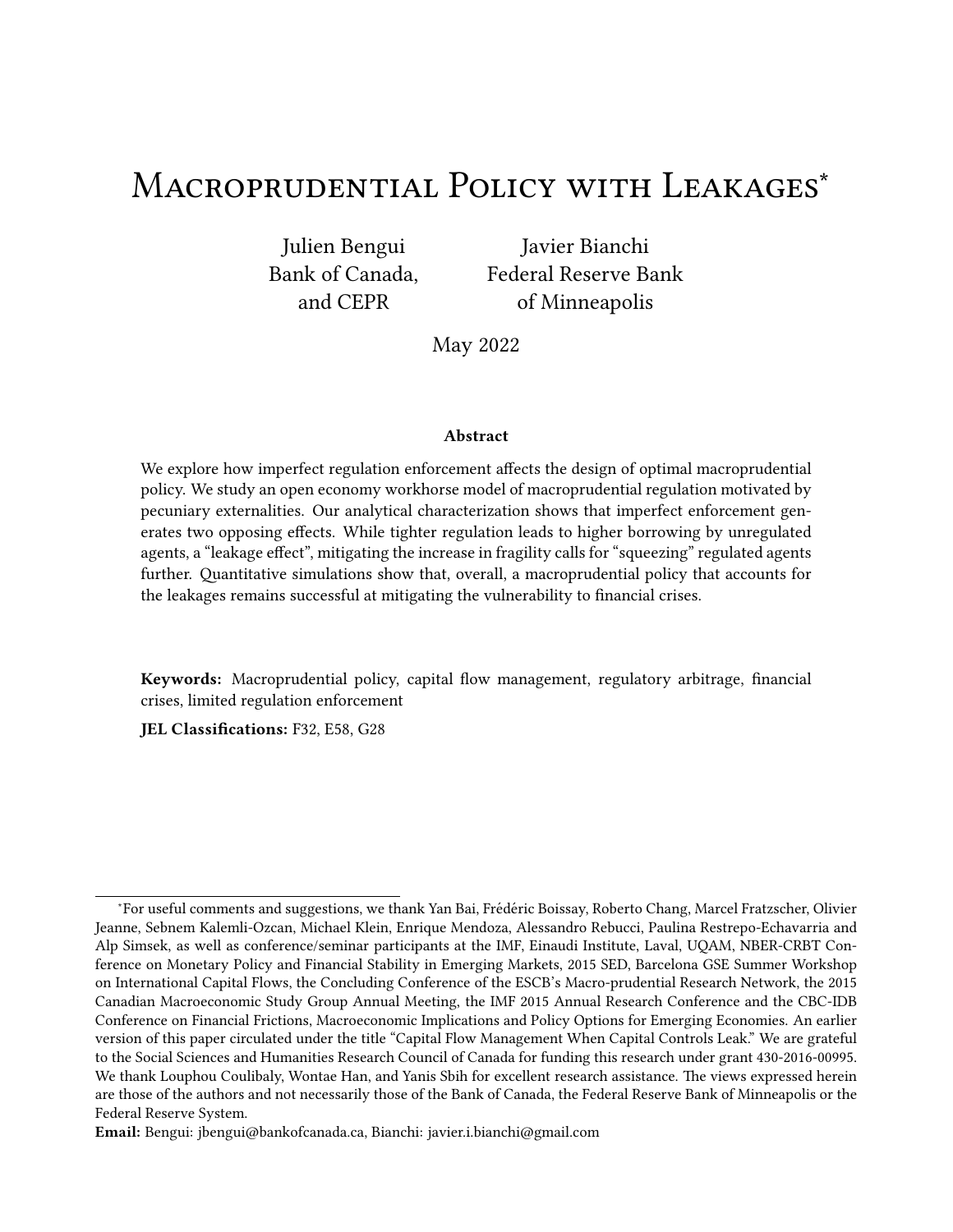quantitative model. Section 4 concludes. Proofs are collected in the appendix.

## 2 A Three-Period Model

In this section, we present an analytically tractable three-period model of financial crises in which macroprudential policy cannot be enforced on a subset of agents that are outside the regulated sector. We adopt specific assumptions on preferences that deliver closed-form solutions for continuation equilibria and help us obtain an analytical characterization of the optimal macroprudential policy problem in the presence of leakages. Later, in Section 3, we study the same mechanisms we outline in this simple model in the context of a more general quantitative infinite horizon model. A key assumption of both models is that of homothetic preferences, which guarantee that the price of nontradables is increasing income, and thus decreasing in indebtedness.

### 2.1 Environment

We consider a small open economy that lasts for three periods  $\ell = 0 \cdot 1 \cdot 2$ . There are two types of goods, tradables and nontradables, and no production. The only source of uncertainty is over the endowment of tradable goods in period  $\ell = 1$ .

The economy is populated by a continuum of agents of one of two types  $\ell = \star \star'$  that differ in their ability to bypass regulation: a fraction *W* is unregulated ( $\star$ ) and the remaining 1 *W* is regulated ('). The distinction between unregulated and regulated agents is intended to capture in a broad sense the existence of a shadow banking sector, differences in access to sources of funding, or differences in the ability to circumvent regulation by different agents. Our focus will be on how these different types of agents respond differently to policy and its implications for optimal regulation. For the most part, we consider an environment where the size of the unregulated sector  $\mathbf{\mathbf{\ell}}$  is exogenous, but will also provide a simple way to endogenize W based on an idiosyncratic cost of bypassing regulation.

Both types of agents have identical preferences and endowments. Preferences are given by

$$
g = 2^{\prime}_{80} \, \Gamma_{50} \, \text{V} \ln \, {}^{1}2_{81} {}^{0} \, \Gamma_{50} \, \text{V}^{2} \ln \, {}^{1}2_{82} {}^{0} \tag{1}
$$

with

$$
2_{\theta C} = 2_{\theta C}^{\lambda} \quad 2_{\theta C}^{\#} \quad 11
$$

where E is the expectation operator and  $V \dot{V}$  1 is a discount factor. Date 0 utility is linear in tradable consumption  $2^{\flat}$  , while date 1 and date 2 utility is logarithmic in a consumption basket 2, which is a Cobb-Douglas aggregator of tradable goods consumption  $2^{\flat}$  and nontradable goods consumption  $2^{\#}.$ The parameter  $l$  is the share of tradables in total consumption.

Agents receive endowments of tradable goods and nontradable goods of  $\;\;\;\gamma^{\,1}{}_{\rm B}^{\rm o}$   $\;\cdot\cdot\cdot_l^{\#}\;$  at date 1 and date 2, but do not receive any endowment at date 0. The date 1 endowment of tradables  $\frac{1}{1}$  $\int_{1}^{1} 1 B^{\circ}$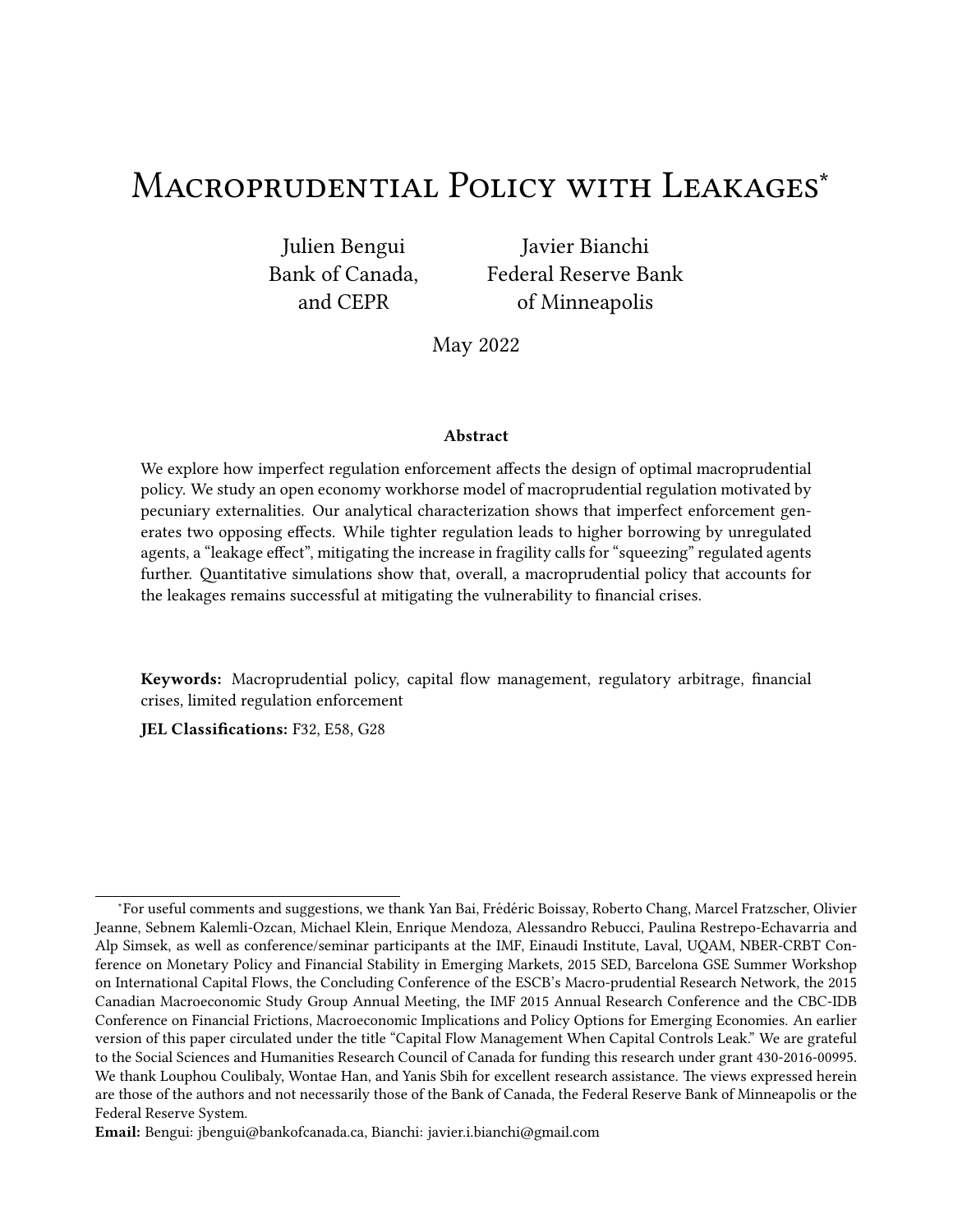is a random variable depending on the event  $\beta$  2 (, which can be interpreted as the aggregate state of the economy. For simplicity, we assume that  $\frac{1}{2}$  $\frac{1}{2}$  is deterministic and that the nontradable goods endowment is constant,  $\sim_1^{\#}$  $\frac{\#}{1} = -\frac{\#}{2}$  $\frac{\#}{2} = -\frac{\#}{4}$ .

Agents have access to a single, one-period, non-state-contingent bond denominated in units of tradable goods that pays a fixed interest rate A, determined exogenously in the world market. Denoting the relative price of nontradables by  $2^{\#}$ , the agents' budget constraints in all three periods are given by

$$
2_{\ell 0}^{\prime}{}_{s} {}^{1}1 \t s g_{\ell} {}^{0} {}^{1}1_{\ell 1} = {}_{\ell}{}_{\ell}
$$
 (2)

$$
2_{\beta_1}^{\gamma_1} 1_{\beta_1}^{\beta_2} \cdot 7_1^{\#} 1_{\beta_1}^{\beta_2} 2_{\beta_1}^{\#} 1_{\beta_1}^{\beta_2} \cdot 1_{\beta_2}^{\beta_2} 1_{\beta_2}^{\beta_3} = 1_{\alpha_1}^{\alpha_2} 1_{\beta_1}^{\beta_2} 1_{\beta_1}^{\beta_2} \cdot 7_1^{\#} 1_{\beta_1}^{\beta_2} 2_{\beta_1}^{\#} 1_{\beta_2}^{\beta_2} \cdot 8 \beta \qquad (3)
$$

2 ) 82 ¹Bº ¸ ? # 2 ¹Bº2 # 82 ¹Bº = ¹1 ¸ Aº18<sup>2</sup> ¹Bº ¸ ~ ) ¸ ? # 2 ¹Bº~ # 8B• (4)

where  $1_{\ell,1}$  denotes the bond holdings an agent chooses at the beginning of period  $\ell, g_{\ell}$  denotes the tax rate on date 0 borrowing, and  $\hat{J}_{\beta}$  is a lump-sum transfer. Crucially, we impose  $g_* = 0$ , that is, unregulated agents face no tax on borrowing.<sup>3</sup> To abstract from the distributional side effects of macroprudential policy, we assume that the planner rebates the tax proceeds to the agents who pay the tax.

At date 1, agents are subject to a credit constraint preventing them from borrowing more than a fraction  $\wedge$  of their current income:

$$
1_{g_2}1g_0 \qquad \qquad \wedge \quad 2_f^{\#}1g_0 \sim^{\#} \quad \mathbf{A} \quad \mathbf{A}^1g_0 \qquad \mathbf{B}^{\prime\prime} \tag{5}
$$

This credit constraint captures in a parsimonious way the empirical fact that income is critical in determining credit market access. The form of this constraint follows Mendoza (2002) and is common in the literature on financial crises and macroprudential policy (e.g., Bianchi, 2011 and Korinek, 2018).<sup>4</sup>

Agents choose consumption and savings to maximize their utility (1) subject to budget constraints (2), (3), (4), and the credit constraint (5), taking  $?^{\#}_1$  $\frac{7}{1}$ <sup>#</sup> <sup>1</sup> $\frac{1}{2}$ <sup>o</sup> and  $\frac{7}{2}$ <sup>#</sup>  $2^{\#1}$ B° as given. Necessary and sufficient

<sup>&</sup>lt;sup>3</sup>We assume that unregulated agents are prevented from arbitraging via borrowing abroad and lending domestically to the regulated sphere (e.g., because of technological reasons). Equivalently, we could assume that the tax on borrowing on the regulated sphere applies to both domestic and foreign forms of borrowing.

<sup>4</sup>This collateral constraint can be derived endogenously from limited enforcement assuming that: (i) households can default at the end of the period (before observing next period income realization), (ii) upon default, foreign creditors can seize a fraction  $\land$  of the current income and households regain access immediately to credit markets. Non-tradable goods enter the collateral constraint because while foreign creditors do not value non-tradable goods, they can sell it in exchange for tradable goods after seizing these goods after default. The current and not the future price appears in the constraint because the opportunity to default is at the end of the current period, before the realization of future shocks (see Bianchi and Mendoza, 2018).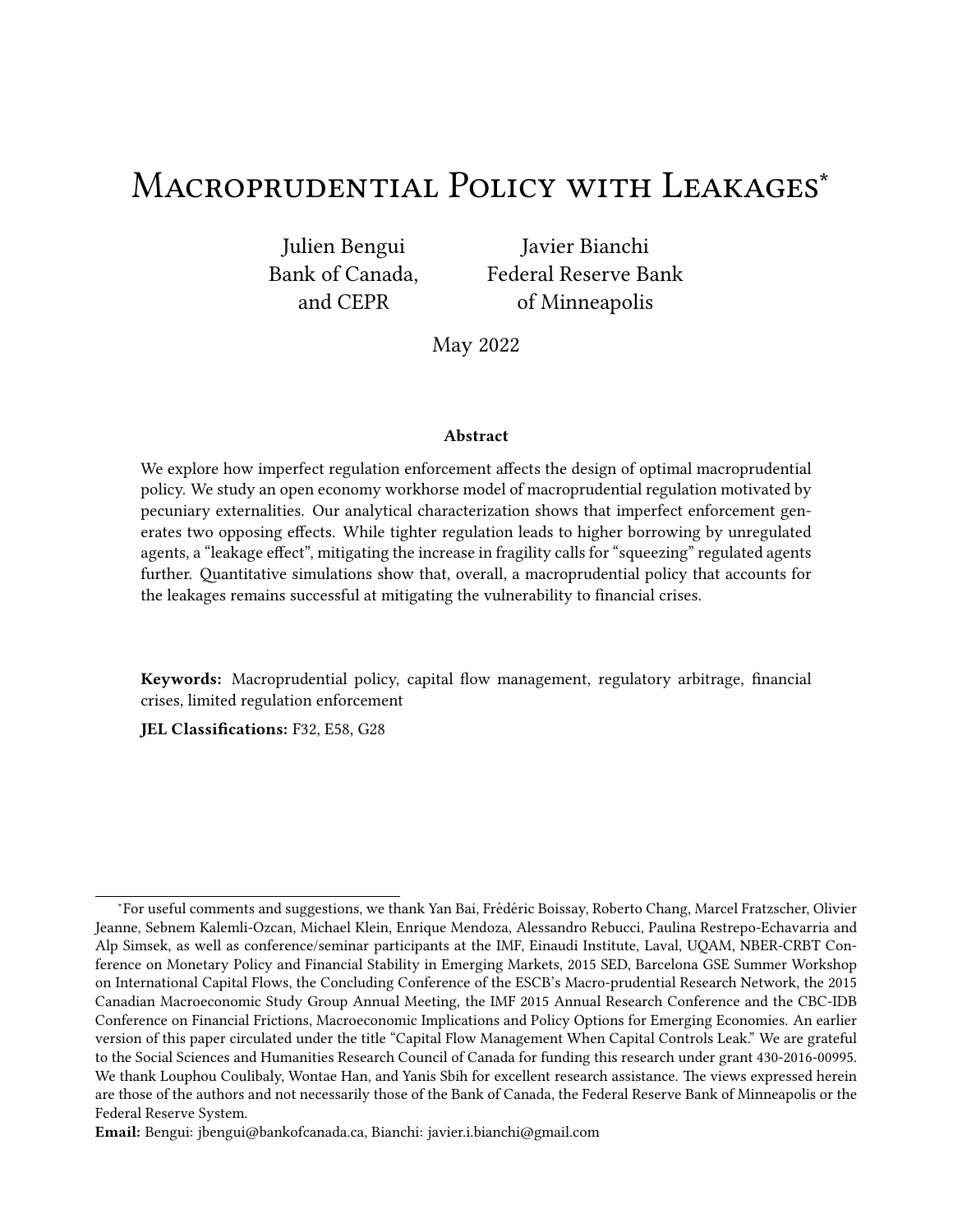conditions for optimality are given by

$$
?_{\ell}^{\#}1_{\ell}B^{\circ} = \frac{1}{I} \frac{1}{2\pi} \frac{2_{\ell\ell}^2 1_{\ell}B^{\circ}}{2\pi} \tag{6}
$$

$$
1 = V^{1}1 \t{1} A^{0}11 \t{1} g_{0}^{0}E_{0} \t{1} {2 \t{2} \t{1} g^{0}} \t{1}
$$
 (7)

$$
\frac{1}{2_{\theta_1}^2+18^{\circ}} \qquad V^11 \qquad A^{\circ} \frac{1}{2_{\theta_2}^2+18^{\circ}} \qquad \text{with equality if } 1_{\theta_2}^1 B^{\circ} \qquad {}^{A_1}2_1^{\#}18^{\circ} \stackrel{\#}{\sim} {}^{A_1}18^{\circ} \qquad (8)
$$

for all  $\beta$ . Condition (6) is a static optimality condition equating the marginal rate of substitution between tradable and nontradable goods to their relative price. Conditions (7) and (8) are the Euler equations for bonds at date 0 and date 1. The latter holds with strict inequality if the credit constraint binds, in which case current marginal utility exceeds the expected marginal utility costs from borrowing one unit and repaying next period.

Finally, the government budget constraint says that taxes on borrowing are rebated back to regulated agents:

$$
y' = \frac{g'}{1 \cdot g'} 1' \quad \text{and} \quad y* = 0''
$$
 (9)

**Definition of competitive equilibrium.** Given a tax policy  $g \cdot \cdot$ ), a competitive regulated equilibrium of the model is a set of date 0 choices  $\hat{L}_{\hat{x}}^{2}$  $\partial_{\theta^0}$ • 1 $_{\beta_1}$ g $_{\beta_2}$ <sub>f\*</sub>.<sub>' g</sub>, date 1 choices f2 $_{\beta_2}$  $B_8^{\{0\}}$  1  $B^{\circ}$  •  $2_{82}^{\{0\}}$  1  $B^{\circ}$  •

 $2^{\#}$  $\delta_{\beta_1}^{\#}$ 1B°•2 $\#$ 1B°•1 $\beta_2$ 1B°9 $\beta_2$ f\*•′g $\beta_2$ (, and prices f? $\tau_1^{\#}$  $\frac{\#}{1}$  1 $B$ °•  $?_{2}^{\#}$  1 $B$ °  $\mathcal{G}_{B2}$ ( such that (1) given prices and taxes, agents' decisions are optimal, (2) the market for the nontradable good clears at all dates, and (3) the government budget constraint holds.

In what follows, we proceed by backward induction. We first analyze the date 1 continuation equilibrium for given date 0 bond choices and then turn to the determination of date 0 borrowing decisions.

### 2.2 Date 1 continuation equilibrium

To simplify the analysis, we make the following parametric assumptions.

Assumption 1. e domestic agents' discount factor and the international interest rate satisfy  $V^11$ ,  $A^0$  = 1.

This assumption, common in small open economy models, implies that domestic agents are as patient as international investors. A result of this assumption is that there is no intrinsic motivation for consumption tilting in the domestic economy between date 1 and date 2, which simplifies the households' optimization problem.

Assumption 2. e consumption shares and collateralizable fraction of income are such that 0  $\ddot{Y} \wedge \ddot{Y}$  $l \cdot 11$   $l^{\circ}$ .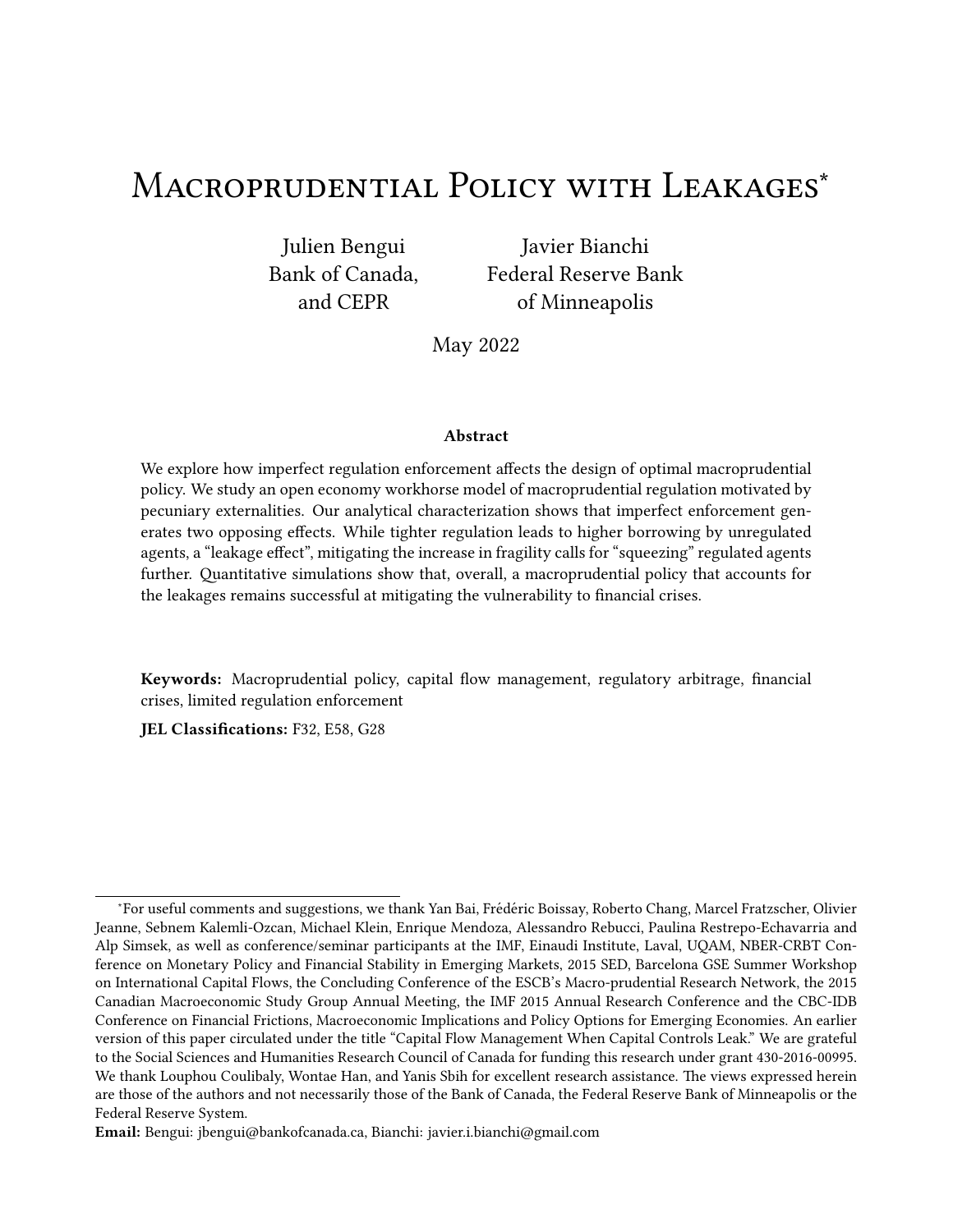This assumption simplifies the analysis by guaranteeing that there is a unique (continuation) equilibrium. As will become clear below, when Assumption 2 holds, an increase in aggregate consumption by one unit does not relax agents' credit constraint by more than one unit in equilibrium.

For given date 0 savings choices, the agent's date 1 problem conveniently admits a closed-form solution. If an agent  $\ell$  is unconstrained at date 1, his consumption plan for all  $\ell$  is given by

$$
2_{g_1}^{\lambda_1} B^{\circ} = 2_{g_2}^{\lambda_1} B^{\circ} = \frac{1}{1} \int_{\lambda}^{\lambda} F 4_{g_1} B^{\circ} \cdot \quad \text{and} \quad 2_{g_0}^{\#} B^{\circ} = \frac{1}{1} \int_{\lambda}^{\lambda} \frac{F 4_{g_1} B^{\circ}}{2_{\zeta}^{\#} B^{\circ}} \cdot \quad \text{for} \quad \zeta = 1 \cdot 2 \cdot \tag{10}
$$

where  $F4_{g_1}{}^1B^{\circ}$  is the agent's date 1 lifetime wealth:

F48<sup>1</sup> ¹Bº ¹1 ¸ Aº18<sup>1</sup> ¸ ~ ) 1 ¹Bº ¸ ? # 1 ¹Bº~ # ¸ ~ ) 2 ¸ ? # 2 ¹Bº~ # 1 ¸ A "

To finance this consumption plan, the agent borrows the shortfall between his expenditures  $F4_{81}$ <sup>1</sup> $B^{\circ}$ •<sup>1</sup>1,  $V^{\circ}$  and cash on hand <sup>1</sup>1,  $\frac{A^{\circ}1_{\delta_1}}{2}$ ,  $\frac{2}{1}$  $\frac{1}{2}$   $\frac{1}{2}$   $\frac{1}{2}$   $\frac{1}{2}$   $\frac{1}{2}$   $\frac{1}{2}$  $n_1^{\#}1B^{\circ} \sim^{\#}$  at date 1:

$$
1_{82}^{1}B^{\circ} = 1_{82}^{D=2}^{1}B^{\circ} \qquad \frac{V}{1_{s}V}^{1}1_{s} A^{\circ}1_{81_{s}} \sim_{1}^{1}B^{\circ} \quad \frac{2^{\#}}{1_{s}B^{\circ}} + \frac{2_{2}^{1}B^{\circ} \sim_{2}^{1}B^{\circ} \sim_{2}^{1}B^{\circ}}{1_{s}A} \qquad (11)
$$

The agent is constrained at date 1 if the bond position in (11) violates the credit constraint (5). In this case, he borrows the maximum amount:

$$
1_{g_2}^1 g_0 = 1_{g_2}^{2} 1 g_0 \qquad \qquad \wedge \quad \frac{1}{1}^1 g_0 \qquad \frac{2}{1}^1 g_0 \sqrt{\frac{2}{1}} \qquad (12)
$$

and chooses a consumption plan given by

$$
2_{g_1}^{\lambda}{}^{1}B^{\circ} = I \ F 4_{g_1}{}^{1}B^{\circ}
$$
\n
$$
2_{g_2}^{\lambda}{}^{1}B^{\circ} = I \ 1 \ , \ A^{\circ} \ \nu F 4_{g_1}{}^{1}B^{\circ} \ F 4_{g_1}{}^{1}B^{\circ} \ \mu
$$
\n
$$
2_{g_1}^{\#}{}^{1}B^{\circ} = 1 \ 1 \ , \ A^{\circ} \ \nu F 4_{g_1}{}^{1}B^{\circ} \ F 4_{g_1}{}^{1}B^{\circ} \ \mu
$$
\n
$$
2_{g_2}^{\#}{}^{1}B^{\circ} = 1 \ 1 \ , \ I^{\circ}1 \ 1 \ , \ A^{\circ} \frac{F 4_{g_1}{}^{1}B^{\circ} \ F 4_{g_1}{}^{1}B^{\circ}}{2_{\tilde{Z}}^{\#}{}^{1}B^{\circ}} \ .
$$
\n
$$
(13)
$$

where  $F4_{\beta_1}^1 B^{\circ}$  is the agent's date 1 constrained wealth

$$
F4_{\beta 1}{}^{1}B^{\circ} \t 11 \t 1 \t 1^{0}1_{\beta 1} \t 11 \t 1^{00} \t 1^{1}B^{\circ} \t 1^{2}1^{1}B^{\circ} \t 1^{2}.
$$

which corresponds to the sum of actual date 1 wealth and the maximum amount that can be borrowed.

The nontradable goods market clearing condition is

$$
W \stackrel{\#}{\underset{\kappa}{\ast}} [B^{\circ}] \stackrel{1}{\underset{\kappa}{\ast}} 1 \quad W^{\circ} \stackrel{\#}{\underset{\kappa}{\ast}} [B^{\circ}] = \sim^{\#} \bullet \quad \text{for} \quad \mathcal{C} = 1 \cdot 2 \bullet \tag{14}
$$

where uppercase letters with  $*$  or  $'$  subscripts denote aggregates over an agent's type.

The aggregation of the two sets of agents' intertemporal budget constraints yields the economy's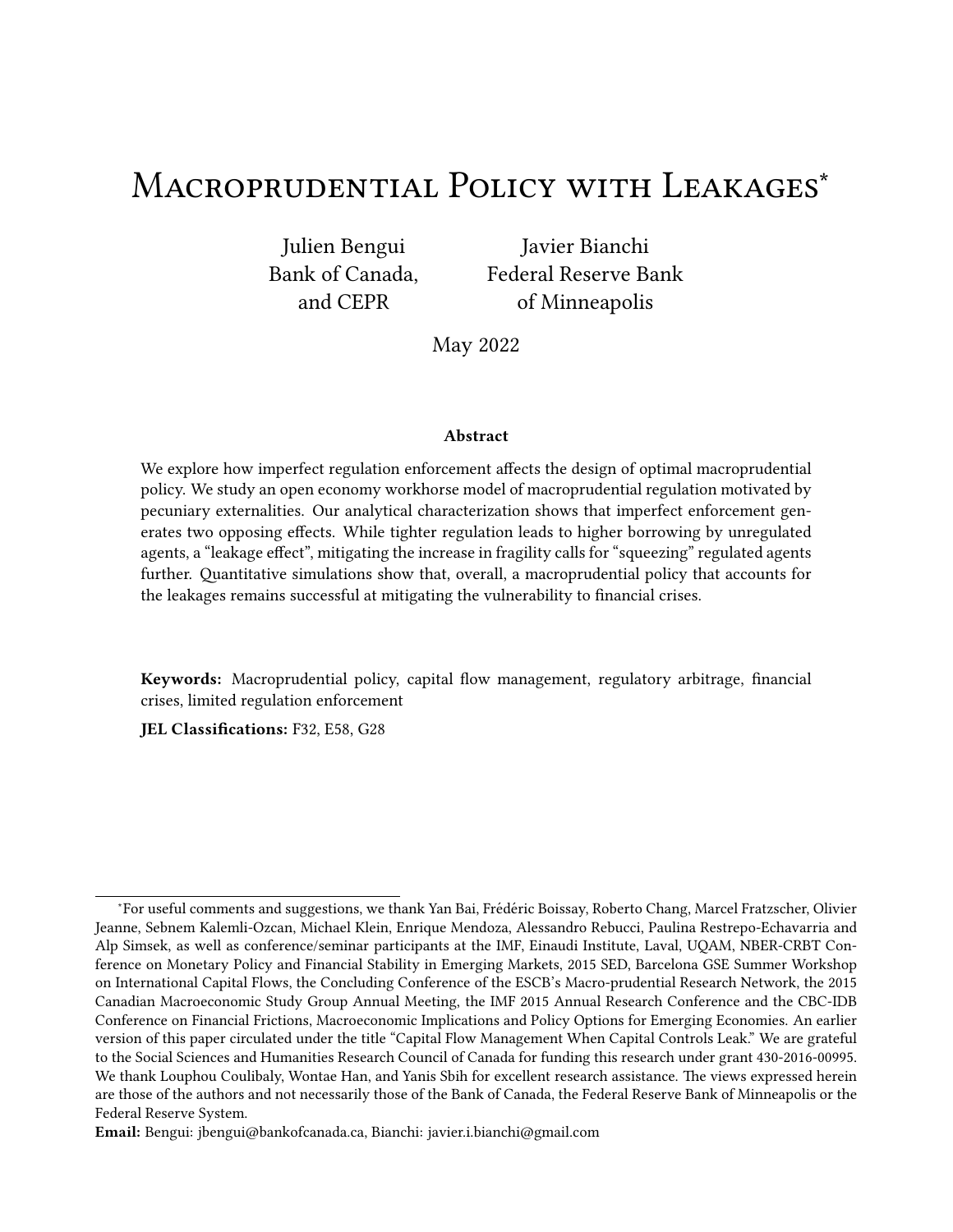intertemporal resource constraint:

$$
\frac{1}{4}1B \, \frac{2}{1} \, \frac{1B}{A} = 11 \, \text{A} \, \text{W} \, \text{W} \, \text{W} \, \text{W} \, \text{W} \, \text{W} \, \text{W} \, \text{W} \, \text{W} \, \text{W} \, \text{W} \, \text{W} \, \text{W} \, \text{W} \, \text{W} \, \text{W} \, \text{W} \, \text{W} \, \text{W} \, \text{W} \, \text{W} \, \text{W} \, \text{W} \, \text{W} \, \text{W} \, \text{W} \, \text{W} \, \text{W} \, \text{W} \, \text{W} \, \text{W} \, \text{W} \, \text{W} \, \text{W} \, \text{W} \, \text{W} \, \text{W} \, \text{W} \, \text{W} \, \text{W} \, \text{W} \, \text{W} \, \text{W} \, \text{W} \, \text{W} \, \text{W} \, \text{W} \, \text{W} \, \text{W} \, \text{W} \, \text{W} \, \text{W} \, \text{W} \, \text{W} \, \text{W} \, \text{W} \, \text{W} \, \text{W} \, \text{W} \, \text{W} \, \text{W} \, \text{W} \, \text{W} \, \text{W} \, \text{W} \, \text{W} \, \text{W} \, \text{W} \, \text{W} \, \text{W} \, \text{W} \, \text{W} \, \text{W} \, \text{W} \, \text{W} \, \text{W} \, \text{W} \, \text{W} \, \text{W} \, \text{W} \, \text{W} \, \text{W} \, \text{W} \, \text{W} \, \text{W} \, \text{W} \, \text{W} \, \text{W} \, \text{W} \, \text{W} \, \text{W} \, \text{W} \, \text{W} \, \text{W} \, \text{W} \, \text{W} \, \text{W} \, \text{W} \, \text{W} \, \text{W} \, \text{W} \, \text{W} \, \text{W}
$$

where  $\left.\rule{0pt}{1.5pt}\right.^{1}$   $\left.\rule{0pt}{1.5pt}\right.^{1}$   $\left.\rule{0pt}{1.5pt}\right.^{1}$   $\left.\rule{0pt}{1.5pt}\right.^{1}$   $\left.\rule{0pt}{1.5pt}\right.^{1}$   $\left.\rule{0pt}{1.5pt}\right.^{1}$   $\left.\rule{0pt}{1.5pt}\right.^{1}$   $\left.\rule{0pt}{1.5pt}\right.^{1}$   $\left.\rule{0pt}{1.5pt}\right.^{1}$   $\left.\rule{0pt}{1.5pt}\right.^{1}$   $\left.\rule$  $\partial_{\rm C}$ 1Bº is aggregate tradable consumption.

Combining the nontradable market clearing condition (14) with the agents' static optimality condition (6) indicates that the equilibrium price of nontradables is proportional to the economy's absorption of tradables:

$$
?_{\text{C}}^{\#} \, {}^{1}\text{B} = \frac{1}{I} \frac{1}{2} \frac{\partial {}^{1}\text{B}}{\partial x^{\#}} \,, \tag{16}
$$

'is condition establishes a positive equilibrium relationship between the price of nontradables and aggregate tradable consumption for a given level of nontradable output. Intuitively, when tradable consumption is high relative to nontradables consumption, the relative price of nontradables has to be high. Given homothetic preferences, a negative shock to the tradable goods endowmganerates a decline in the demand for both consumption goods. For a given level of nontradable output - and, by market clearing, nontradable consumption - the equilibrium relative price of nontradabtes must fall to induce agents to substitute tradable with nontradable consumption. Crucial for our analysis is that a higher aggregate level of debt accumulated at date 0 will similarly imply a lower level of tradable consumption and thus a lower price of nontradables for any income shock at date 1. 'rough the credit constraint (5), this implies a lower borrowing capacity and a tighter borrowing constraint when this constraint is binding<sup>5</sup>. Individual agents do not internalize these e,ects, which generates a scope for welfare-improving macroprudential regulation at date 0, as in Bianchi (2011) and others. In this context, the novelty of our analysis regards the planner's inability to tax or regulate the borrowing decision of a subset of agents.

At date 1, the economy's aggregate state variables are given by the tradable goods endowment ~ )  $\frac{1}{4}$ 1B and by the respective aggregate bond positions of unregulated and regulated agentand  $_{11}$ . We denote the functions mapping these state variables into dat gyregate tradable consumption, unregulated agents' tradable consumption, and regulated agents' tradable consumption by ) 1.)<br>C  $1^{1}$ B•  $*$  1°  $1^{0}$ ,  $1^{1}$  $_{\rm ^*C}^{\rm ^1C}$ ) <sup>1</sup>B•  $\rightarrow$  <sub>1</sub>•  $\rightarrow$  <sub>1</sub><sup>0</sup>, and  $\rightarrow$  <sub>1</sub><sup>0</sup>  $\frac{1}{1}$ 1B•  $\rightarrow$  <sub>1</sub>•  $\rightarrow$  1<sup>0</sup>, respectively. Similarly, we respectively denote the functions mapping the state variables into dataggregate nontradable consumption, unregulated agents' nontradable consumption, and regulated agents' nontradable consumption by  $\overline{c}^{12}$  $1^{1}$ B•  $*$  1°  $1^{0},$   $\frac{\#}{\#}$  $_{\rm ^*C}^{\rm 4}$  1  $_{\rm \sim}$ ) <sup>1</sup>B• ∗ <sub>1</sub>• ⋅ <sub>1</sub><sup>0</sup>, and  $\frac{\#}{C}$ <sup>1</sup>∼<sup>)</sup>  $\frac{1}{1}$ <sup>1</sup>B<sup>•</sup>  $\cdot$  <sub>1</sub>°  $\cdot$  <sub>1</sub>°. Finally, we denote the pricing function by  $?^{\scriptscriptstyle\#}_{\mathsf{C}}$  1~ $\hspace{-1ex}/$  $\frac{1}{2}$ 1B•  $\ast$  <sub>1</sub>°  $\cdot$  <sub>1</sub>°. Depending on which set(s) of agents is (are) credit constrained, the economy can be in four regions at date 22 where both types of agents are constraine there\* agents are constrained and agents are unconstraine b<sub>2</sub>2where<sup>\*</sup> agents are unconstrained and agents are constrained, and Dwhere both types of agents are unconstrained. In each of these regions,

<sup>&</sup>lt;sup>5</sup>From equation (16), an increase in aggregate consumption raises the price of nontradab<del>led by a</del>nd hence raises overall borrowing capacity by $\frac{1}{1 +}$ , which by Assumption 2 is strictly lower than one.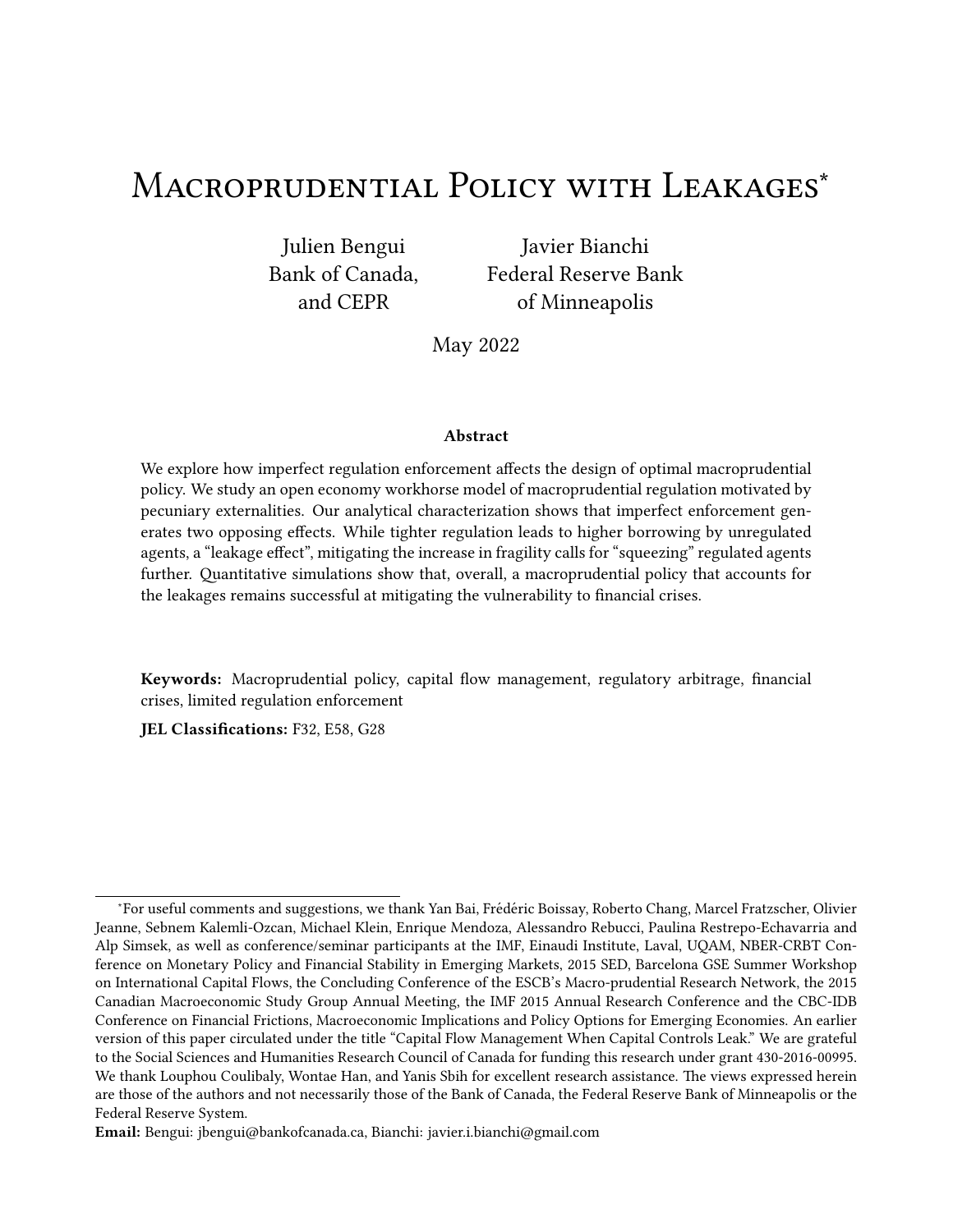tradable consumption is linear in all three state variables. In particular, date 1 aggregate tradable consumption is increasing in  $\rho$  $\frac{1}{2}$ 1 $\mathbf{B}$ ,  $\rightarrow$   $_{1}$ , and  $\rightarrow$   $_{1}$ . As a result, the date 1 price of nontradables is increasing in  $\prec$  $\frac{1}{2}$ 1B,  $\rightarrow$  <sub>1</sub>, and  $\rightarrow$  <sub>1</sub>. In addition, these two date 1 variables are more sensitive to tradable income when credit constraints are binding. Similarly $_{\mathcal{H}}^{\mathcal{A}}$  and  $?_{1}^{\#}$  $^{\text{\#}}_{1}$  are more sensitive to  $_{\text{\#}}$  1 and  $_{\text{\#}}$  1 in the regions where the credit constraints are binding. Appendix A formally establishes these results and related ones.

Figure 1 illustrates the sensitivity of the price of nontradabld<sup>e</sup>s with respect to the wealth positions  $\frac{1}{1}$  and  $\frac{1}{1}$  in the four regions, for a given realization of date 1 tradable income. 'e downwardsloping light lines represent iso-price curves. Lines farther to the northeast represent higher levels of ? #  $_{1}^{\#}$  . Naturally, agents are constrained at lower wealth levels. 'e smaller distance between the iso-price curves in the constrained regions refects a higher sensitivit $\oint$ bf  $\stackrel{\text{\tiny\#}}{\text{\tiny\#}}$ bfin these regions. 'e intuition is as follows. When the credit constraint does not bind, consumption is increasing in wealth because of a standard permanent income e,ect. When it does bind, however, the sensitivity is higher because of an additional €nancial ampli€cation e,ect working through the price of nontradables. 'e larger the mass of constrained agents, the stronger this €nancial ampli€cation e,ect and thus the stronger the sensitivity of? $\frac{\text{#}}{\text{4}}$  $_1^{\#}$  to debt.

Figure 1: Date 1 price of nontradable good as a function of savings position and  $\rightarrow$  1 for a given tradable endowmen<del>t</del><sup>)</sup> )<br>1 ·

'e properties of the equilibrium nontradable price function discussed above have key implications for the spillover e,ects of macroprudential policy onto the unregulated sphere of the economy. In particular, the increasingness  $\mathcal{O}_1^{\#}$  $\frac{\#}{1}$  in  $\rightarrow$  1 means that the date 1 total income at market prices and the date 1 borrowing capacity of unregulated agents are both increasing in the date 0 savings of the regulated agents. 'is in turn implies that for a given level of debt of unregulated agents, the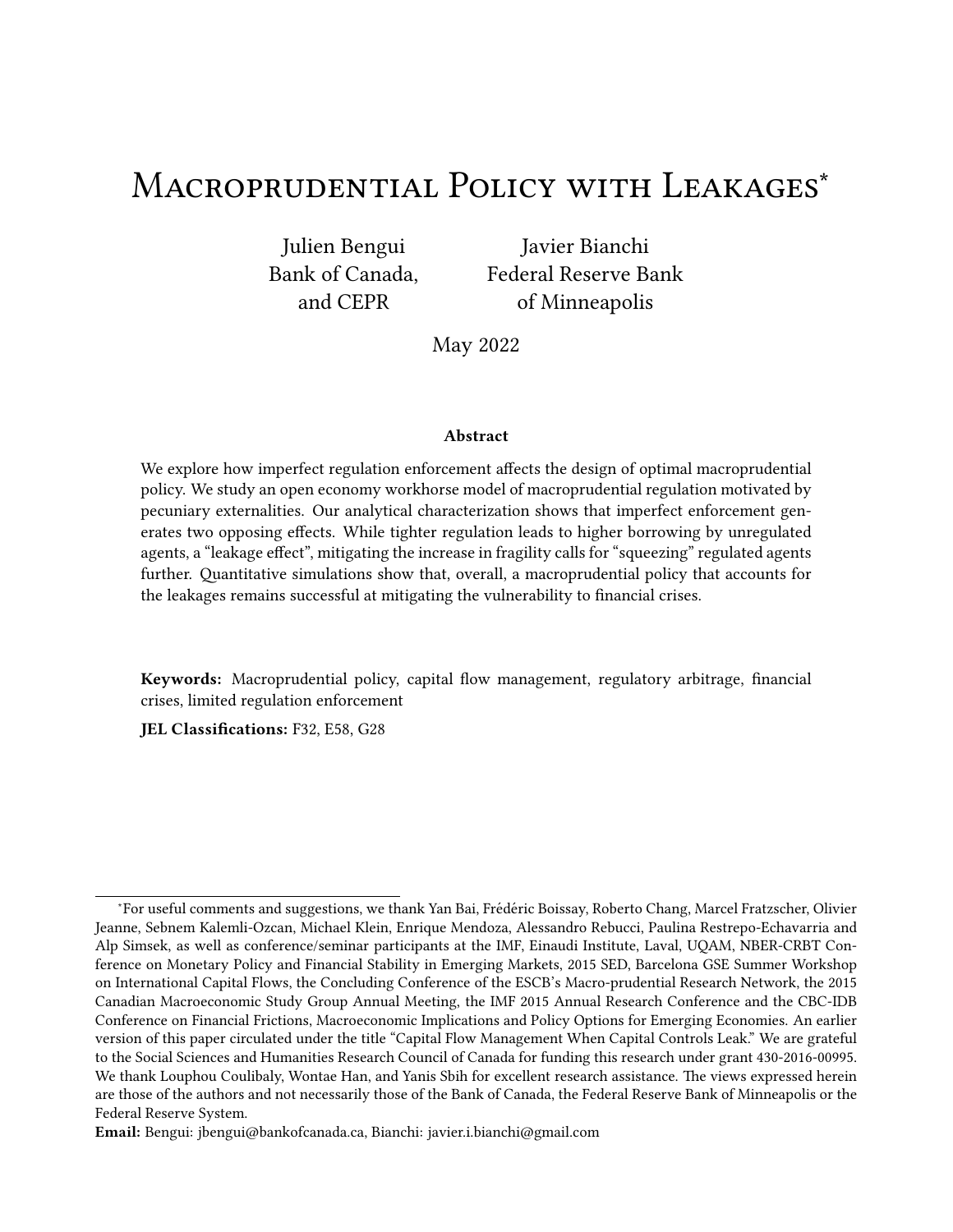consumption of these agents is higher the lower the debt of regulated agents. 'is is illustrated in Figure 2, which represents unregulated agents' date 1 tradable consumptions a function of the realization of tradable income, for two di, erent regulated savings levels  $_1$   $\gamma$   $\gamma$   $_1$  and a given unregulated savings level  $_{1} = \frac{1}{1}$  'e light curve represents the consumption function for a high level of regulated agents' debt (i.e., high<sub>1</sub>), while the dark curve represents the function for a lower level of regulated agents' debt (i.e., a lower<sub>1</sub>). 'e  $\epsilon$ gure shows that a lower level of regulated agents' debt has several general equilibrium e, ects on unregulated agents' consumption. First, by increasing total income evaluated at market prices, it shi‰s consumption up when all agents are unconstrained. Second, by propping up collateral value, it shi‰s the region where unregulated agents become constrained to the le‰. 'ird, and maybe more subtly, it reduces the sensitivity of (unregulated agents') consumption to income for intermediate levels of income at which unregulated agents are constrained but regulated agents are not.

Figure 2: Unregulated agents' date 1 consumption as function of the tradable endowme for given savings pairs  $*_{1} \cdot 1^{0}$  and  $*_{1} \cdot 1^{0}$ , with  $*_{1} = 1 \cdot 1 \cdot 1^{0}$   $*_{1}$ .

'e general equilibrium e, ects just described of regulated agents' borrowing on unregulated agents' date 1 consumption pro€le naturally translate into spillovers from regulated agents' borrowing into unregulated agents' borrowing at date 0. We elaborate on these in Section 2.4.

At this stage, we can de€ne the date 1 value in equilibrium of an agent of 8 prea function of the aggregate state variables of the economy as

$$
+_{81}^{1}\rightarrow_{1}^{1}P\bullet\ \ast_{1}\bullet\ \cdot_{1}^{0}=\bigcirc_{G=12}^{O}\sqrt{10}\ \text{ln}\ \cdot_{8}^{1}\rightarrow_{1}^{1}P\bullet\ \ast_{1}\bullet\ \cdot_{1}^{0}\ \cdot\ \cdot_{1}^{0}\ \text{ln}\ \frac{\#_{1}\rightarrow_{1}^{1}P\bullet\ \ast_{1}\bullet\ \cdot_{1}^{0}}{\#_{1}^{1}\rightarrow_{1}^{1}P\bullet\ \ast_{1}\bullet\ \cdot_{1}^{0}}\tag{17}
$$

'is value function will be useful for the normative analysis coming up in Section 2.5.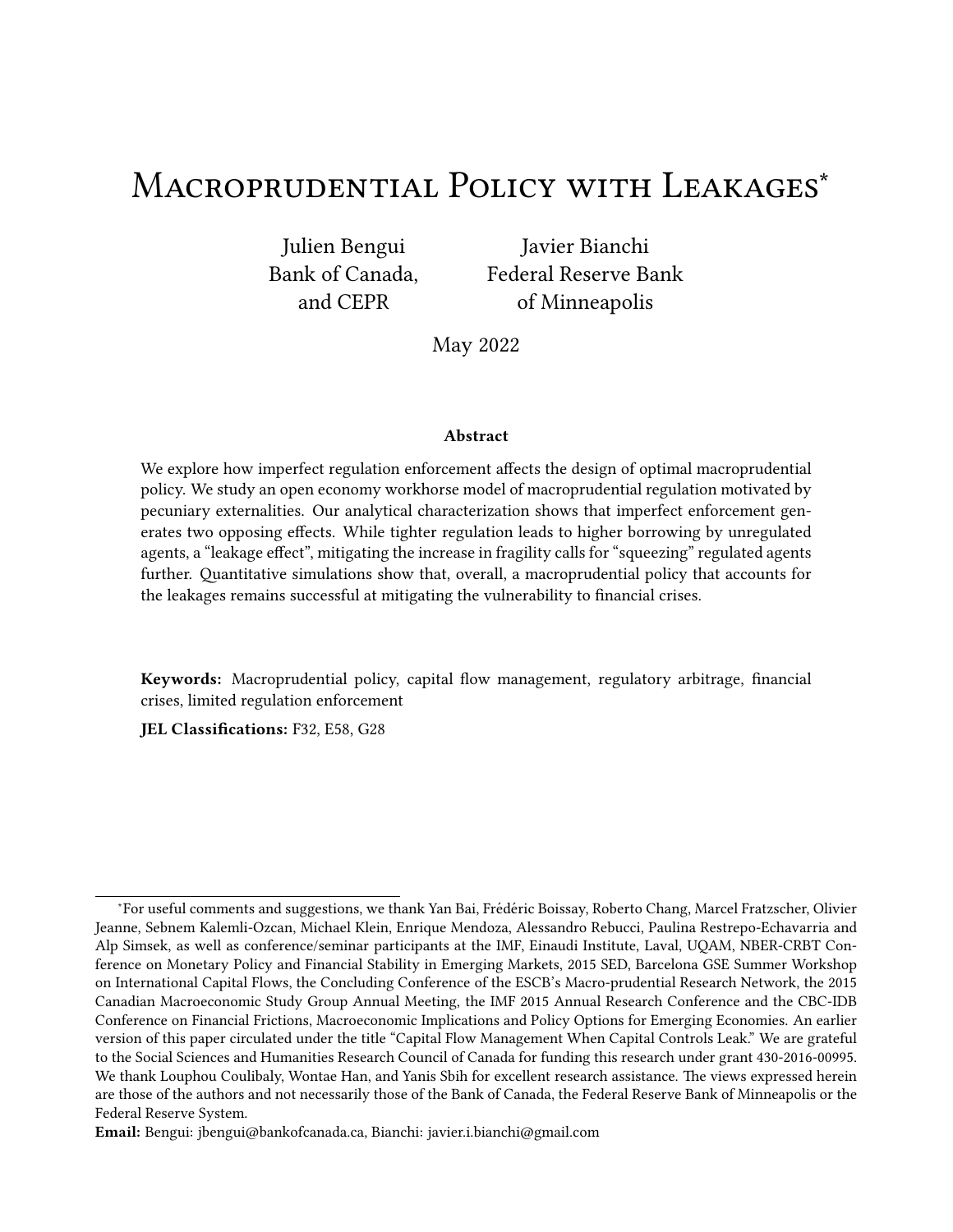## 2.3 Date 0 unregulated equilibrium

We refer to the competitive equilibrium that prevails when the tgx is set to zero as thanregulated equilibrium. 'e unregulated equilibrium naturally displays symmetric borrowing choices  $\langle 1 \rangle$ ' 1 D4

 $^{D4}_{1}$  and is characterized by the following Euler equation:

$$
1 = E_0 \frac{1}{\frac{1}{1 - \frac{1}{1} B_0 \frac{D_4}{D_0} \frac{D_4}{D_0}}}
$$
\n(18)

Lemma 1. Œe date 0 competitive equilibrium exists and is unique.

## 2.4 Equilibrium with exogenous tax

To lay the groundwork for our analysis of optimal macroprudential policy in the presence of leakages, we start by characterizing the private sector's response to an exogenous tax on borrowing. In a second step, we will then solve for the optimal tax chosen by a benevolent government.

A competitive regulated equilibrium can be conveniently characterized by a sole pair of Euler equations,

$$
1 = E_0 \frac{1}{\frac{1}{\frac{1}{2} + \frac{1}{2} + \frac{1}{2} + \frac{1}{2} + \frac{1}{2} + \frac{1}{2} + \frac{1}{2} + \frac{1}{2} + \frac{1}{2} + \frac{1}{2}}}
$$
(19)

$$
\frac{1}{1, g} = E_0 \frac{1}{\left(\frac{1}{1} + \frac{1}{1} + \frac{1}{1} + \frac{1}{1} + \frac{1}{1} + \frac{1}{1} + \frac{1}{1} + \frac{1}{1} + \frac{1}{1} + \frac{1}{1} + \frac{1}{1} + \frac{1}{1} + \frac{1}{1} + \frac{1}{1} + \frac{1}{1} + \frac{1}{1} + \frac{1}{1} + \frac{1}{1} + \frac{1}{1} + \frac{1}{1} + \frac{1}{1} + \frac{1}{1} + \frac{1}{1} + \frac{1}{1} + \frac{1}{1} + \frac{1}{1} + \frac{1}{1} + \frac{1}{1} + \frac{1}{1} + \frac{1}{1} + \frac{1}{1} + \frac{1}{1} + \frac{1}{1} + \frac{1}{1} + \frac{1}{1} + \frac{1}{1} + \frac{1}{1} + \frac{1}{1} + \frac{1}{1} + \frac{1}{1} + \frac{1}{1} + \frac{1}{1} + \frac{1}{1} + \frac{1}{1} + \frac{1}{1} + \frac{1}{1} + \frac{1}{1} + \frac{1}{1} + \frac{1}{1} + \frac{1}{1} + \frac{1}{1} + \frac{1}{1} + \frac{1}{1} + \frac{1}{1} + \frac{1}{1} + \frac{1}{1} + \frac{1}{1} + \frac{1}{1} + \frac{1}{1} + \frac{1}{1} + \frac{1}{1} + \frac{1}{1} + \frac{1}{1} + \frac{1}{1} + \frac{1}{1} + \frac{1}{1} + \frac{1}{1} + \frac{1}{1} + \frac{1}{1} + \frac{1}{1} + \frac{1}{1} + \frac{1}{1} + \frac{1}{1} + \frac{1}{1} + \frac{1}{1} + \frac{1}{1} + \frac{1}{1} + \frac{1}{1} + \frac{1}{1} + \frac{1}{1} + \frac{1}{1} + \frac{1}{1} + \frac{1}{1} + \frac{1}{1} + \frac{1}{1} + \frac{1}{1} + \frac{1}{1} + \frac{1}{1} + \frac{1}{1} + \frac{1}{1} + \frac{1}{1} + \frac{1}{1} + \frac{1
$$

where (19) and (20) are the respective Euler equations for date 0 borrowing of unregulated and regulated agents.

Given a value for  $_{1}$ , (19) implicitly de€nes the equilibrium borrowing choice of unregulated agents. Likewise, for a given value of <sub>1</sub> and a given taxg , (20) implicitly de€nes the equilibrium borrowing choice of regulated agents. We can thus formally de€ne the following equilibrium responses of the two sectors.

De€nition 1 (Equilibrium borrowing responses)  $*$   $_1$  =  $q*$ <sup>1</sup>  $+1^0$  denotes the equilibrium borrowing responses of agents to the borrowing of agents, as implicitly de€ned by (19). Similarly,  $=$  $q^*$   $\rightarrow$  1  $*$  1° g<sup>o</sup> denotes the equilibrium borrowing responses of agents to the borrowing of agents and a tax rate, as implicitly de€ned by  $(20)$ .

To understand the e, ect of macroprudential policy with leakages, a key issue is the impact of a change in borrowing by one type of agent on the other agents' borrowing choice. Our next result characterizes such responses.

Proposition 1 (Substitutability in borrowing decisions) For a given tax rate, the equilibrium borrowing of unregulated agents is decreasing in the amount of borrowing or this and vice versa; that is,  $q^0_*$  $^{\text{0}}$ <sup>1</sup>  $^{\text{1}}$  1<sup>o</sup>  $\hat{Y}$  0 and mq<sup>1</sup>  $^{\ast}$  1<sup>o</sup> g  $^{\text{o}}$ •m  $^{\ast}$  1  $\hat{Y}$  0.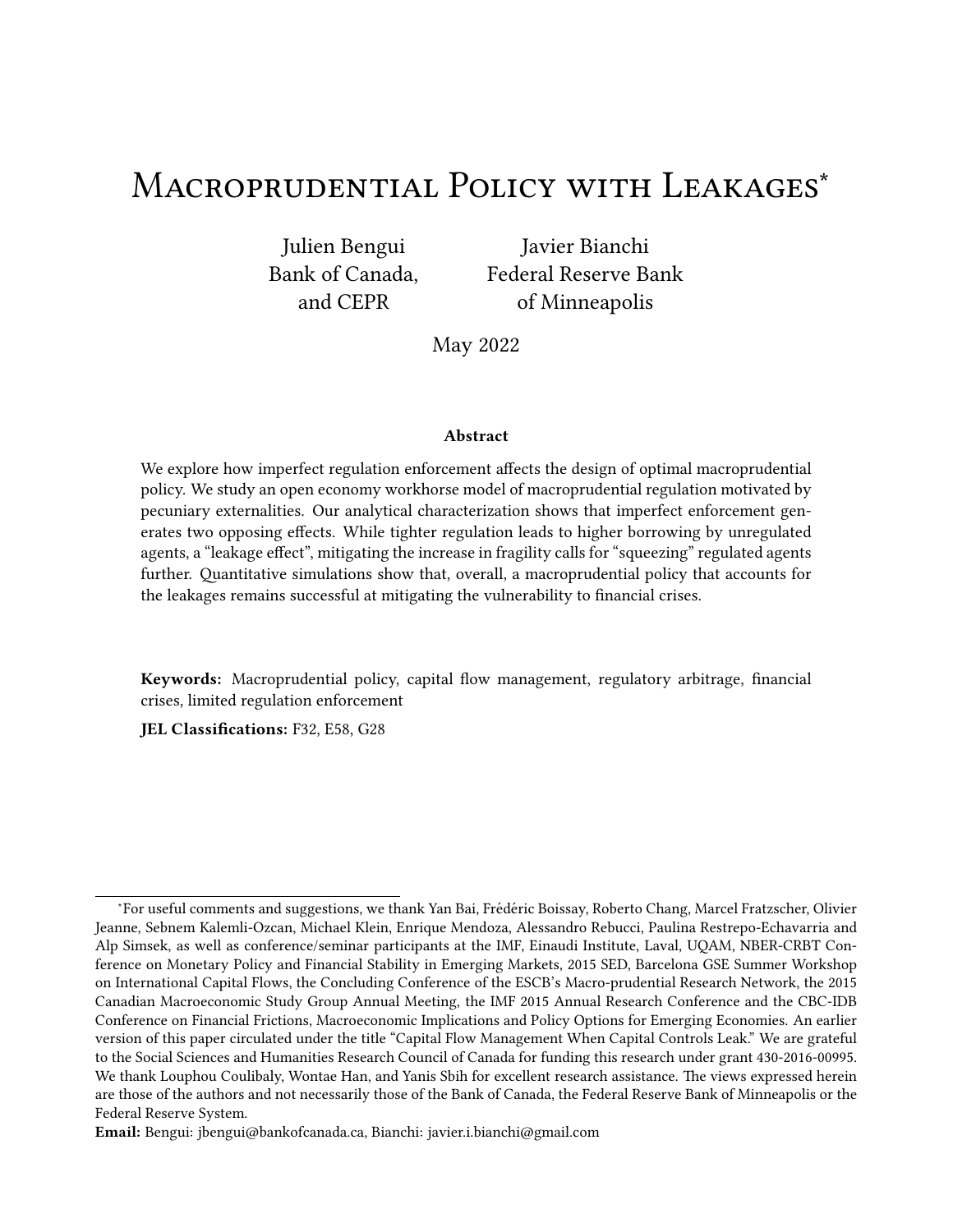Proposition 1 establishes that borrowing decisions by the two sets of agents are akin to strategic substitutes. 'e less regulated agents borrow, the more unregulated agents €nd it optimal to borrow (and vice versa). 'is result follows naturally from our discussion of how unregulated agents' date 1 consumption depended on regulated agents' borrowing in the context of Figure borrowing by regulated agents at date 0 shi‰s unregulated agents' consumption up for any realization of the date 1 endowment, notably because it supports higher nontradable goods prices and thus uniformly relaxes everyone's date 1 borrowing constraint. Higher date 1 (tradable) consumption, and thus lower date 1 marginal utility, for a given level of  $\star$  1, in turn induces unregulated agents to increase borrowing. 'e exact same logic applies to regulated agents' response to unregulated agents' borrowing.

While the substitutability emphasized in Proposition 1 is key to grasping our leakage phenomenon, our ultimate interest lies in understanding how both sectors react to macroprudential policy. Our next proposition describes how date 0 borrowing by the two sets of agents and date 1 borrowing capacity respond to changes in the tax rate.

Proposition 2 (Positive e, ect of small tax) Starting from the unregulated equilibrium, imposing a small tax leads to strictly less borrowing by regulated agents, strictly more borrowing by unregulated agents, and to an unambiguously larger borrowing capacity at date 1.

•ite intuitively, Proposition 2 states that a tax on debt generates a decrease in regulated agents' date 0 borrowing. More importantly, and consistent with Proposition 2, it also says that a larger tax causes an increase in unregulated agents' date 0 borrowing.

Figure 3 illustrates these results by representing the equilibrium response functions of the two sets of agents in the  $\frac{1}{1}$   $\rightarrow$   $\frac{1}{1}$  space. 'e solid line is the equilibrium response of unregulated agents, while the other two lines are the equilibrium responses of regulated agents associated with a zero tax (dash-do‹ed line) and a positive tax (dashed line). 'e intersection between the unregulated agents' equilibrium response and the regulated agents' equilibrium response associated with a zero tax coincides by de€nition with the unregulated equilibrium. A positive tax causes a shi‰ of the regulated agents' equilibrium response to the right: for a given choice, regulated agents respond to the tax by borrowing less (it makes borrowing more costly). But unregulated agents respond to this lower borrowing by' agents by borrowing more themselves. 'is extra borrowing by agents in turn induces' agents to borrow even less. And agents again respond by borrowing even more. 'is \process" continues until equilibrium is reached at point  $\frac{9}{1}$ ,  $\frac{9}{1}$ , 'e equilibrium response of unregulated agents can thus be thought of as the set of  $1^{\circ}$   $*$  1° combinations that a government could achieve by varying the tag .

Finally, Proposition 2 indicates that the e,ect of a larger tax on thete 1borrowing capacity is positive. 'is e, ect can be traced back to the net e, ect of an increase in regulated agents' wealth on

<sup>&</sup>lt;sup>6</sup>Note that this discussion focused on the e,ect of regulated agents' borrowing on unregulated agents' consumption. But a similar logic applies for the e,ect of unregulated agents' borrowing on regulated agents' consumption.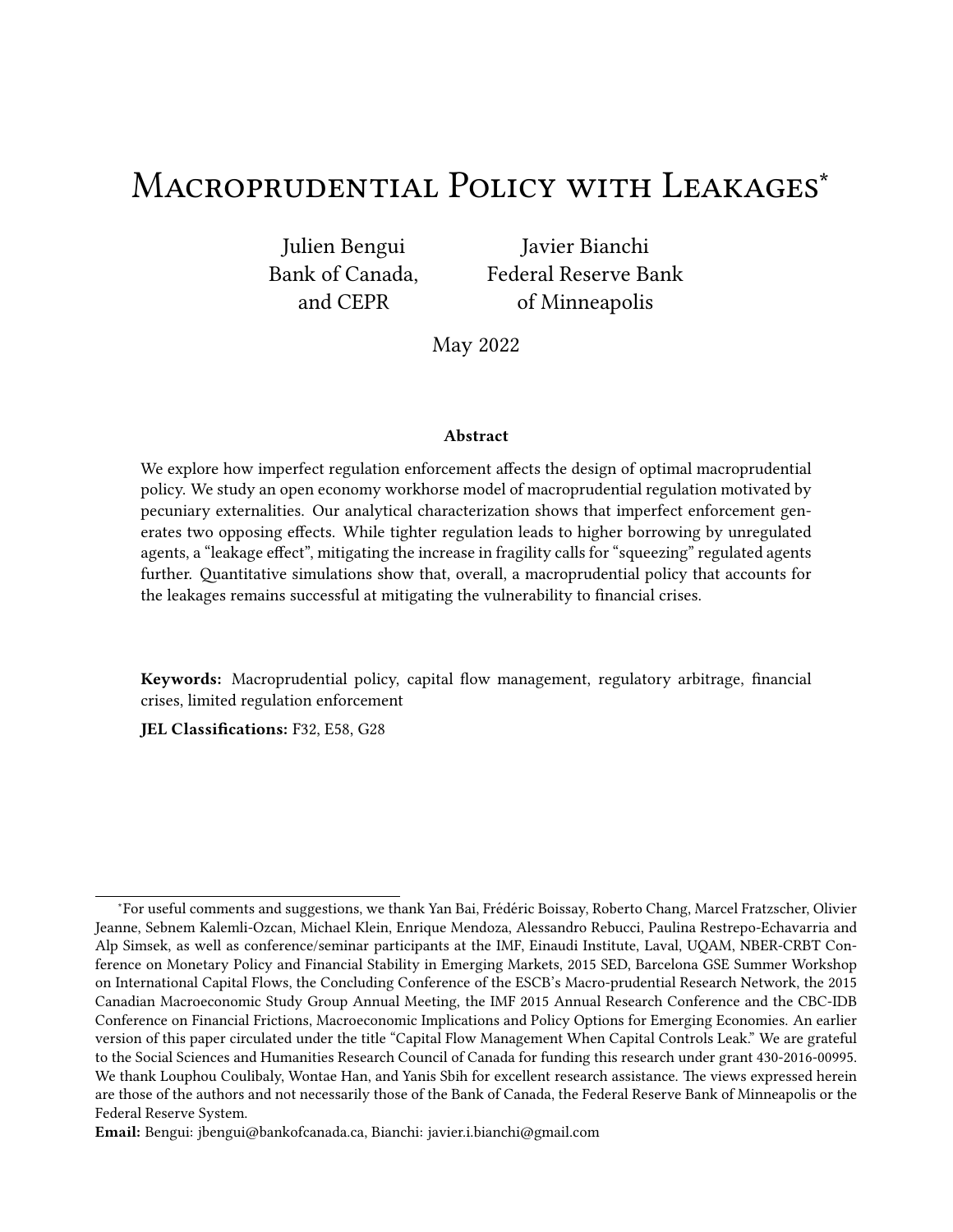Figure 3: Equilibrium response functions of regulated and unregulated agents in equilibrium with exogenous tax ( $\ddot{\text{C}}$  WY 1).

the date 1 price of nontradable goods:

$$
\frac{3?_{1}^{\#}}{3 \cdot 1} = \frac{\text{m}^{\frac{4}{4}}}{\text{m} \cdot 1}, \frac{\text{m}^{\frac{4}{4}}}{\text{m} \cdot \frac{1}{2} \cdot \text{m} \cdot \text{m} \cdot \text{m}} \tag{21}
$$

'at is, the direct e, ect of the tax on the date 1 price of nontradables via regulated agents' borrowing ( $\epsilon$ rst term in (21)) necessarily dominates its indirect e,ect via unregulated agents' borrowing (second term in  $(21)$ ), resulting in a positive net e,ect. 'is suggests that, at least locally, leakages may reduce the e,ectiveness of macroprudential policy by making future borrowing capacity less responsive to a tax on current borrowing, but are not powerful enough to overturn its e,ect.

## 2.5 Optimal macroprudential policy

'e preceding section characterized the private sector's response to an exogenous tax. Building on this positive analysis, we now take a normative perspective and endogenize the level of the tax as the outcome of an optimal policy problem.

Before turning to a formal analysis of optimal policy, we €nd it useful to highlight the scope for welfare improvements of macroprudential policy with the following preliminary result.

Proposition 3 (Welfare e,ect of small tax) If borrowing constraints bind with positive probability in the unregulated equilibrium, a small positive tax is welfare improving for all agents.

'is result, based on a perturbation argument, indicates that in spite of leakages, it is always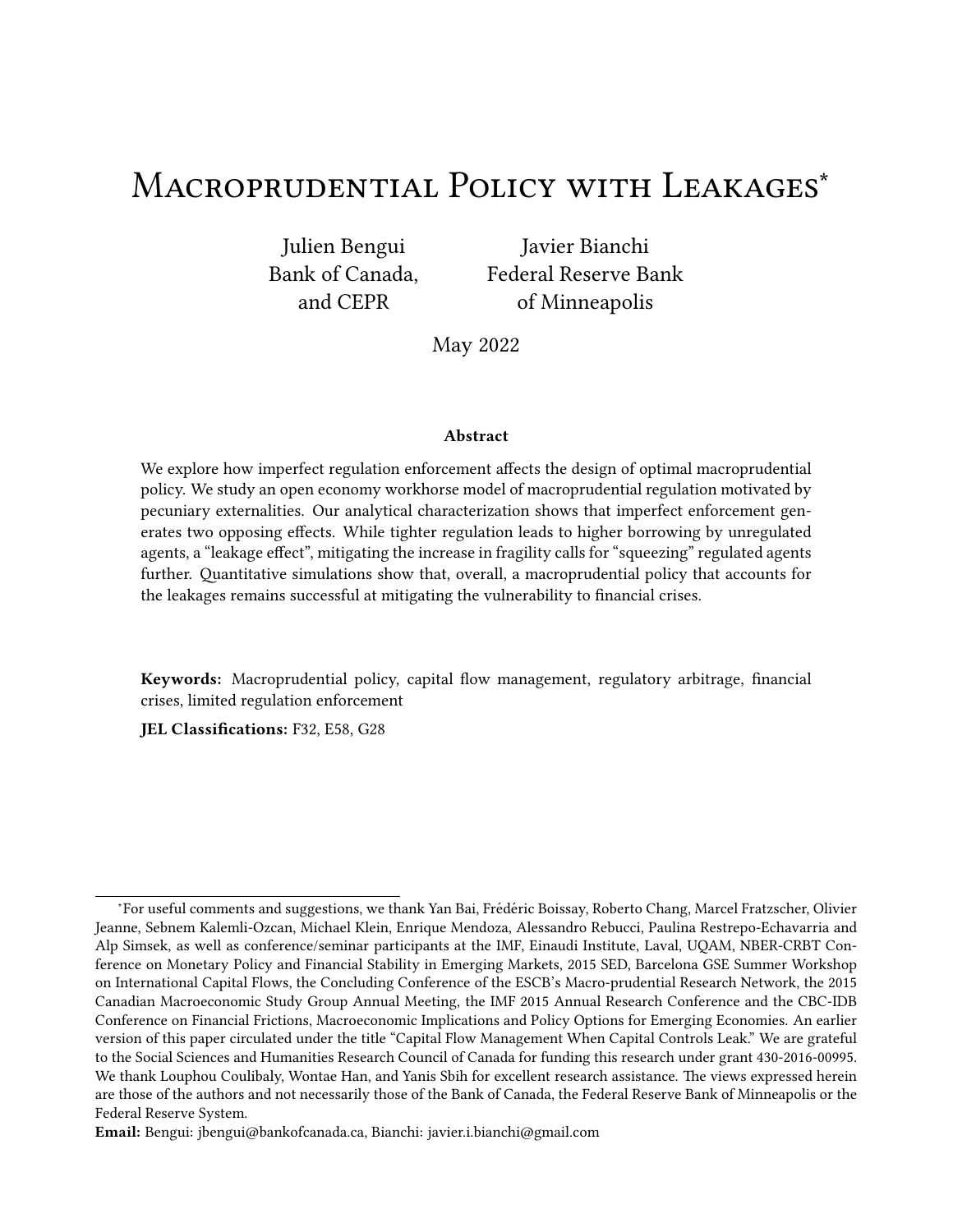desirable for the planner to impose a small tax on regulated agents. According to Proposition 2, such a tax leads to less borrowing by regulated agents, more borrowing by unregulated agents, and a higher date 1 borrowing capacity. 'e only €rst-order e,ect on welfare (for both agents) arises from the relaxation of the borrowing constraint at date 1 in states of nature where this constraint binds and is positive. All other e, ects are of second order. 'is suggests that there exists potential welfare gains from macroprudential policy despite leakages.

Figure 4: Contract curve and implementability constraint

Figure 4 plots the unregulated agents' equilibrium response function  $\frac{1}{1}$ <sup>o</sup> (downward sloping straight line) together with both types of agents' iso-utility curves passing both through the unregulated equilibrium<sup>1</sup>  $^{D4}_{1}$  $^{D4}_{1}$ ,  $^{D4}_{1}$  and through the constrained e•cient allocation  $^{24}_{1}$  $^{24}_{1}$ ,  $^{24}_{1}$ . 'e dashed curves are the regulated agents' and the solid curves are the unregulated agents'. Proposition 3 implies that the segment of the unregulated agents' equilibrium response function situated immediately to the right of the unregulated equilibrium necessarily lies in the lens formed by the two types of agents' iso-utility curves passing through the unregulated equilibrium.

Turning to optimal policy, we consider a planner maximizing a weighted sum of the agents' utility subject to the date 1 and date 2 objects being the outcomes of a continuation equilibrium, and subject to the unregulated agents' private optimality condition for borrowing (19). 'e planner's problem in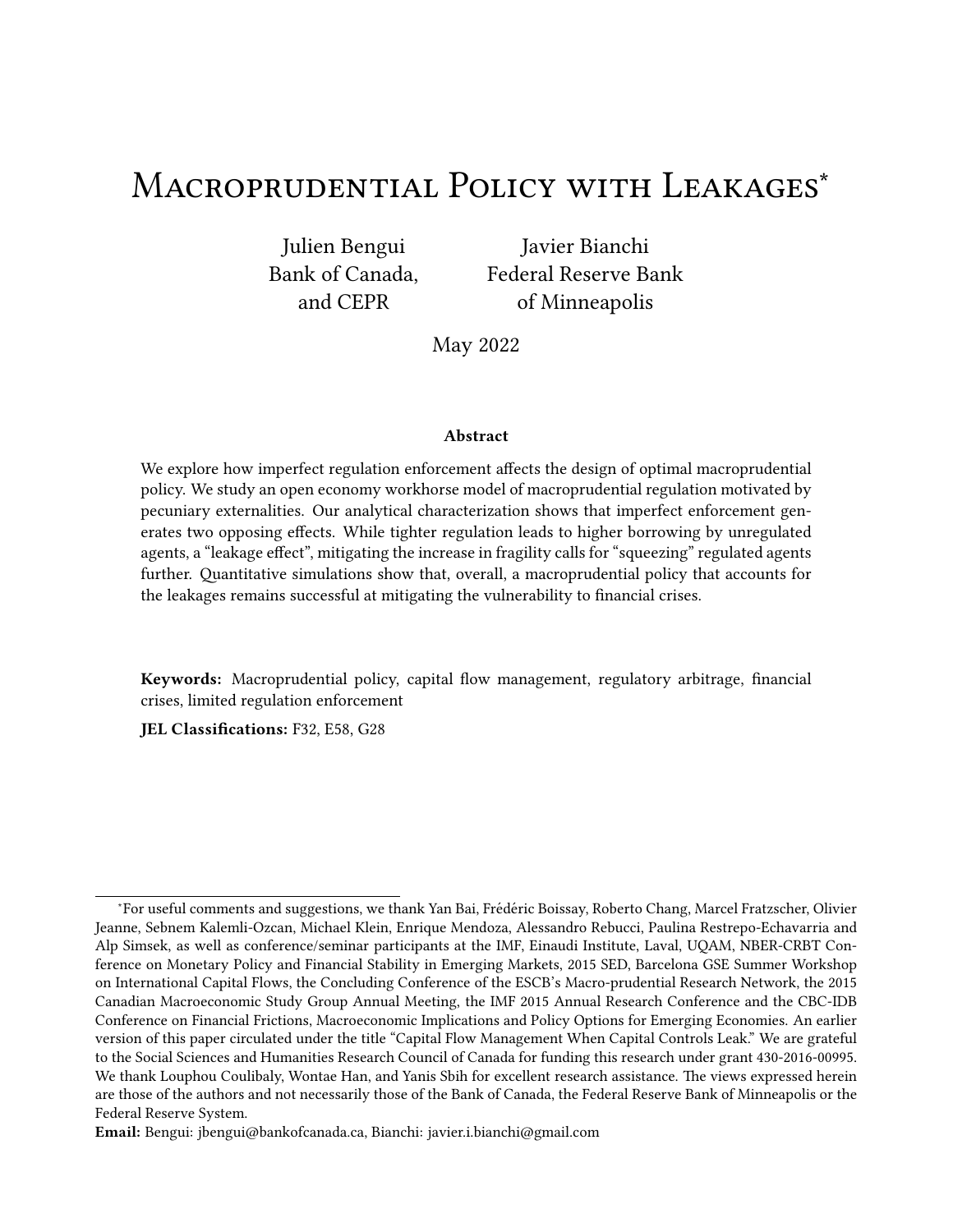primal form is thus given by

h  
\n
$$
\max_{10^{+}1} \text{WX} \quad *_{1} \quad \text{VE}_{0} + *_{1} \quad \text{Q}_{1} \quad \text{PE}_{0} + *_{1} \quad \text{Q}_{1} \quad \text{V} \quad \text{H}
$$
\n
$$
\text{subject to}
$$
\n
$$
\text{Subject to}
$$
\n
$$
\text{C22}
$$
\n
$$
\text{C23}
$$

where the functions + 1 and + 1 are de Ened in (17) and is a relative Pareto weight on unregulated agents. When  $X = 1$ , the planner's objective becomes utilitarian, with the weight on agents' welfare being equal to their share in the population. When, in contraxity 1, the planner puts a relatively larger weight on regulated agents.

Before formally characterizing the optimal policy, let us stress how the planner's problem di, ers from typical planning problems in environments with pecuniary externalities. As is standard, the planner e, ectively controls  $\cdot$  1 by means of the tax on borrowing. However, here the choice of is up to unregulated agents. As a result, the planner is constrained to choosing a pair  $*1^{\circ}$  from within the equilibrium best response function of unregulated agents, as depicted by the solid line in Figure 4. Absent this constraint, the solution to the planning problem would be the constrainede•cient allocation, depicted as the point  $3^2$   $3^2$  in Figure 4.

'e planner's optimal choice of  $\rightarrow$  1 is characterized by the following generalized Euler equation  $(GEE)^8$ 

$$
1 = E_0 \frac{1}{\frac{1}{1}}, \quad \sqrt{100}^{\#} E_0 \quad \frac{1}{1}, \quad \frac{1}{100}^{\#} \frac{1}{100}^{\#} \frac{1}{100}^{\#} \frac{1}{100}^{\#} \frac{1}{100}^{\#} \frac{1}{100}^{\#} \frac{1}{100}^{\#} \frac{1}{100}^{\#} \frac{1}{100}^{\#} \frac{1}{100}^{\#} \frac{1}{100}^{\#} \frac{1}{100}^{\#} \frac{1}{100}^{\#} \frac{1}{100}^{\#} \frac{1}{100}^{\#} \frac{1}{100}^{\#} \frac{1}{100}^{\#} \frac{1}{100}^{\#} \frac{1}{100}^{\#} \frac{1}{100}^{\#} \frac{1}{100}^{\#} \frac{1}{100}^{\#} \frac{1}{100}^{\#} \frac{1}{100}^{\#} \frac{1}{100}^{\#} \frac{1}{100}^{\#} \frac{1}{100}^{\#} \frac{1}{100}^{\#} \frac{1}{100}^{\#} \frac{1}{100}^{\#} \frac{1}{100}^{\#} \frac{1}{100}^{\#} \frac{1}{100}^{\#} \frac{1}{100}^{\#} \frac{1}{100}^{\#} \frac{1}{100}^{\#} \frac{1}{100}^{\#} \frac{1}{100}^{\#} \frac{1}{100}^{\#} \frac{1}{100}^{\#} \frac{1}{100}^{\#} \frac{1}{100}^{\#} \frac{1}{100}^{\#} \frac{1}{100}^{\#} \frac{1}{100}^{\#} \frac{1}{100}^{\#} \frac{1}{100}^{\#} \frac{1}{100}^{\#} \frac{1}{100}^{\#} \frac{1}{100}^{\#} \frac{1}{100}^{\#} \frac{1}{100}^{\#} \frac{1}{100}^{\#} \frac{1}{100}^{\#} \frac{1}{100}^{\#}
$$

where  $g_1 + g_2 + g_3 + g_4$   $\cdots$  0 are the shadow costs associated with the credit constraints at date 1, and  $3\frac{74}{1}$  • 3  $+$  1 is given by (21).

'is GEE equates the marginal costs from reducing borrowing and consumption today with the marginal bene  $\epsilon$ ts of having lower debt tomorrow. It resembles the private Euler equation (7), but contains additional terms refecting the planner's internalization of pecuniary externalities and spillovers to unregulated agents. 'e le‰-hand side is the same and corresponds to the marginal utility cost of decreasing consumption by one unit. Given linear utility, this term is a constant equal to one. 'e  $\epsilon$  erst term on the right-hand side of (23) corresponds to the private marginal utility bene  $\epsilon$ t from borrowing one less unit and raising consumption tomorrow, also present in (7). 'e second term in (21) constitutes the pecuniary externality: the planner internalizes that a lower level of debt leads to an increase in the price of nontradable goods at date 1 and a relaxation of collateral constraints for both

<sup>&</sup>lt;sup>7</sup>Naturally, the unregulated equilibrium belongs to the set of feasible<sub>1</sub> $\bullet$   $\star$ <sub>1</sub><sup>0</sup> pairs.

<sup>&</sup>lt;sup>8</sup>We assume in what follows that the second-order conditions are satis€ed. We veri€ed numerically that this is the case.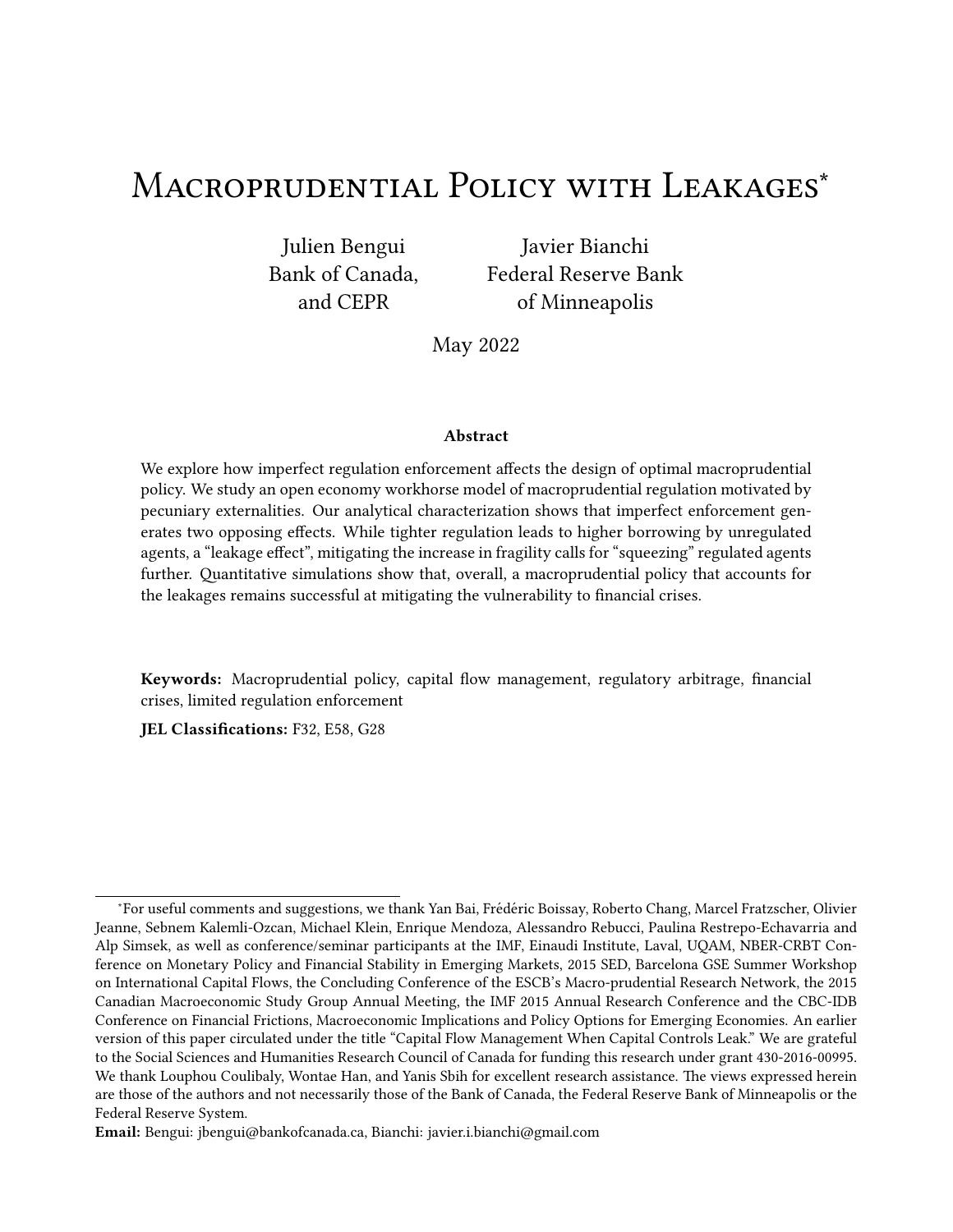regulated and unregulated agents at that date, where the bene  $\epsilon$  of relaxing the collateral constraint is an average of the Lagrange multipliers, weighted by the relevant Pareto weights.

'e key element in this GEE that di,ers from models with perfect  $\epsilon$ nancial requlation enforcement is that it embeds the unregulated agents' response to the borrowing choice of the planner for the regulated agents, through the negative partial derivative  $_1\bullet m_{1,1}$  present in the price derivative term 3?# • 3  $\cdot$  1.<sup>9</sup> 'is leakage e, ect lowers the marginal value of saving on behalf of regulated agents for the planner and therefore reduces the wedge between the planner's and private agent's perceived bene  $\epsilon$ t of having lower debt. 'e  $\epsilon$ nal term of the GEE refects the planner's marginal value of the wealth redistribution induced by a higher price of nontradables.

'e discrepancy between the planner's GEE (23) and the regulated agent's private Euler equation for debt (7) calls for a Pigouvian tax on debt, as in the existing literature, with the tax given by

$$
g = \frac{VE_0 \xrightarrow{\chi_{W}} \frac{X}{1} \wedge \frac{1}{1} \wedge \frac{1}{1} \wedge \frac{1}{1} \wedge \frac{1}{1} \wedge \frac{1}{1} \wedge \frac{1}{1} \wedge \frac{1}{1} \wedge \frac{1}{1} \wedge \frac{1}{1} \wedge \frac{1}{1} \wedge \frac{1}{1} \wedge \frac{1}{1} \wedge \frac{1}{1} \wedge \frac{1}{1} \wedge \frac{1}{1} \wedge \frac{1}{1} \wedge \frac{1}{1} \wedge \frac{1}{1} \wedge \frac{1}{1} \wedge \frac{1}{1} \wedge \frac{1}{1} \wedge \frac{1}{1} \wedge \frac{1}{1} \wedge \frac{1}{1} \wedge \frac{1}{1} \wedge \frac{1}{1} \wedge \frac{1}{1} \wedge \frac{1}{1} \wedge \frac{1}{1} \wedge \frac{1}{1} \wedge \frac{1}{1} \wedge \frac{1}{1} \wedge \frac{1}{1} \wedge \frac{1}{1} \wedge \frac{1}{1} \wedge \frac{1}{1} \wedge \frac{1}{1} \wedge \frac{1}{1} \wedge \frac{1}{1} \wedge \frac{1}{1} \wedge \frac{1}{1} \wedge \frac{1}{1} \wedge \frac{1}{1} \wedge \frac{1}{1} \wedge \frac{1}{1} \wedge \frac{1}{1} \wedge \frac{1}{1} \wedge \frac{1}{1} \wedge \frac{1}{1} \wedge \frac{1}{1} \wedge \frac{1}{1} \wedge \frac{1}{1} \wedge \frac{1}{1} \wedge \frac{1}{1} \wedge \frac{1}{1} \wedge \frac{1}{1} \wedge \frac{1}{1} \wedge \frac{1}{1} \wedge \frac{1}{1} \wedge \frac{1}{1} \wedge \frac{1}{1} \wedge \frac{1}{1} \wedge \frac{1}{1} \wedge \frac{1}{1} \wedge \frac{1}{1} \wedge \frac{1}{1} \wedge \frac{1}{1} \wedge \frac{1}{1} \wedge \frac{1}{1} \wedge \frac{1}{1} \wedge \frac{1}{1} \wedge \frac{1}{1} \wedge \frac{1}{1} \wedge \frac{
$$

'e optimal tax captures the uninternalized marginal costs of borrowing from the GEE (23). 'e expression suggests an ambiguous e,ect of leakages on the magnitude of the tax. Two key forces work in opposite directions. First, the leakage term in  $(21)$  reduces the magnitude of the price derivative term 3?# • 3 · 1 calling for a lower tax|a pure leakage e,ectSecond, leakages lead to higher average shadow values of relaxing the collateral constraint, calling for a higher tax on the regulated sphere and refecting an indirecsqueezing e,ectln other words, the macroprudential policy's reduced effectiveness speaks in favor of a lower tax, while larger bene€ts from €nancial stabilization speak in favor of a higher tax, resulting in an ambiguous total e,ect. Similarly, the relationship between the size of the unregulated sectol and the optimal tax is a priori ambiguous. 'rough numerical explorations, we have found that the leakage e, ect appears to dominate, resulting in an optimal tax that is decreasing in W

Planner's objective and Pareto improvements While Proposition 3 indicates that suociently small (positive) taxes necessarily lead to Pareto improvements relative to the laissez-faire, it may be that for some values of (possibly including  $x = 1$ ), the optimal intervention characterized by (23)-(24) results in a welfare loss for a subset of agents. 'e shape of indi, erence curves in Figure 4 suggests that unregulated agents are always made be er o, by an intervention, but that may not be the case for regulated agents if the optimal tax exceeds a certain threshold (i.e., if the pair  $*1^0$  picked by the planner is located to the right of the contract curve represented in bold). SeXnag0 would

 $9$ Absent leakages, the expression would be the one in Bianchi (2011). Similar expressions arise in models with aggregate demand externalities, in which savings a, ect the output gap.

<sup>&</sup>lt;sup>10</sup>A higher price of nontradables redistributes wealth from the net buyer of nontradables to the net sellers of nontradables.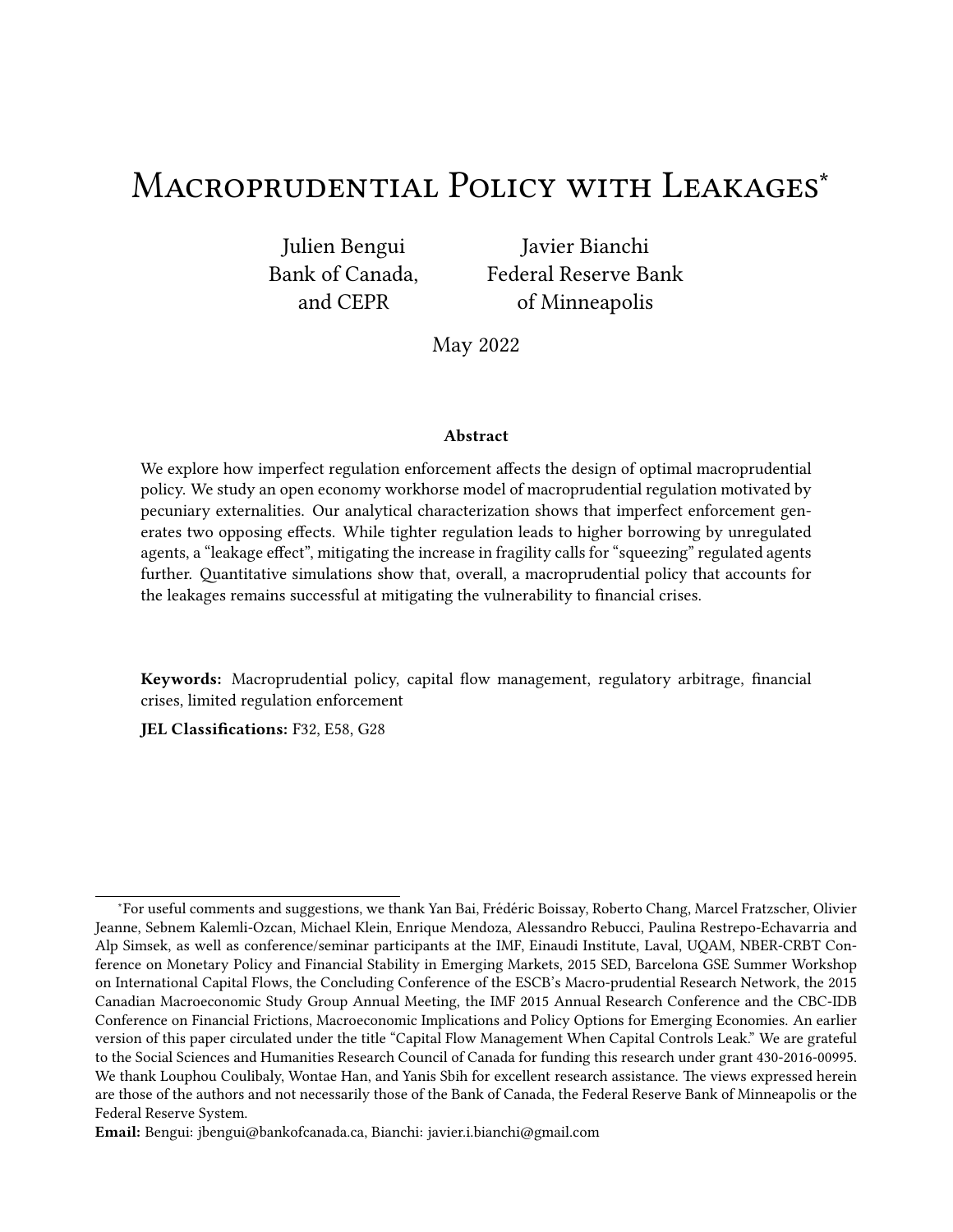guarantee that both agents are made be $\epsilon$  o, by the intervention.

## 2.6 Endogenous fraction of unregulated agents

So far, our analysis of macroprudential policy with leakages has taken the size of the unregulated sector as exogenously given. In this section, we present a simple way to endogenize this variable with a model of free entry into the unregulated sphere and show that the resulting framework can be used to map an Who a distribution of abilities to circumvent regulation without ge ing caught in the population.

We extend our baseline model by adding a regulation circumvention decision to the private agents' date 0 problem. When avoiding regulation, agents run the risk of ge‹ing caught with an idiosyncratic probability i , which is randomly distributed over the population and realized before the decision to circumvent is made. When caught, agents must pay a non-pecuniary penalty associated with a utility cost of\ .

We assume that private agents and the planner move simultaneously. Based on the tax choice by the government, agents choose whether they want to join the unregulated sector and a‹empt to avoid taxes, or remain in the regulated sector. Likewise, the government choose the optimal tax, taking as given the decisions of agents to bypass regulation or not.

'e debt tax households anticipate is critical to their circumvention decision. Given a conjectured tax $g^2$  to be set by the government, an agent joins the unregulated sphere when

$$
4, * g2 i 8 i , * 1g2
$$

and remains in the regulated sphere otherwise.

'e equilibrium outcome is a €xed point. For a tax conjecture, households choose whether they want to be unregulated. In turn, given the implied size of the unregulated sector, the government chooses the tax on debt. Formally, an equilibrium of this extended model is a set circumvention, savings and consumption decisions by private agents and a regulation decision by the planner such that  $(1)$  given prices and the tax, agents' decisions are optimal,  $(2)$  given the plied by private agents' circumvention's choices, the government chooses the tax optimally, and (3) all markets clear.

Since the debt tax is rebated lump-sum to regulated agents, the optimal consumption allocation of a regulated agent is always available to an unregulated agents. It follows, that  $g^2$  $^{\circ}$ ,  $^{\circ}$ ,  $^{\circ}$   $^{\circ}$ , with  $\mathsf{i}$  when  $g^2$  < 0. 'erefore, any value of Wcan be rationalized in the endogenoWs model by a distribution function for the probability of gesing caught featuring <sup>1</sup>i  $\circ$  = Wfor i satisfying

,  $*$  <sup>1</sup>g <sup>1</sup>W<sup>o</sup> i\ =,  $\cdot$  <sup>1</sup>g <sup>1</sup>W<sup>o</sup>•

<sup>&</sup>lt;sup>11</sup>In the quantitative analysis of our in€nite horizon model in Section 3, all agents are made be‹er o, by the intervention, both in an unconditional sense and conditional on being in a Sudden Stop (see Figure 9), despite an assumed Pareto weight of  $X = 1$ .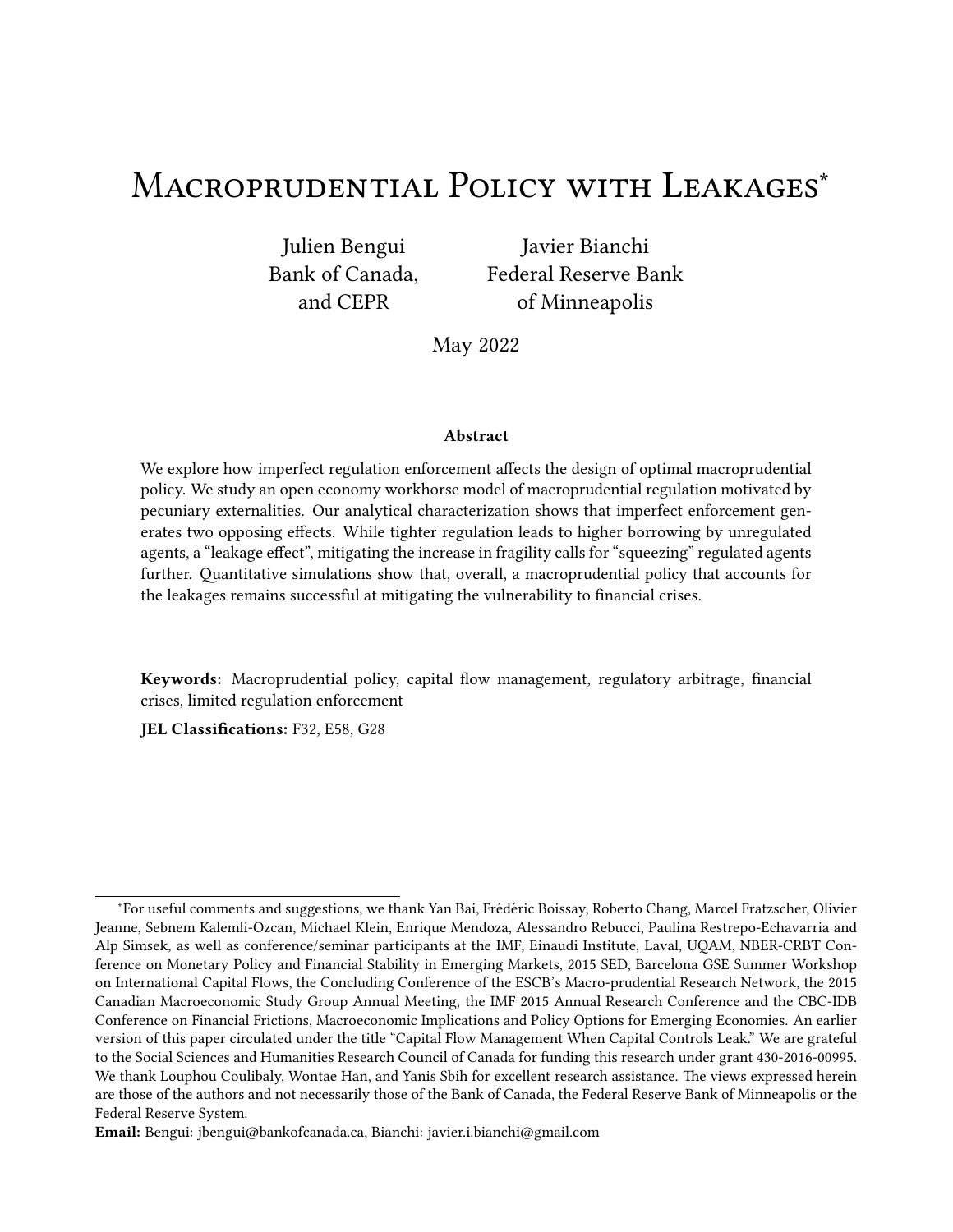whereg <sup>1</sup>W<sup></sup> denotes the optimal tax in the exogenol model, as characterized in  $(24)$ .

For instance, in the case of an exponential distribution for the probability of ge $\dot{\mathbf{q}}$  ing caught  $\mathbf{e} =$ 

1  $-4$   $-$ <sup>i</sup>, the rate parameter required to rationalize a given value *Woreld be given by* 

$$
= \frac{\ln^{11} W}{1.4 \cdot 10^{-1} W^{9}} \cdot \frac{10^{-1} W^{9}}{1.4 \cdot 10^{-1} W^{10}} \cdot 0^{1}
$$

'is mapping from Wto \_ is illustrated numerically in Figure 5, where it is apparent that a larger size of the unregulated sphere can be supported by a smaller mean probability of ge‹ing caught when circumventing the regulation<sup>13</sup>

Figure 5: Rate parameterof exponential distribution for idiosyncratic probability of geoing caught <sup>1</sup>i  $\degree$  = 1  $\degree$  4  $\degree$  necessary to rationalize given level *di*twhen share of unregulated agents is endogenous.

## 2.7 Insights from three-period model

'is section presented a highly stylized model of imperfectly enforced macroprudential policy, where the inherent motivation for a tax on borrowing derived from a pecuniary externality caused by  $\epsilon$ nancial constraints linked to a market price. 'e key prediction of the model is that in response to a

max <sup>1</sup>• \* <sup>1</sup> \ ¹ i ¹gº 0 i3 ¸ X¹1 ¹i ¹gºº h \* <sup>1</sup> ¸ VE0+\* <sup>1</sup> ~ ) 1 ¹Bº• \* <sup>1</sup>• ' <sup>1</sup> i ¸ ¹i ¹gºº h <sup>1</sup> ¸ VE0+' <sup>1</sup> ~ ) 1 ¹Bº• \* <sup>1</sup>• ' <sup>1</sup> i "

wherei  $1g^{20}$  is the threshold satisfying  $j^2$  i  $1g^{20}$  = ,  $j^1g^{20}$  and denotes the cumulative density of. 'e optimal tax when the government moves €rst would feature an extra term related to the sensitivity of the cumulative density function. 'e economy with an exogenousWwould behave similarly to an economy with an endogendus featuring a steep density function  $at = W$ .

<sup>13</sup>'e mean probability of ge $\langle$ ing caught implied by the exponential distribution is equal to  $\leq$ .

 $12$ An interesting aspect that we leave for future research is the role of the timing of the regulation decision. In the case of sequential decisions with the planner moving €rst, the planner would solve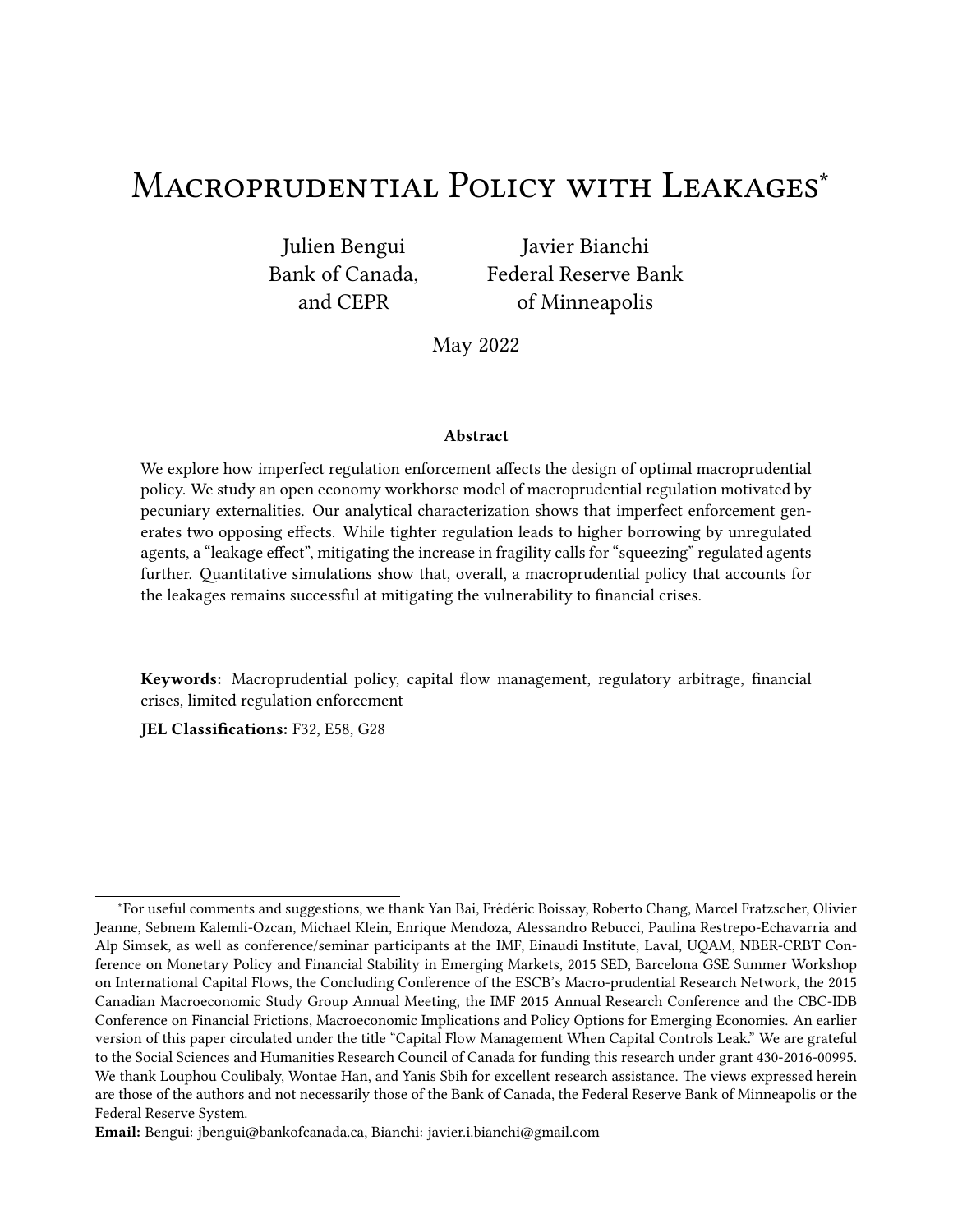tax on borrowing for the regulated sphere, borrowing by the unregulated sphere increases. 'e main normative insight is that this leakage phenomenon exerts two counteracting forces on the magnitude of the optimal macroprudential tax on borrowing. On the one hand, a leakage e, ect makes the macroprudential tax on the regulated sphere less e, ective because the reduction in the regulated sphere's indebtedness is partially o, set by an increase in borrowing by the unregulated sphere. On the other hand, the leakages make the macroprudential tax introduce a new distortion that takes the form of an even more excessive indebtedness of the unregulated sphere. Correcting this distortion requires reducing the economy's indebtedness further and therefore calls, paradoxically, for even tighter borrowing restrictions on the regulated sphere, a squeezing e,ect.

Our approach imposes stark assumptions in the 3 period model to isolate key mechanisms and leverage analytical tractabilit $\frac{1}{2}$  However, at its core, our leakage mechanism only relies on the rather uncontroversial assumption that the non-tradable good is a normal good, implying that demand for this good (and by implication, its equilibrium price) rises with income or wealth. In the next section, we show that all insights from the 3 period model carry over to a quantitative in€nite horizon model with standard assumptions on preferences and endowments.

# 3 †antitative Model

In this section, we embed the leakage phenomenon into a canonical quantitative model of €nancial crisis. 'e goal is to assess the extent to which leakages limit the ability of macroprudential regulation to reduce the exposure to  $\epsilon$ nancial crisis and to study how leakages a, ect the optimal policy design. From a theoretical perspective, an additional element emerges in the in€nite horizon model. Given the forward-looking nature of the unregulated agents' problem, these agents' borrowing decision depends not only on current regulation but also on their expectation of future regulation. As a result, a new time inconsistency problem emerges that would not be present with perfect enforcement of regulation.

## 3.1 Preferences and constraints in the in€nite horizon model

As in the three-period model, there are two types of agents with identical preferences and endowments, who only di, er on whether they are subject to borrowing taxes. Preferences are given by

$$
E_0 \bigcirc_{\mathbb{G}_0}^{\tilde{\mathbf{O}}} \sqrt{\mathbf{D}^1} 2_8 \mathbf{e}^{\bullet} \tag{25}
$$

 $14$ First, the linearity of period 0 utility in tradable goods consumption helped us characterize the solution by equating marginal utilities in period 0 across regulated and unregulated agents. Second, the assumption of identical endowments across agents guaranteed that any di,erence in €nancing choices can be traced back to the regulation status alone. 'ird, the log-Cobb-Douglas preferences yielded a linear structure for date 1 continuation equilibria, facilitating comparative statics.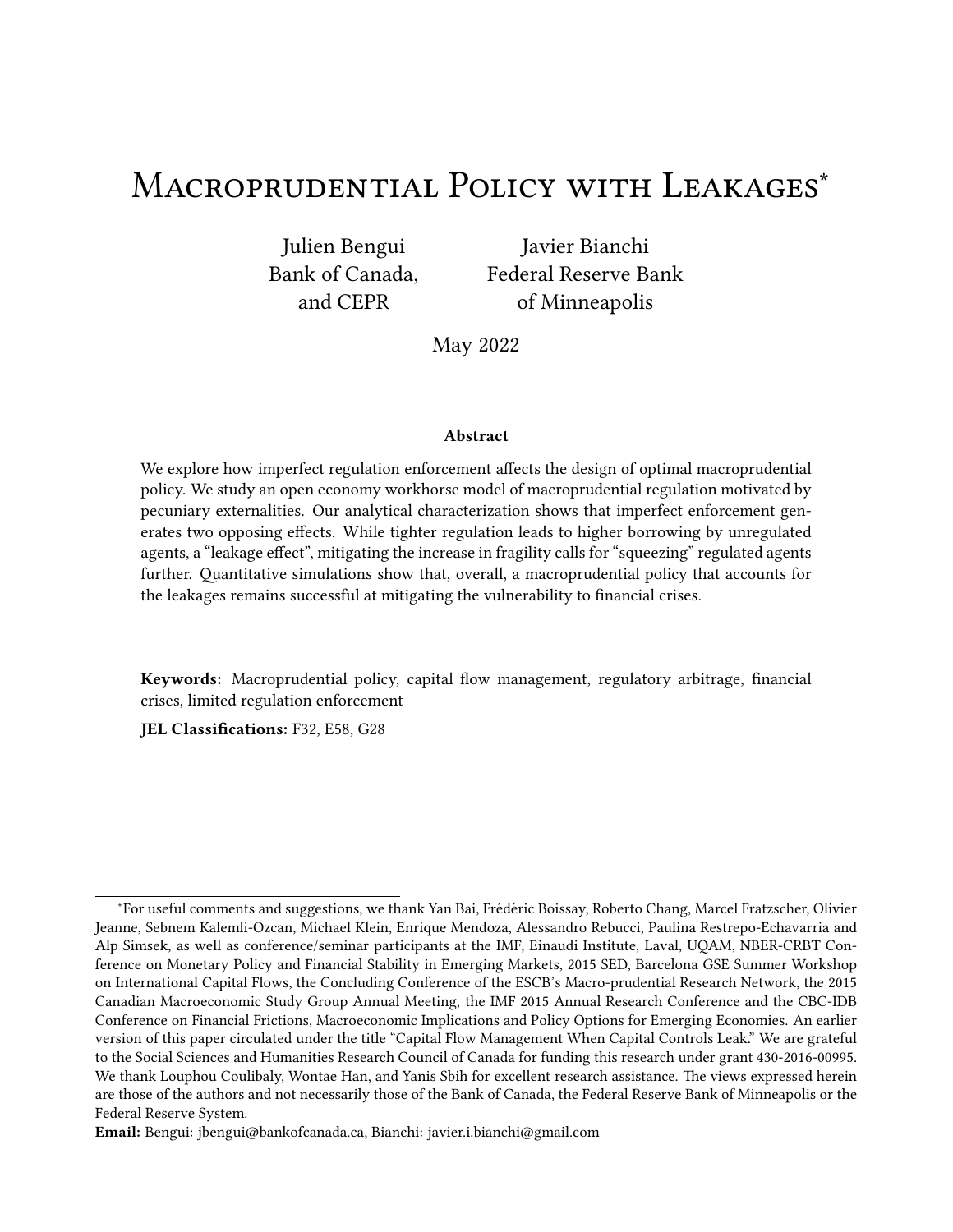where  $D^{1}$ <sup>o</sup> is a standard concave, twice continuously di, erentiable function that satis Ees the Inada condition. 'e consumption basket2 is an Armington-type CES aggregator with elasticity of substitution  $1\cdot 1$   $\mid$  1<sup>o</sup> between tradable goods and nontradable goods<sup>#</sup>, given by

$$
\begin{array}{ccccccccc}\n & h & & 1 & 1 & 0 & 2^{\#} & 1^{\frac{1}{2}} & 1 & 1^{\frac{1}{2}} & 1^{\frac{1}{2}} \\
 & 2 & 1 & 2 & 1 & 1 & 0 & 2^{\#} & 1^{\frac{1}{2}} & 1^{\frac{1}{2}} & 1^{\frac{1}{2}} & 1^{\frac{1}{2}} & 1^{\frac{1}{2}} & 1^{\frac{1}{2}} & 1^{\frac{1}{2}} & 1^{\frac{1}{2}} & 1^{\frac{1}{2}} & 1^{\frac{1}{2}} & 1^{\frac{1}{2}} & 1^{\frac{1}{2}} & 1^{\frac{1}{2}} & 1^{\frac{1}{2}} & 1^{\frac{1}{2}} & 1^{\frac{1}{2}} & 1^{\frac{1}{2}} & 1^{\frac{1}{2}} & 1^{\frac{1}{2}} & 1^{\frac{1}{2}} & 1^{\frac{1}{2}} & 1^{\frac{1}{2}} & 1^{\frac{1}{2}} & 1^{\frac{1}{2}} & 1^{\frac{1}{2}} & 1^{\frac{1}{2}} & 1^{\frac{1}{2}} & 1^{\frac{1}{2}} & 1^{\frac{1}{2}} & 1^{\frac{1}{2}} & 1^{\frac{1}{2}} & 1^{\frac{1}{2}} & 1^{\frac{1}{2}} & 1^{\frac{1}{2}} & 1^{\frac{1}{2}} & 1^{\frac{1}{2}} & 1^{\frac{1}{2}} & 1^{\frac{1}{2}} & 1^{\frac{1}{2}} & 1^{\frac{1}{2}} & 1^{\frac{1}{2}} & 1^{\frac{1}{2}} & 1^{\frac{1}{2}} & 1^{\frac{1}{2}} & 1^{\frac{1}{2}} & 1^{\frac{1}{2}} & 1^{\frac{1}{2}} & 1^{\frac{1}{2}} & 1^{\frac{1}{2}} & 1^{\frac{1}{2}} & 1^{\frac{1}{2}} & 1^{\frac{1}{2}} & 1^{\frac{1}{2}} & 1^{\frac{1}{2}} & 1^{\frac{1}{2}} & 1^{\frac{1}{2}} & 1^{\frac{1}{2}} & 1^{\frac{1}{2}} & 1^{\frac{1}{2}} & 1^{\frac{1}{2}} & 1^{\frac{1}{
$$

In each periodC agents receive endowments of tradable goodsand nontradable goods<sup>#</sup> and choose a one-period non-state-contingent bond denominated in units of tradables. 'e vector of  $\sim$  •  $\frac{4}{x}$   $\frac{0}{2}$  .  $\frac{1}{x}$  follows a €rst-order Markov process. 'e agents' budget endowmentsy constraints and credit constraints are given by

$$
\frac{1_{8}C_1}{11, 9_8} \cdot 2_{8}C \cdot {}^{7}C_2 E_{8} = 1_{8}C \cdot {}^{1}C_2 \cdot {}^{7}C_2 E_{8} + \ldots \tag{26}
$$

and

$$
1_{8}C_1 \quad \wedge \quad ?^{\#}_{C} \sim^{\#}_{C} \quad \sim \quad \mathcal{C}
$$

As in the three-period model, we assume that  $\epsilon = 0$  for all C 0. Given a tax policy  $fg_{\rm C}$ <sup>•</sup>)  $(g_{\rm C}$  0 and initial levels of debtl<sup>\*</sup> 0<sup>•</sup> 1<sup>0</sup> 0, a competitive equilibrium is de€ned as a stochastic sequence of prices? $\frac{\pi}{C}$  g and households' policies  $\frac{\pi}{2}$ ,  $\frac{\pi}{2}$   $\frac{1}{2}$   $\frac{1}{2}$   $\frac{1}{2}$   $\frac{1}{2}$   $\frac{1}{2}$   $\frac{1}{2}$   $\frac{1}{2}$   $\frac{1}{2}$  such that (i) households maximize (25) subject to sequences of budget constraints (26) and credit constraints (27), (ii) the market clears for nontradable good  $\frac{1}{2}$ , 11  $\frac{1}{2}$ ,  $\frac{1}{2}$ , and (iii) the government budget constraint holds ) =  $\frac{1}{1}$   $\frac{q}{1,q}$  .<sup>15</sup> As discussed in Section 2.6, the value Worould be endogenized by assuming a heterogenous costs of avoiding regulation.

### Optimal time-consistent regulated equilibrium  $3.2$

As in Section 2.5, we consider the problem of a planner choosing the tax policy that delivers the highest welfare in the regulated equilibrium.

We assume that the planner makes decisions sequentially and without commitment, and we study Markov-perfect equilibria. Focusing on a discretionary regime is useful for our purpose given our goal of studying how leakages can undermine the e,ectiveness of regulation. We let  $f \rightarrow \cdot \cdot \cdot \cdot \rightarrow \cdot \cdot \pi$ denote the aggregate state vector of the econoBy!- <sup>o</sup> denote the policy rule for regulated bond holdings of future planners that the current planner takes as given, aBd<sup>1</sup>-<sup>0</sup>•C<sup>)</sup><sup>1</sup>-<sup>0</sup>•C<sup>)</sup><sup>1</sup>-<sup>0</sup>•C<sup>#1</sup>-<sup>0</sup>•  $C_{*}^{\# 1}$ -  $\cdot \cdot \cdot$ P<sup>#1</sup>- $\cdot$  denote the associated recursive functions returning unregulated agents' bond holdings, consumption allocations, and the price of nontradables under this policy fule.

<sup>&</sup>lt;sup>15</sup>e de€nition of equilibrium in recursive form is given in Appendix C.

 $16$ If the decision to bypass regulation is made once and for al Cat 0, it is straightforward to compute the cost that would endogeneize the value of

<sup>&</sup>lt;sup>17</sup>Notice that by a form of block recursivity, once the policy for regulated bond holdings is chosen, the rest of the equilibrium objects can be obtained from the implementability constraints.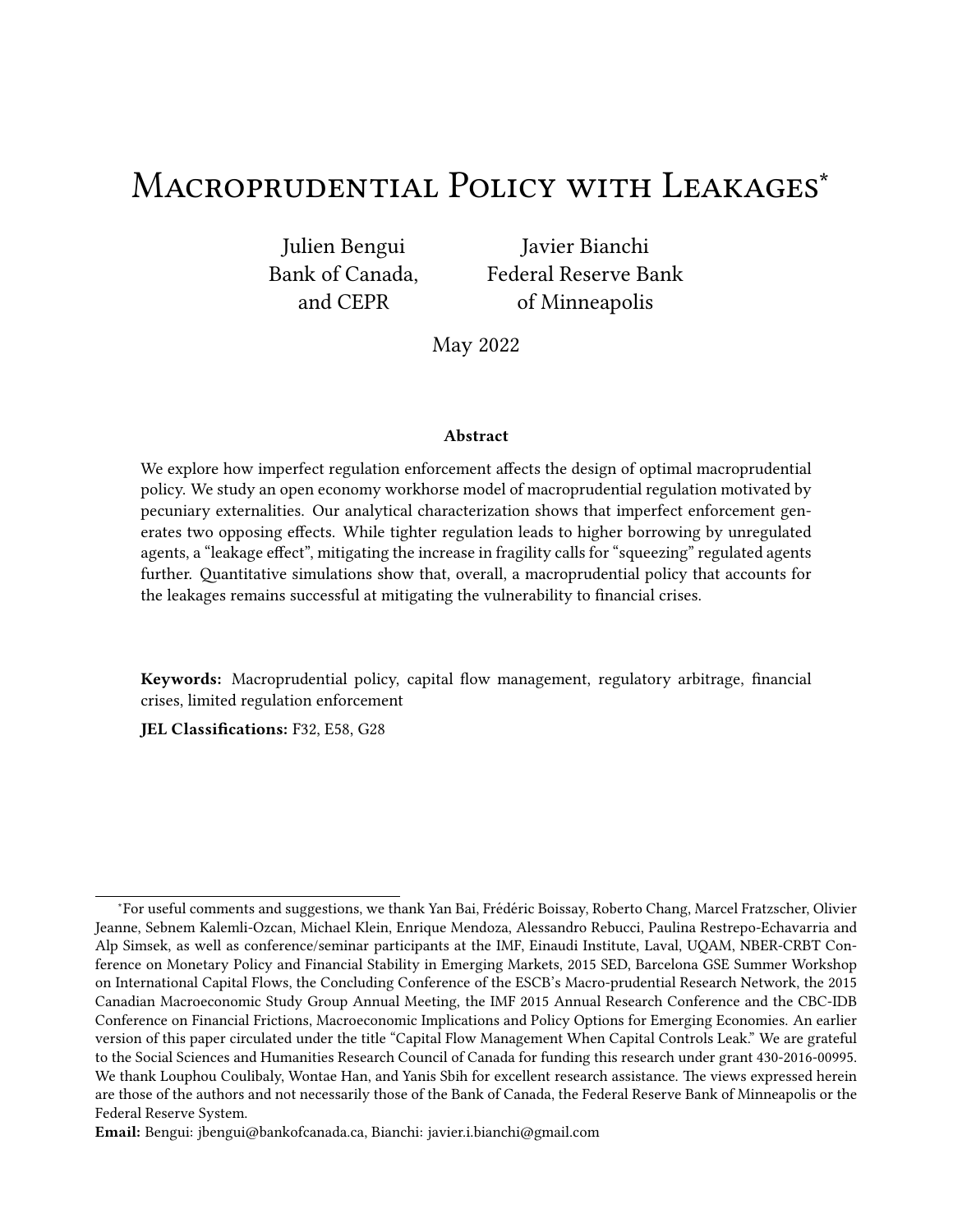'e forward-looking nature of unregulated agents' borrowing decisions introduces a time consistency problem. To see why, consider the Euler equation of unregulated agents when it holds with equality:

$$
D, \quad 2 \cdot 2^{\#} = V' \text{ } E D, \quad C^{1} \cdot {}^{0} \circ C^{4} \cdot {}^{1} \cdot {}^{0} \circ {}^{1} \tag{28}
$$

As was the case of constraint (19) in the three-period model, this constraint is a key implementability constraint for the government in the in€nite horizon model. It captures the spillover e,ects from the planner's debt choice for agents onto\* agents' debt choice. However, in the in€nite horizon context where the planner regulates the economy in every period, this implementability constraint depends on next period's regulatory policy. For example, a policy that induces low consumption of agents tomorrow (through a low tax oh agents inC 1) will indirectly push down these agents' consumption today and moderate the overborrowing externality in the present. Moreover, if unregulated agents expect loose regulation in the future, they have incentives to accumulate more precautionary savings today and borrow less. Tomorrow, however, the planner acting without commitment will not internalize the bene€ts of such a loose tax policy over previous periods. 'e time-inconsistency problem of macroprudential policy that we highlight is distinct from the one in Bianchi and Mendoza (2018). In that paper, a time-inconsistency problem arises because of the presence of asset prices, a forward-looking object, in collateral constraints. Here instead, it is due to imperfect regulation enforcement<sup>18</sup>

Following again the primal approach adopted in the three-period model context (see Section 2.5), the optimal time-consistent (TC) planner's problem can be described by the following Bellman equation:

<sup>18</sup>Other contributions studying optimal policy problems with Markov perfect equilibria include Klein, •adrini and Rios-Rull (2005), Klein, Krusell and Rios-Rull (2008), and Debortoli, Nunes and Yared (2017).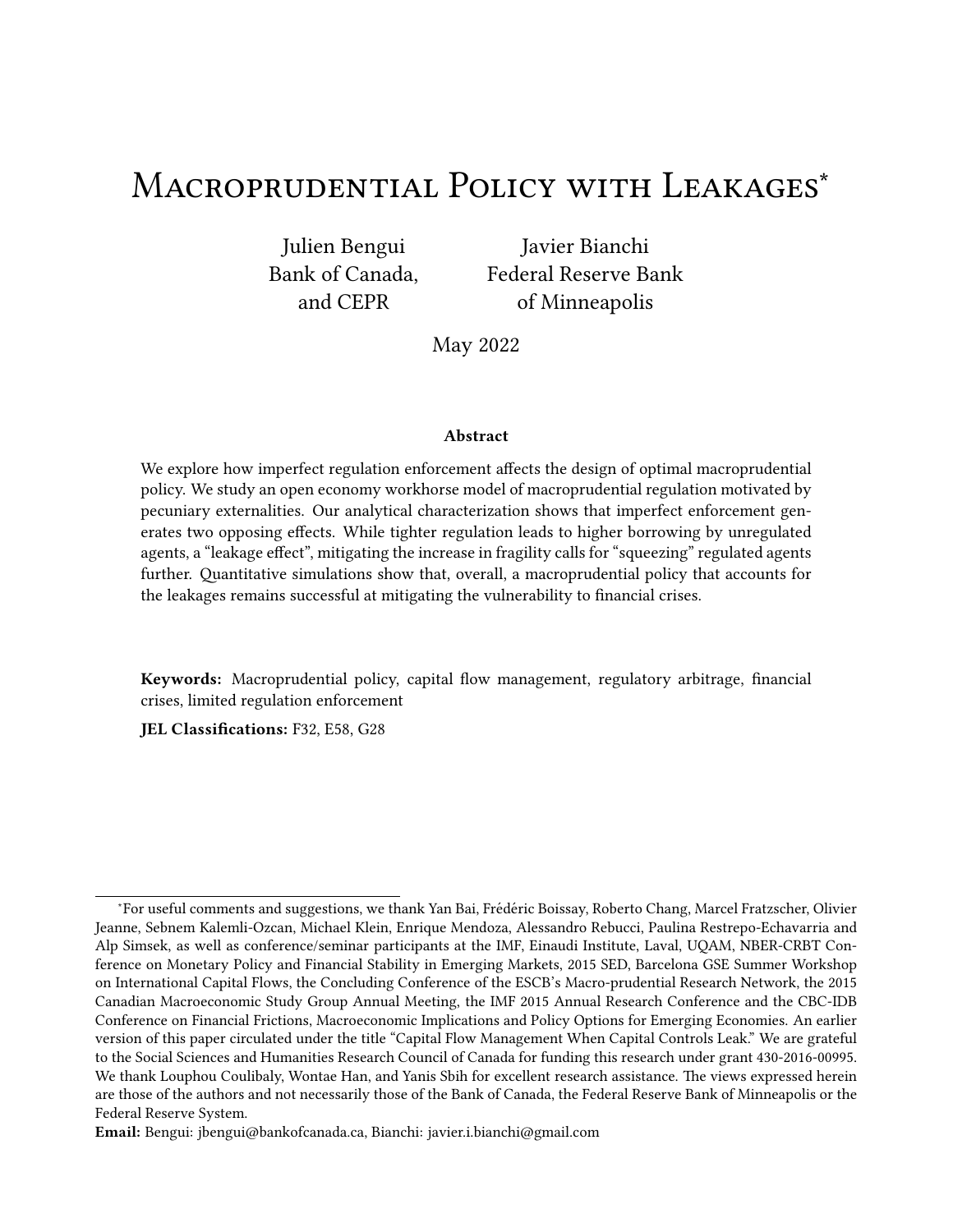$V^{1 - 0} = \max_{\{2_3 \cdot 2_3^{\mu} \cdot 1_3^0 \leq 2 \cdot 1 \cdot \cdot 1_9 \cdot 2^{\mu} \mu \text{ is odd}} W X D 2 2 \cdot 2^{\mu}$ ,  $V^{1 - 0} = \max_{\{2_3 \cdot 2_3^{\mu} \mu \text{ is odd}} W X D 2 2 \cdot 2^{\mu}$ (Optimal TC)

subject to  
\n
$$
2^{1}_{8}, \frac{1^{2}_{8}}{1^{8}} = 1_{8}, \frac{1^{2}_{8}}{1^{8}} = 1_{8}, \frac{1^{2}_{8}}{1^{8}} = 1_{8}, \frac{1^{2}_{8}}{1^{8}} = 1_{8}, \frac{1^{2}_{8}}{1^{8}} = 1_{8}, \frac{1^{2}_{8}}{1^{8}} = 1_{8}, \frac{1^{2}_{8}}{1^{8}} = 1_{8}, \frac{1^{2}_{8}}{1^{8}} = 1_{8}, \frac{1^{2}_{8}}{1^{8}} = 1_{8}, \frac{1^{2}_{8}}{1^{8}} = 1_{8}, \frac{1^{2}_{8}}{1^{8}} = 1_{8}, \frac{1^{2}_{8}}{1^{8}} = 1_{8}, \frac{1^{2}_{8}}{1^{8}} = 1_{8}, \frac{1^{2}_{8}}{1^{8}} = 1_{8}, \frac{1^{2}_{8}}{1^{8}} = 1_{8}, \frac{1^{2}_{8}}{1^{8}} = 1_{8}, \frac{1^{2}_{8}}{1^{8}} = 1_{8}, \frac{1^{2}_{8}}{1^{8}} = 1_{8}, \frac{1^{2}_{8}}{1^{8}} = 1_{8}, \frac{1^{2}_{8}}{1^{8}} = 1_{8}, \frac{1^{2}_{8}}{1^{8}} = 1_{8}, \frac{1^{2}_{8}}{1^{8}} = 1_{8}, \frac{1^{2}_{8}}{1^{8}} = 1_{8}, \frac{1^{2}_{8}}{1^{8}} = 1_{8}, \frac{1^{2}_{8}}{1^{8}} = 1_{8}, \frac{1^{2}_{8}}{1^{8}} = 1_{8}, \frac{1^{2}_{8}}{1^{8}} = 1_{8}, \frac{1^{2}_{8}}{1^{8}} = 1_{8}, \frac{1^{2}_{8}}{1^{8}} = 1_{8}, \frac{1^{2}_{8}}{1^{8}} = 1_{8}, \frac{1^{2}_{8}}{1^{8}} = 1_{8}, \frac{1^{2}_{8}}{1^{8}} = 1_{8}, \frac{1^{2}_{8}}{1^{8}} = 1_{8}, \frac{1^{2}_{8}}{1^{8}} = 1_{8}, \frac{1^{2}_{8}}{1^{8}} = 1_{8}, \frac{1^{2}_{8}}{1^{8}} = 1_{8}, \frac{1^{2}_{8}}{1^{8}} = 1_{8}, \frac{1^{2}_{8
$$

A Markov equilibrium is de Ened by policy functions  $B_1$  1-  $9B_*$  1-  $9\cdot C$  1-  $9\cdot C_*$  1-  $9\cdot C_*$  1-  $9\cdot C_*$  1-  $9\cdot C_*$ a value function V<sup>1</sup> - <sup>o</sup>, and a pricing function  $P^{\# 1}$  <sup>o</sup> such that the value function and policy functions solve (Optimal TC) given perceived policies  $8^{1}$ -  $\cdot \cdot \cdot C_8^{1}$   $\cdot \cdot \cdot C_8^{1}$   $\cdot \cdot \cdot$  for 82 f\*•' gand P<sup># 1</sup>-  $\cdot \cdot$ .

### $3.3<sub>2</sub>$ Calibration

'e calibration follows Bianchi (2011). 'e time period is one year. A  $\epsilon$ rst subset of parameters is set independently using standard values from the literature  $\geq$  A = 0'041. [10 = 0'83, and the endowment process is estimated based on the HP-€Itered component of tradable and nontradable GDP for Argentina. Assuming a  $\epsilon$ rst-order bivariate autoregressive process:  $\epsilon$ nd In y<sub>C 1</sub>, Y<sub>G</sub> where  $\mathcal{K} = \mathcal{K} \cdot \mathcal{K}^0$  # 10  $\varphi$ , we obtain the estimates

| $d =$ | 0'901 0'453     |     |                | $0'00219$ 000162 $\ldots$ |
|-------|-----------------|-----|----------------|---------------------------|
|       | $0'495$ $0'225$ | v = | 0'00162 000167 |                           |

'e second subset of parameters V•I•^g is set to match Argentina's average net foreign asset position, the share of nontradable output in Argentina, and the average frequency of €nancial crises for emerging markets<sup>9</sup> 'is yields  $V = 0.91 \cdot 1 = 0.31 \cdot 1 = 0.32$ .

We solve our regulated equilibrium for di, erent values of focusing on values divanging from 0 to 0.5. A value of 0.5 entails a substantial amount of leakages by which 50% of the economy can evade regulation. Moreover, a value  $M = 0.5$  is the value at which the losses from a dispersion

<sup>&</sup>lt;sup>19</sup>In both the model and the data, €nancial crises are de€ned as episodes in which the current account increases by more than one standard deviation.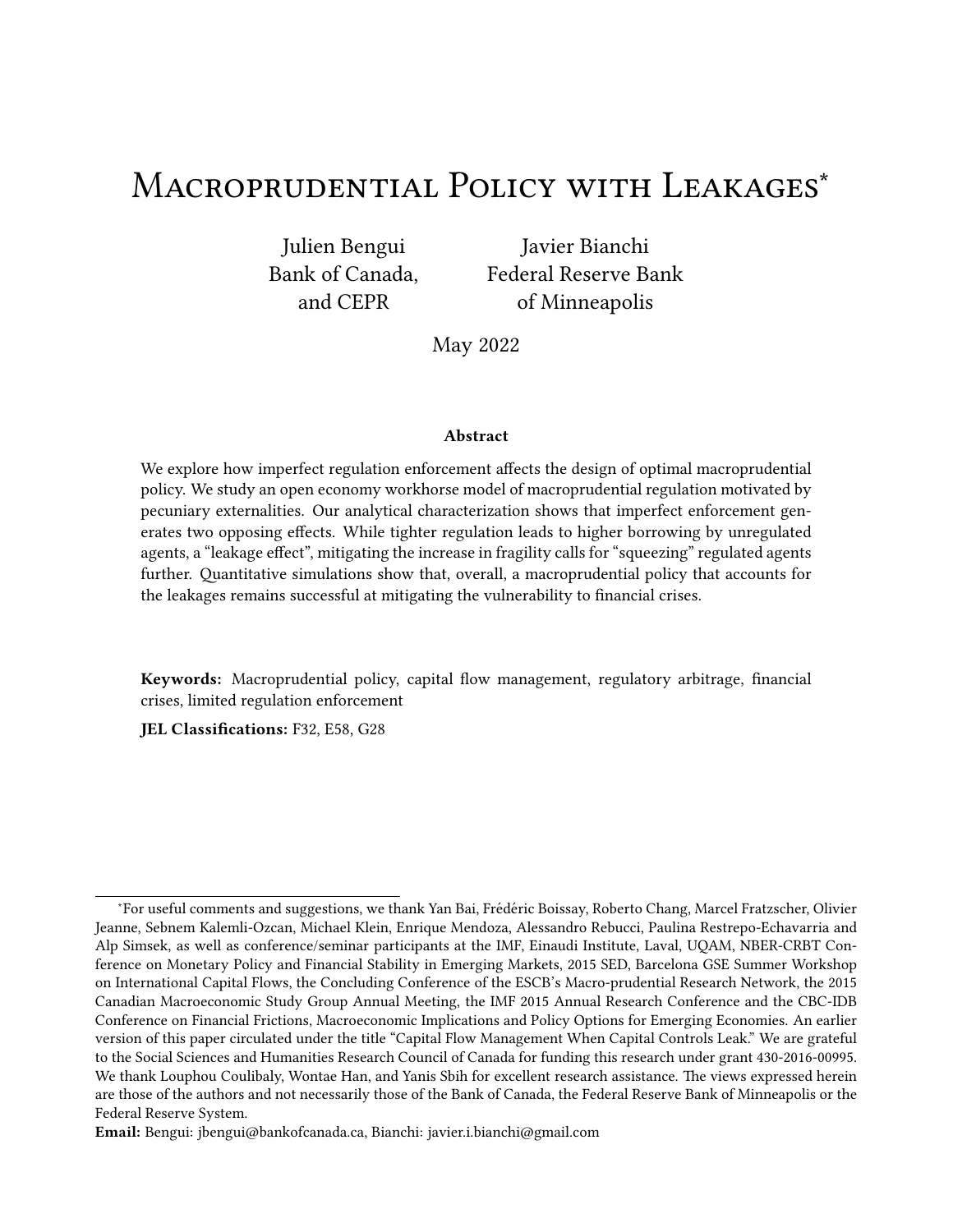in consumption across agents are given the highest weight by the planner. Finally, for the relative Pareto weightX, our preferred assumption  $i \times = 1$ , corresponding to a utilitarian welfare criterion. 'is case has the advantage of capturing the e•ciency motive of €nancial regulation, leaving out any redistribution consideration. Nonetheless, we also consider the case where the planner cares exclusively about regulated agents  $\neq$  0) in Appendix E.

| Tapic T. Calibration                               |                               |                              |  |  |  |
|----------------------------------------------------|-------------------------------|------------------------------|--|--|--|
|                                                    | Value                         | Source/Target                |  |  |  |
| Interest rate                                      | $A = 0'04$                    | Standard value               |  |  |  |
| <b>Risk aversion</b>                               | $f = 2$                       | <b>Standard value</b>        |  |  |  |
| Elasticity of substitution                         | $11$ , $[0 = 0$ <sup>83</sup> | Conservative value           |  |  |  |
| Weight on tradables in CESI = $0^{\circ}31$        |                               | Share of tradable output=32% |  |  |  |
| <b>Discount factor</b>                             | $V = 0.91$                    | Average NFA-GDP ratio 29%    |  |  |  |
| Credit coe•cient                                   | $\lambda$ = 0'32              | Frequency of crises 5"5%     |  |  |  |
| Size of unregulated sector $W = x0.075\frac{1}{4}$ |                               | Baseline range               |  |  |  |

Table 1: Calibration

## 3.4 Numerical solution

'e computation of the optimal regulated equilibrium follows a nested €xed point algorithm, common to those used in studies of Markov perfect equilibria (e.g. Bianchi and Mendoza, 2018). For a given conjectured policy followed by governments in the future, we solve for the current optimal policy using value function iteration. Using this solution, we update our conjectured policy. We iterate until the optimal policy coincides with the conjectured policy to obtain a Markov-perfect equilibrium. Details are provided in Appendix D.

## 3.5 Overborrowing and leakages

We start our quantitative analysis by looking at how the distribution of debt of regulated and unregulated agents di'ers across regimes. To show this, we conduct a 10,000-period simulation for the unregulated equilibrium, the constrained-e•cient allocation and the regulated equilibrium  $w \leftrightarrow 0$ "5 and provide a sca‹erplot of the bond positions.

Panels (a) and (b) of Figure 6 correspond to the sca erplots of bond positions in the unregulated equilibrium and constrained-e•cient allocation. Vertical and horizontal lines show sample averages. Because there is no distinction betweenand' agents in these economies, all the points line up on the 45-degree line. One can see, as expected, that the unregulated equilibrium displays simulations with higher levels of debt, which in turn are associated with a larger frequency and severity of €nancial crises.

Panel (c) of Figure 6 displays the case of the regulated equilibrium  $\mathbf{W}$  or  $\mathbf{O}^{\prime\prime}$ . In this case, most pairs of bond positions are located below the 45-degree line, indicating higher levels of debt for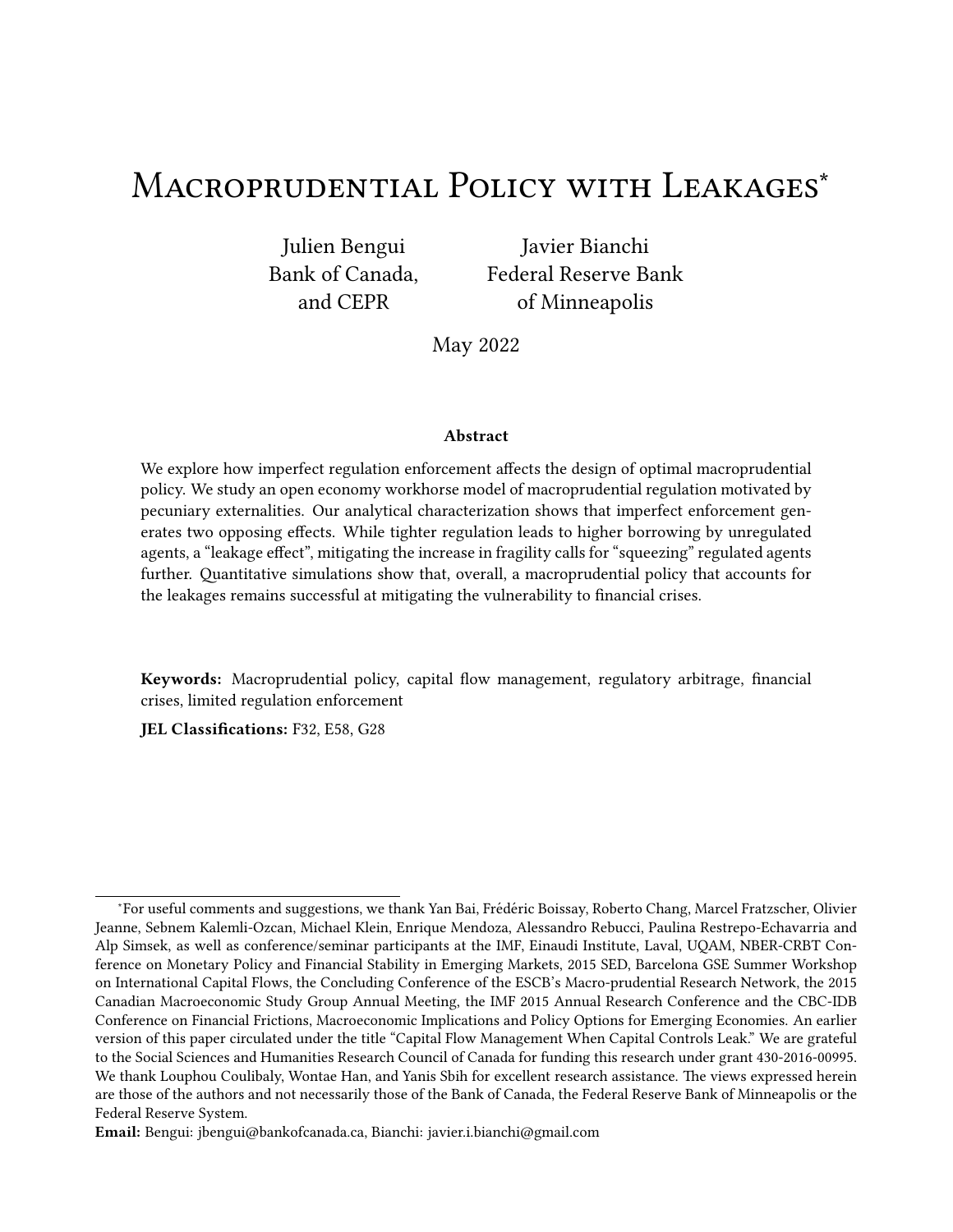Figure 6: Sca‹erplots of debt positions in unregulated equilibrium, constrained-e•cient allocation, and macroprudential policy with leakages.

unregulated agents than for regulated agents. Interestingly, many simulation periods display levels of debt for unregulated agents that are much higher than the maximum values of debt observed in the unregulated equilibrium. 'is is the leakage e,ect at play: regulation worsens the overborrowing problem for unregulated agents. Conversely, regulated agents' borrowing in the regulated equilibrium with leakages is lower on average than in the constrained-e•cient equilibrium. 'is suggests that the planner (at least partially) compensates for the unregulated agents' extra borrowing by commanding less borrowing for regulated agents.

## 3.6 Frequency and severity of crises

Next, we study the extent to which leakages undermine the e,ectiveness of regulation at reducing the vulnerability to €nancial crises. We de€ne €nancial crises as episodes in which the current account increases by more than one standard deviation (or, equivalently, credit falls by more than one standard deviation). Based on this de€nition, we study how the probability of crises varies in regulated equilibria associated with a range of values to tand compare the severity of crises in a regulated equilibrium where  $W = 0$ '5 to the severity in the constrained-e•cient allocation and unregulated equilibrium.

Figure 7 shows how the frequency of  $\epsilon$ nancial crises changes with the size of the unregulated sphereW In the absence of leakages (i.e., when  $0$ ), the frequency of crises is about 0.5%, which is about 1/10th of the frequency of crises in the unregulated equilibrium. As expected, the frequency of crises increases with wite strikingly, however, the increase is very modest even for values of as large as 05. 'is suggests that asWincreases, the planner adjusts its desired borrowing for regulated agents to o, set the e, ect of leakages and achieve a given level of  $\epsilon$ nancial stability.

To study how leakages alter the government's ability to reduce the severity of €nancial crises using macroprudential regulation, we construct a comparable event analysis following a procedure similar to Bianchi and Mendoza (2018). First, we simulate the decentralized equilibrium for a large number of periods, identify all the €nancial crisis episodes, and construct 11-year window events centered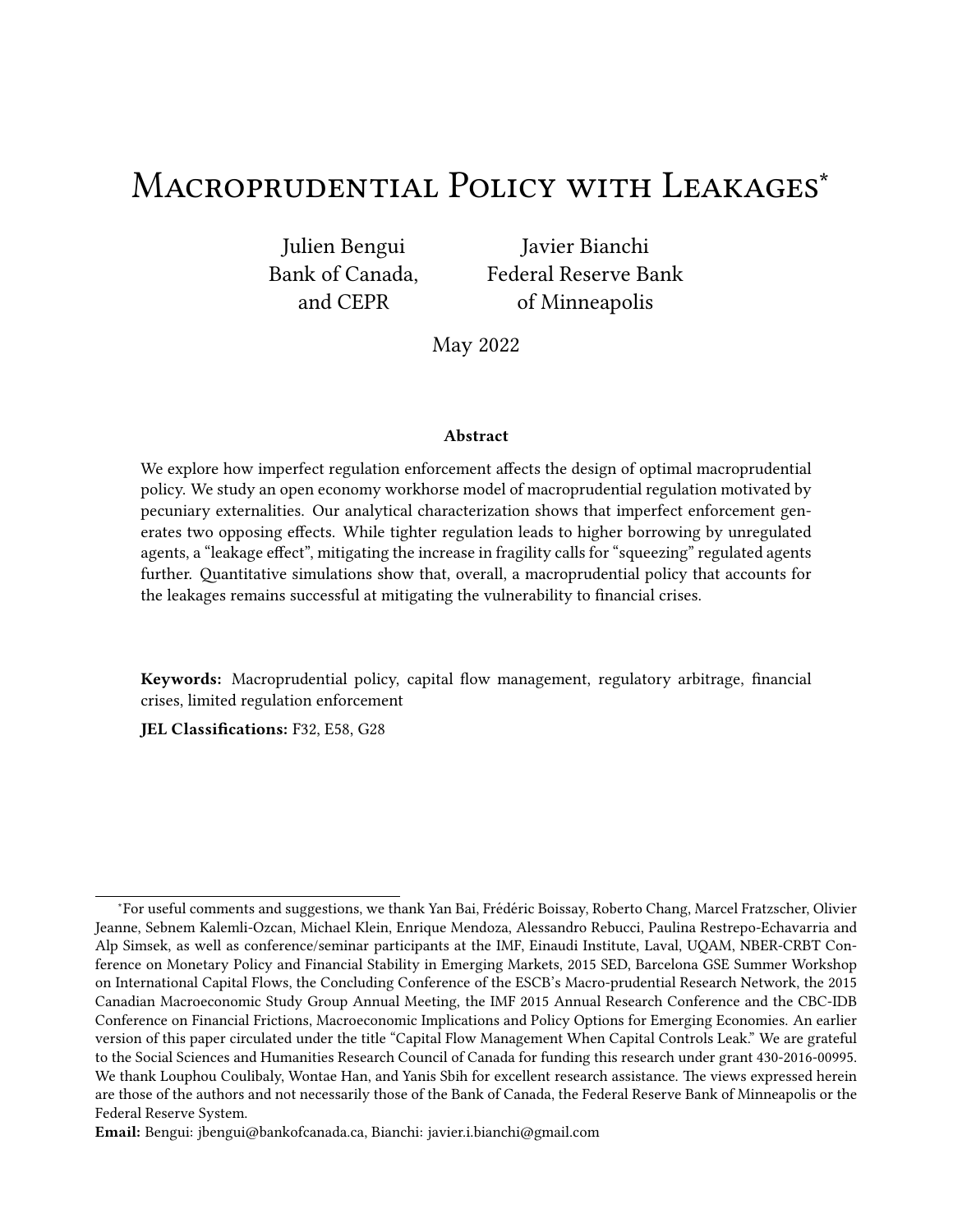Figure 7: Long-run frequency of  $\epsilon$ nancial crises as a functio Mof

on these episodes. Second, we take the average of key variables across the window period for the decentralized equilibrium. 'ird, we feed in the initial state and shock sequence that characterizes all €nancial crises in the unregulated equilibrium to the policy functions of the regulated equilibrium. We do this for two degrees of leakage  $\Delta t = 0$ , which corresponds to the constrained-e•cient allocation, and W =  $0.5^{20}$  Finally, we average the key variables across the window period for the regulated equilibria. 'is experiment allows us to do a counterfactual analysis that highlights how leakages lead to di, erent €nancial crises dynamics, controlling for the same sequence of shocks and the same initial states.

Figure  $8$  shows the results of these simulations. In the top panels, we plot the income shocks, the current account to GDP ratio, and the real exchange rate. In the bo‹om panels, we show the debt of regulated agents, the debt of unregulated agents, and the optimal tax. All the plo‹ed paths correspond to averages across all the simulation samples from the event analysis. 'e unregulated equilibrium (solid line) clearly displays a larger decline in credit and a larger current account reversal, as well as a larger collapse in the real exchange rate (de€ned as the inverse of the price of the composite good). 'e crises are preceded by increases in the amount of credit and negative income shocks, and are triggered on impact by income shocks that are about 1.5 standard deviations on average. In contrast, the constrained-e•cient equilibrium (dashed line) displays a much smaller decline in credit (1% percent versus 10% for the unregulated equilibrium) and a much smaller decline in the real exchange rate. Note that these di, erences in the event dynamics emerge despite the two economies having the same initial conditions and being subject to the same shock sequence.

In terms of aggregate variables, one can see that the regulated equilibrium  $\equiv$  0"5 (macroprudential policy with leakages, dash-do‹ed line) is much closer to the constrained-e•cient equilibrium

 $^{20}$ In some sense, the economy with optimal macroprudential policy  $\frac{1}{4}$ M $\frac{d}{dx}$  0 is still constrained-e•cient, but we reserve this term for the economy without leakages.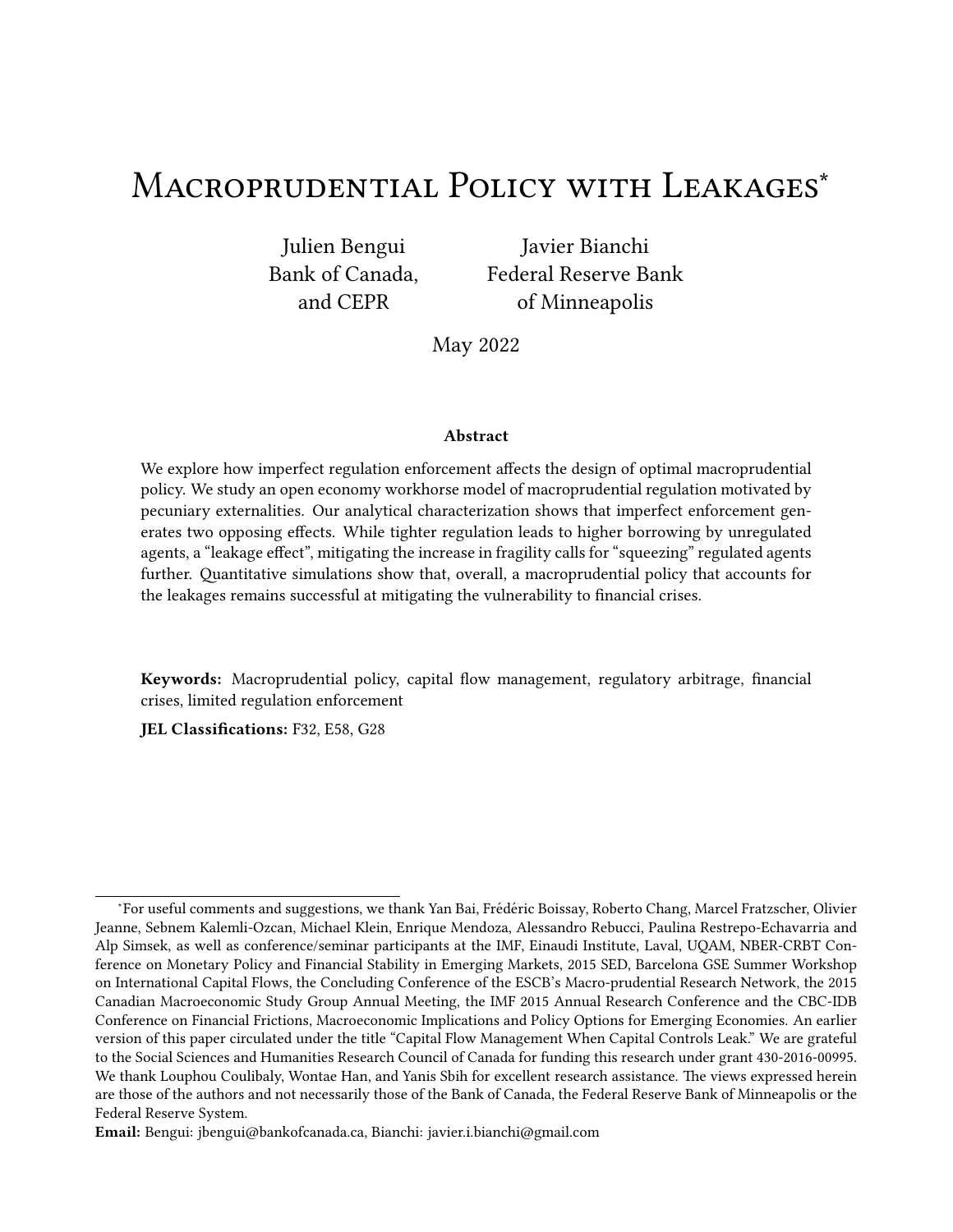(a) Income (b) Current account to GDP (%) (c) Real exchange rate

(d) Debt of' agents (e) Debt of\* agents (f) Optimal tax (%)

Figure 8: Event analysis.

than to the unregulated equilibrium. 'is is consistent with the message from Figure 7 that the frequency of crises increases only modestly with at is, overall, neither the frequency nor the severity of €nancial crises increases substantially with leakages, even when as much as 50% of the economy is le‰ unregulated. However, these aggregate results hide important disparities between the debt dynamics of the regulated and unregulated spheres across the event window. Both debt positions start at exactly the same level (by construction), but unregulated agents start accumulating debt very rapidly (panel e), while regulated agents reduce their indebtedness at a signi€cantly faster pace than in the constrained-e•cient equilibrium. Higher taxes than in the constrained-e•cient case (panel f), together with stronger precautionary motives due to the spillback e, ects from unregulated agents' overborrowing, generates this sharp deleveraging by regulated agents in the run-up to the crisis event.

### 3.7 Welfare e, ects

Finally, we study the welfare implications of macroprudential policy with leakages, focusing on two key questions: By how much does average welfare fall because of the presence of leakages? How are the welfare bene€ts of macroprudential policy distributed across regulated and unregulated agents?

Figure 9 displays measures of the welfare e, ects of macroprudential policy. In the le‰ panel, we report the unconditional welfare gains of moving from the unregulated equilibrium to the regulated equilibrium for di, erent degrees of leakages. We report welfare gains by agent type, as well as average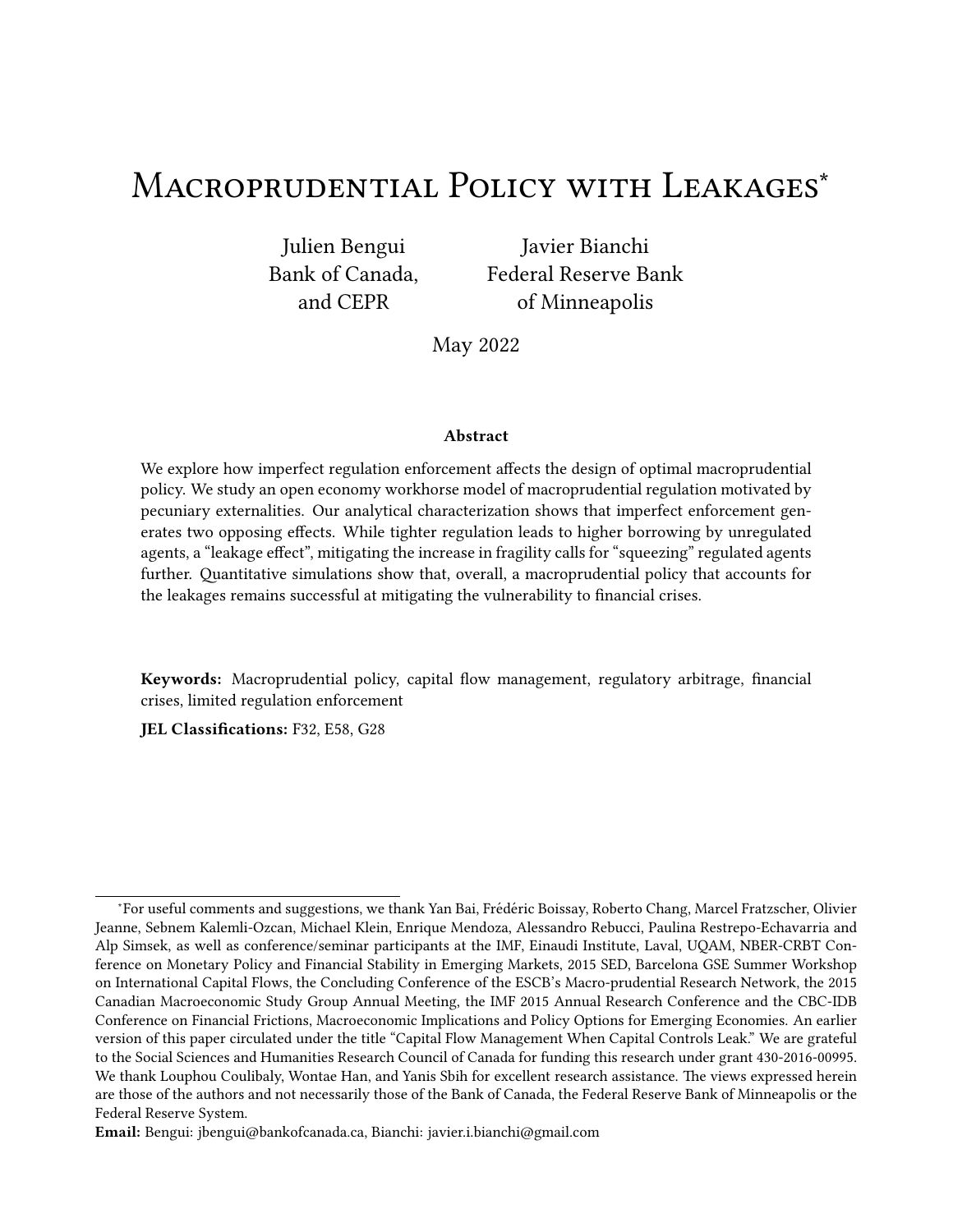Figure 9: Welfare gains from macroprudential policy in the presence of leakages. Note: Welfare gains are computed in consumption equivalence terms and expressed in percentages.

welfare gains<sup>21</sup> For comparison, we also show the welfare gains of moving from the unregulated equilibrium to the constrained-e•cient allocation, which are of course the same for regulated and unregulated agents. A  $\epsilon$ rst observation is that the average welfare gains of being in the regulated equilibrium decrease with the size of the unregulated sector. 'is €nding is natural, since with larger W the planner directly controls a smaller share of the economy and thus becomes less e, ective at correcting the overborrowing externality. However, it is also apparent that the decline in the average welfare gains associated with leakages is modest. 'is suggests that macroprudential policy remains not only e,ective but also desirable, even with signi€cant leakages.

'is €gure also reveals interesting insights about the distribution of these welfare e,ects across the two spheres. First, welfare gains are higher for unregulated agents than for regulated agents. For small values ofW, the welfare gains of macroprudential policy are about twice as large for unregulated agents. 'e intuition is straightforward: unregulated agents enjoy the same €nancial stability bene€ts of macroprudential regulation as regulated agents, but unlike the la‹er, they do not bear the costs that arise from lower consumption ahead of (potential) future crises. Second, welfare gains for regulated agents fall sharply algets larger. Intuitively, larger leakages imply that more unregulated agents overborrow and therefore impose a larger externality on regulated agents, who bear a more concentrated cost regulation.

'e right panel of Figure 9 complements this analysis by representing the welfare gains of macroprudential policy with leakages (for  $W = 0$ "5), but through the event windows of Section 3.6 rather than unconditionally. 'e results are broadly consistent with the unconditional analysis, with unreg-

<sup>&</sup>lt;sup>21</sup>To compute unconditional gains, we €rst compute, for every possible state · •~<sup>)</sup> •~<sup>#o</sup>, the proportional increase in consumption across all possible future histories that would make households indi,erent between remaining in the unregulated equilibrium and switching to the regulated equilibrium with leakages. 'en, we compute the mean of this variable in the simulations.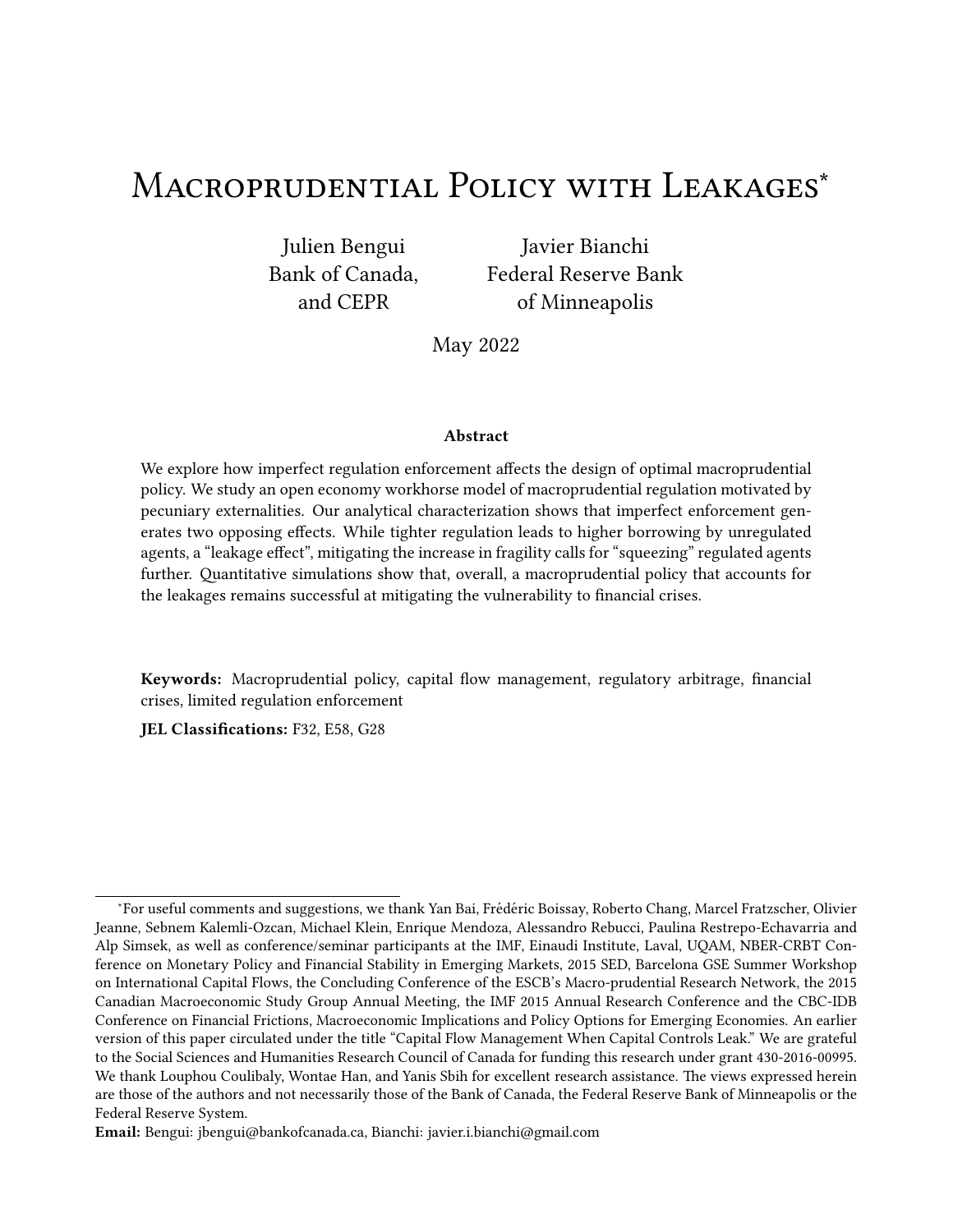ulated agents capturing the lion's share of the gains. In addition, it is apparent that the increase in the welfare gains of macroprudential policy in the run-up to a crisis event falls disproportionately on unregulated agents. 'is strengthens the conclusion that these agents become the main bene€ciaries of macroprudential policy when leakages are large.

Welfare criterion Our analysis has focused on the case of a utilitarian social planner where the welfare weights correspond to the shares in the population. An alternative natural choice would be to put all the weight on the regulated agents. In Appendix  $E$ , we consider this case, which corresponds to  $X = 0$ . In this scenario, we  $\epsilon$ nd that regulation is lighter-touch. Because the regulator does not value the positive externalities from higher €nancial stability on unregulated agents, it imposes lower taxes on borrowing and achieves signi€cantly milder reductions in the frequency and severity of €nancial crises. Relative to the utilitarian policy, the lighter-touch regulation yields minor additional welfare gains to regulated agents at the expense of much lower welfare gains for unregulated agents.

# 4 Conclusion

We characterize optimal macroprudential policy under limited regulation enforcement. Our analysis shows that the presence of leakages does not necessarily call for weaker intervention, as commonly argued in policy discussions. •antitative results show that macroprudential policy remains highly e, ective at reducing the vulnerability to €nancial crises even with signi€cant leakages.

Our study suggests several avenues for future research. An important limitation from the dynamic model is the lack of an extensive margin of regulation avoidance. In practice, the expectation of tight €nancial regulation is likely to lead to a migration towards an unregulated sector. Incorporating this element is likely to a, ect optimal policies in important ways. Another interesting direction would be to examine aspects of regulatory capture and how this can shape the design of regulation. Finally, our insights regarding the two-way interaction between the regulated and unregulated spheres of the economy and the trade-o,s that emerge for optimal regulation are likely to apply to other classes of models featuring excessive risk taking from a social point of view.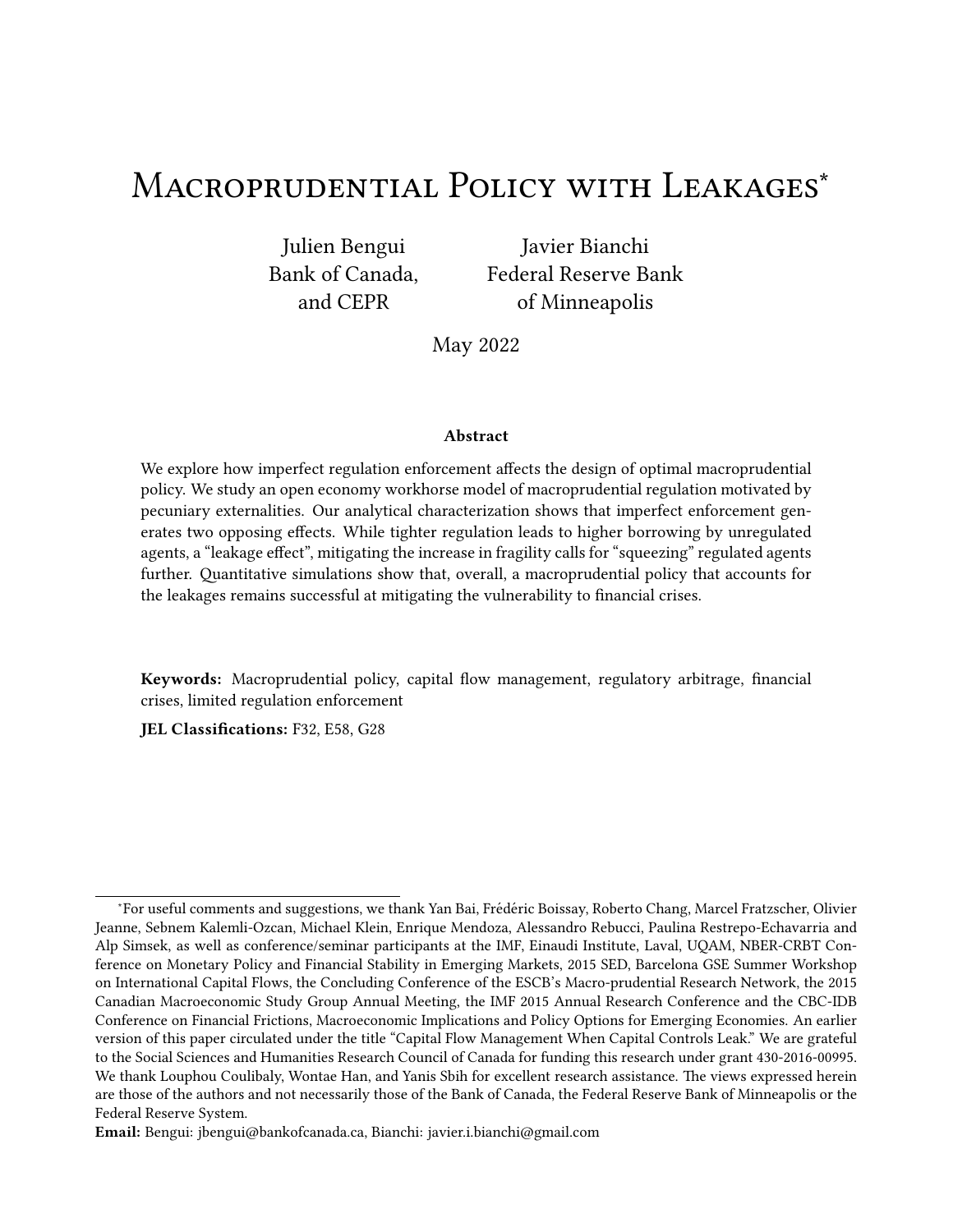# References

- Acharya, Sushant and Julien Bengui , \Liquidity Traps, Capital Flows,"Journal of International Economics2018,114, 276{298.
- Ahnert, Toni, Kristin J Forbes, and Dennis Reinhardt , \Macroprudential FX Regulations: Shi‰ing the Snowbanks of FX Vulnerability?," 2018. Mimeo, MIT Sloan.
- Aiyar, Shekhar, Charles W Calomiris, and Tomasz Wieladek , \Does macro-pru leak? Evidence from a UK policy experiment,"Journal of Money, Credit and Banking 014,46.
- Arce, Fernando, Julien Bengui, and Javier Bianchi , \A Macroprudential 'eory of Foreign Reserve Accumulation," 2019. Mimeo.
- Begenau, Juliane and Tim Landvoigt, \Financial Regulation in a •antitative Model of the Modern Banking System," 2018. Mimeo, Stanford.
- Bengui, Julien , \Macro-Prudential Policy Coordination," 2013. University of Montreal.
- $\Box$ , Javier Bianchi, and Louphou Coulibaly, \Financial Safety Nets, Forthcoming, International Economic Revie 2019.
- Benigno, Gianluca, Huigang Chen, Christopher Otrok, Alessandro Rebucci, and Eric R. Young, \Financial Crises and Macro-Prudential Policies urnal of International Economics 013, 89(2), 453{470.
- Bianchi, Javier, \Overborrowing and Systemic Externalities in the Business Cycle derican Economic Review 2011, 101(7), 3400 {3426.
- $\perp$  and Enrique G Mendoza, \Optimal time-consistent macroprudential policy, burnal of Political Economy2018,126(2), 588{634.
- $\_$  and  $\_$  ,  $\mathsf{\mathsf{\mathsf{\mathsf{A}}}}$  €sherian approach to €nancial crises: Lessons from the sudden stops liter**atere**dw of Economic Dynamic 802037, S254{S283.
- $\mu$  and Guido Lorenzoni, \'e Prudential Use of Capital Controls and Foreign Currency Reserves," 2021. Forthcoming, Handbook of International Economics, Volume V, edited by Gita Gopinath, Elhanan Helpman and Kenneth Rogo,, North Holland.
- and Louphou Coulibaly , \Liquidity Traps, Prudential Policies, and International Spillovers," 2021. Mimeo, Minneapolis Fed.
- $\Box$ , Chenxin Liu, and Enrique G Mendoza, \Fundamentals news, global liquidity and macroprudential policy,"Journal of International Economi@\$1699, S2{S15.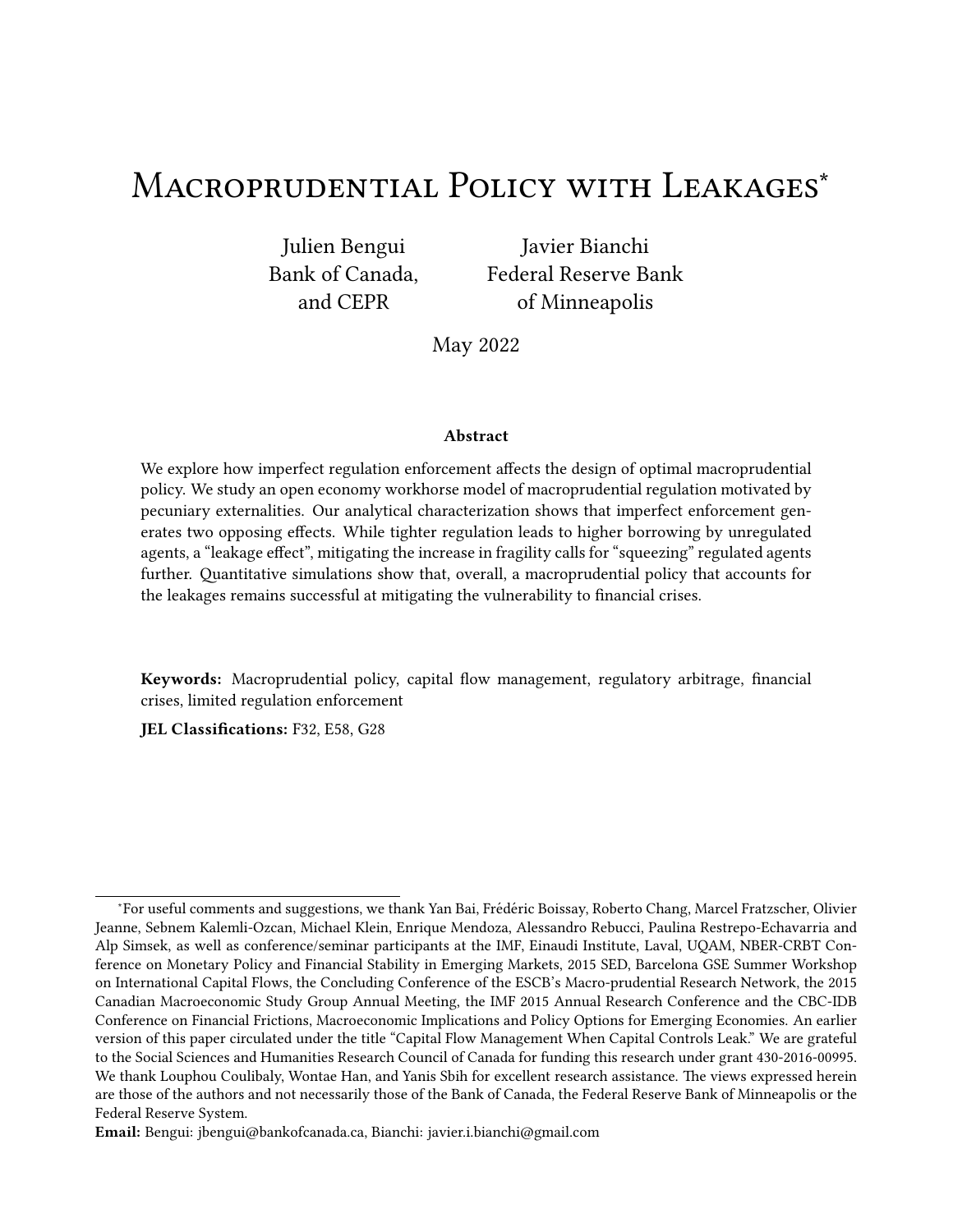- $\Box$ , Emine Boz, and Enrique Gabriel Mendoza , \Macroprudential policy in a Fisherian model of €nancial innovation,"IMF Economic Review, 2012,60(2), 223{269.
- Caballero, Ricardo J. and Arvind Krishnamurthy , \International and Domestic Collateral Constraints in a Model of Emerging Market Crises purnal of Monetary Economi $\epsilon$ 80148(1), 513{548.
- Cerutti, Eugenio, Stinj Claessens, and Luc Laeven, \'e use and e'ectiveness of macroprudential policies: New evidence, Journal of Financial Stability 201728.
- Coulibaly, Louphou , \Monetary Policy in Sudden Stop-Prone Economies," 2018. Mimeo, University of Montreal.
- Dassatti, Cecilia and Jose-Luis Peydro, \Macroprudential and Monetary Policy: Loan-Level Evidence from Reserve Requirements," 2013. Mimeo, Central Bank of Uruguay.
- Davis, J Scott, Michael B Devereux, and Changhua Yu, \Sudden stops and optimal foreign exchange intervention," Technical Report, National Bureau of Economic Research 2020.
- Debortoli, Davide, Ricardo Nunes, and Pierre Yared , \Optimal time-consistent government debt maturity," Œe arterly Journal of Economics 2017, 132(1), 55{102.
- Devereux, Michael B, Eric R Young, and Changhua Yu , \Capital controls and monetary policy in sudden-stop economies, burnal of Monetary Economics 18.
- Farhi, Emmanuel and Ivan Werning , \Dealing with the trilemma: Optimal capital controls with €xed exchange rates," 2012. NBER Working Paper No. 18199.
- $\equiv$  and Ivan Werning,  $\lambda$  theory of macroprudential policies in the presence of nominal rigidities," Econometrica 2016 84(5), 1645 {1704.
- $\mu$  and Ivan Werning, \Fiscal Unions,"American Economic Revie 2017, 107(12), 3788{3834.
- $\equiv$  and Jean Tirole, \Shadow Banking and the Four Pillars of Traditional Financial Intermediation," 2017. Mimeo, Harvard.
- Flemming, Jean, Jean-Paul L'Huillier, and Facundo Piguillem , \Macro-Prudential taxation in good times,"Journal of International Economi@\$19,121.
- Forbes, Kristin, Marcel Fratzscher, and Roland Straub, \Capital-fow management measures: What are they good for?,"Journal of International Economics 1596, S76{S97.
- Fornaro, Luca, \Financial crises and exchange rate polic d urnal of International Economics 15, 95(2), 202{215.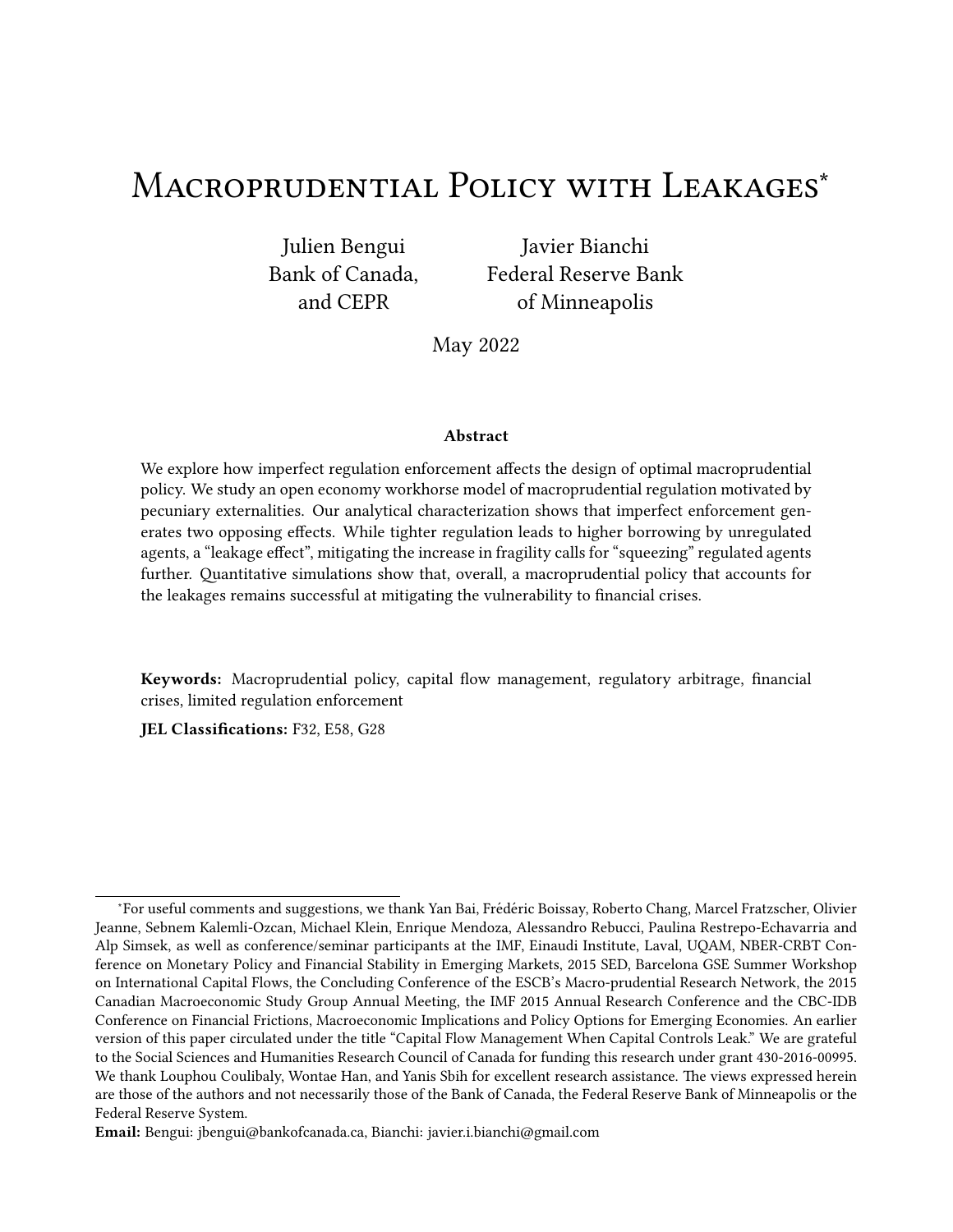- and Federica Romei, \'e paradox of global thri‰," 2018. Mimeo, CREi.
- Grochulski, Borys and Yuzhe Zhang , \Optimal Liquidity Regulation with Shadow Banking," 2015. Working paper WP 15-12R, Federal Reserve Bank Richmond.
- Huang, Ji, \Banking and Shadow Banking," 2014. Mimeo, Stanford.
- Jeanne, Olivier and Anton Korinek , \Managing Credit Booms and Busts: A Pigouvian Taxation Approach," 2012. NBER Working Paper 16377.
- Jimenez, Gabriel, Steven Ongena, Joe-Luis Peydro, and Jesus Saurina, Macroprudential policy, countercyclical bank capital bu, ers and credit supply: Evidence from the Spanish dynamic provisioning experiments, Journal of Political Econom 2012.
- Klein, Michael W , \Capital controls: Gates versus walls," 2012. Brookings Papers on Economic Activity.
- Klein, Paul, Per Krusell, and Jose-Victor Rios-Rull, Name-consistent public policy, CE and Review of Economic Studie 2008, 75(3), 789{808.
- $\Box$ , Vincenzo †adrini, and Jose-Victor Rios-Rull , \Optimal time-consistent taxation with international mobility of capital,"Advances in Macroeconomi28055 (1).
- Korinek, Anton, Negulating capital fows to emerging markets: An externality view, during of International Economic 8018,111, 61{80.
- $\mu$  and Alp Simsek, \Liquidity Trap and Excessive Leverage, \merican Economic Revie 2016,106 (3), 699{738.
- Lorenzoni, Guido, *\Ine•cient Credit Booms,*"Review of Economic Stud@80875(3), 809{833.
- Magud, Nicolas E., Carmen M. Reinhart, and Kenneth S. Rogo, , \Capital Controls: Myth and Reality - A Portfolio Balance Approach," 2011. NBER.
- Mendoza, Enrique G., \Credit, Prices, and Crashes: Business Cycles with a Sudden Stop," in S. Edwards and J. Frankel, ed. Preventing Currency Crises in Emerging Market to resity of Chicago Press, 2002.
- Ordonez, Guillermo, *Sustainable Shadow Banking imerican Economic Journal: Macroeconomics* 2018,10(1), 33{56.
- and Facundo Piguillem , \Retirement in the Shadow (Banking)," 2018. Mimeo, University of Pennyslvania.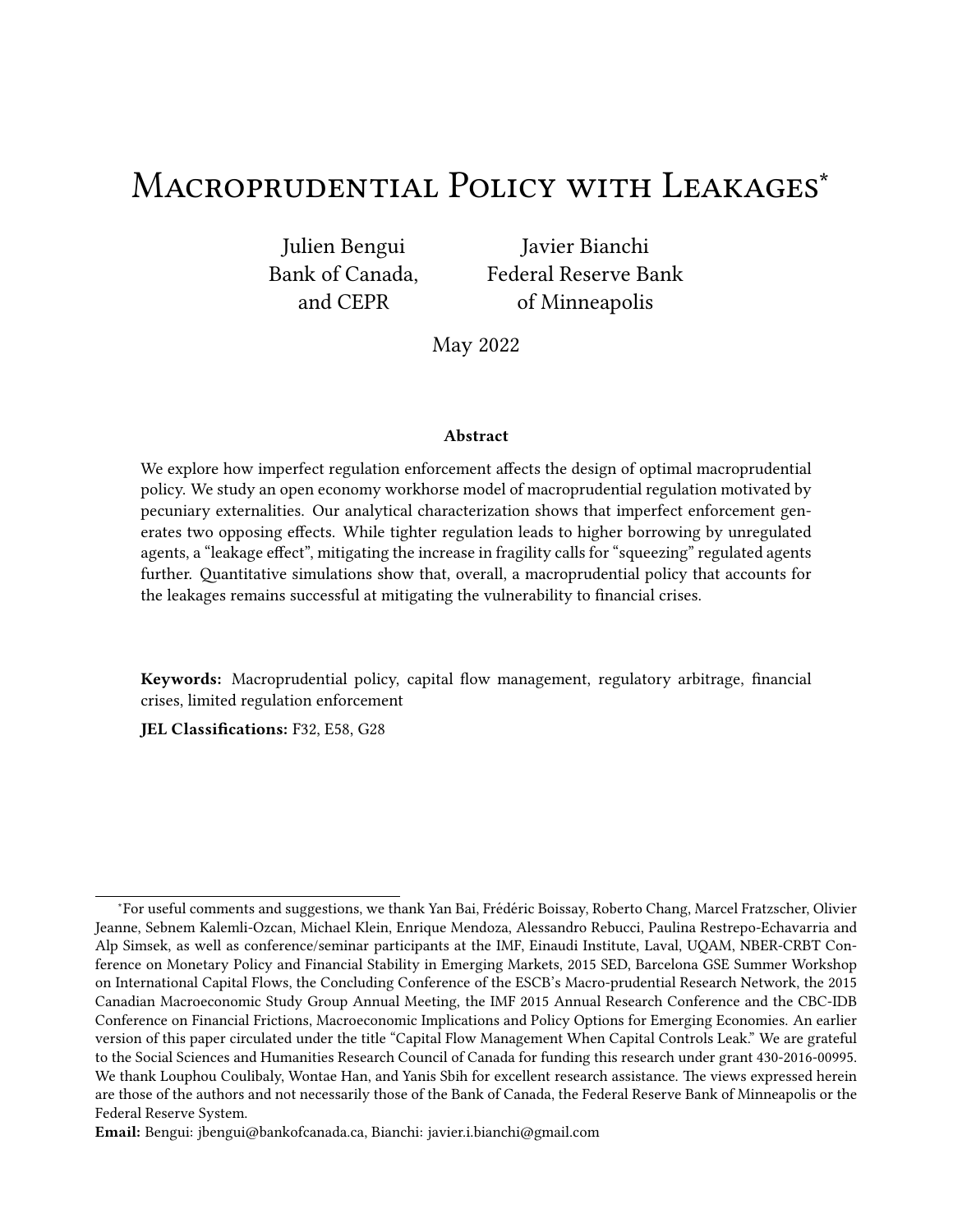- Ottonello, Pablo , \Optimal exchange rate policy under collateral constraints and wage rigidity," manuscript, Columbia Universit 2015.
- Plantin, Guillaume, *Shadow Banking and Bank Capital RegulatioR* & Primancial Studies 2015,28(1), 146{175.
- Reyes-Heroles, Ricardo and Gabriel Tenorio , \Macroprudential Policy in the Presence of External Risks," 2018. Mimeo, Board of Governors.
- Schmitt-Groh e, Stephanie and Mart n Uribe, \Downward Nominal Wage Rigidity, Currency Pegs, and Involuntary Unemployment," 2013. NBER Working Paper.
- $\equiv$  and Mart n Uribe, Multiple equilibria in open economy models with collateral constraints: Overborrowing revisited," 2016.
- $\Box$  and  $\Box$ , \Is Optimal Capital Control Policy Countercyclical in Open Economy Models with Collateral Constraints?, IMF Economic Revie 201765(3), 498 {527.
- Seoane, Hernan D. and Emircan Yurdagul, \Trend shocks and sudden stops purnal of International Economic November 2019, 21.
- Sergeyev, Dmitriy, \Optimal macroprudential and monetary policy in a currency unioM<sup>'</sup>anuscript, Universita Boccon 2016.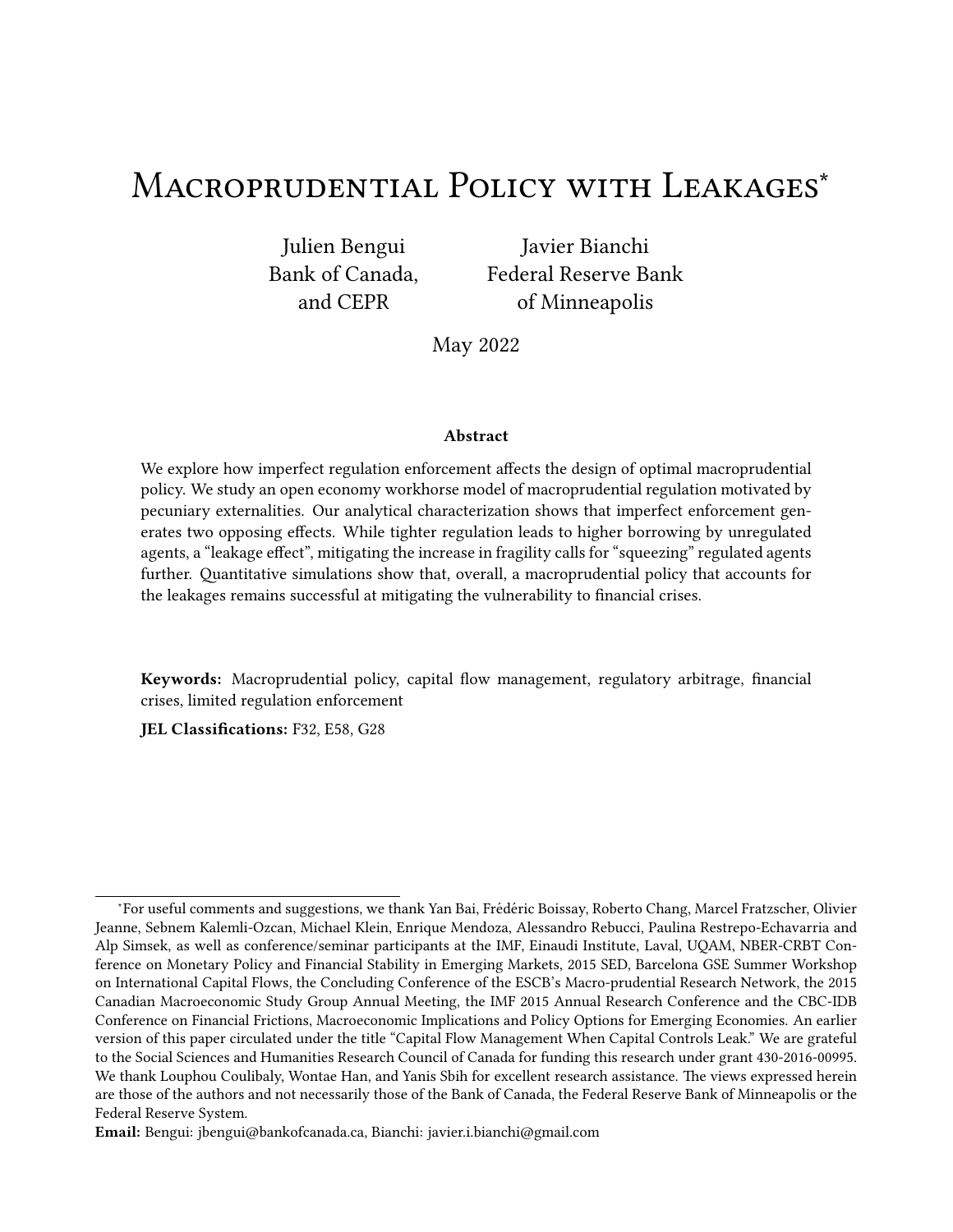# A Formal characterization of continuation equilibria

Lemma 2. ForG 2 f22•D2•2DgDaggregate date 1 consumption in regadis given by  $\frac{1}{4}$  1B' = U G  $S_{1}^{\prime}$  $\frac{1}{1}$ 1B', U $^{\rm G}$  $\operatorname{\mathfrak{g}}_{*_{1}}$   $\operatorname{\mathfrak{g}}_{*_{1}}$   $\operatorname{\mathfrak{g}}_{*_{2}}$  $S_{2}^{(2)}$ )<br>2.

Proof.See Appendix B.2.

Lemma 2 says that, within each region, date 1 aggregate consumption is linear in each of the aggregate state variables<sup>)</sup>  $\frac{1}{2}$ 1B•  $\leftarrow$  <sub>1</sub>° · <sub>1</sub>°. Date 2 aggregate consumption follows from the economy's intertemporal resource constraint (15) and is therefore also linearly ආ'B• <sub>\* 1</sub>• <sub>' 1</sub>º. Finally, according to (16), the equilibrium price $\mathbf{S}_{1}^{\#}$  $_1^{\sharp}$  1B and  $?_2^{\sharp}$  $_2^{\#}$ 1B° are linear in  $\frac{1}{4}$ 1B° and  $\frac{1}{2}$ 1B° (respectively) and therefore also linear in<sup>1</sup> $\stackrel{\textstyle >}{\sim}$  $\frac{1}{1}$ 1B•  $\leftarrow$  <sub>1</sub>° · <sub>1</sub>°. 'e next lemma characterizes the aggregate consumption solution in more detail.

Lemma 3. Œe coe $\bullet$ cients of the decision rule f $\mathrm{d}$ r<sup>1</sup>B' are such that:

- 1.  $\cup$ <sup>G</sup>  $\frac{1}{2}$  i 0 and  $\mathsf{L}^\mathsf{G}$  $\mathfrak{g}_{\bullet}$  U $\mathfrak{g}_{2}$   $\quad$  0 with U $^{\rm G}$  $\mathcal{G} = 0$  (resp.U<sup>G</sup> = 0) i, W= 0 (resp.W= 1), andU $_{\sim z}^G$  $\frac{1}{2}$  = 0 i,  $G = 22$
- 2. if 0 W 0'5 (resp.0'5 W 1), then  $\bigcup_{-1}^{DD} \bigcup_{n=1}^{D} \bigcup_{n=1}^{D} \bigcup_{n=1}^{D}$  $P_{21}^2$ , (resp. $Q_{21}^D$   $Q_{21}^2$   $Q_{21}^D$   $Q_{21}^2$  $2, 2,$ with strict inequalities if0 Ÿ WŸ 0"5 (resp.0"5 Ÿ WŸ 1).
- 3. U<sup>DD</sup> U<sup>2D</sup> U<sup>22</sup>  $\mathbb{R}^2$ and $\mathsf{U}^{\mathsf{DD}}$   $\mathsf{U}^{\mathsf{D2}}$   $\mathsf{U}^{\mathsf{22}}$  $k^2$ , with strict inequalities i,W<sub>i</sub> 0.
- 4.  $U^{DD}$   $U^{2}$   $U^{2}$  and  $U^{DD}$   $U^{2}$   $U^{2}$ , with strict inequalities i, WY 1.

Proof.See Appendix B.3.

Part 1. of Lemma 3 establishes that aggregate consumption is increasing in each of the three aggregate state variables $^{\flat}$  $\frac{1}{1}$ 1B•  $\leftarrow$  1°  $\leftarrow$  1<sup>0</sup>, always strictly for $\sim$  $\frac{1}{1}$ <sup>1</sup>B, and strictly for  $\cdot$  <sub>1</sub> unlessW= 0 and for  $\frac{1}{1}$  unlessW= 1. Part 2. of the lemma says that aggregate tradable consumption is more sensitive to tradable income in the regions where the credit constraints are binding. Similarly, parts 3. and 4. establish that aggregate tradable consumption is more sensitive to the two sets of agents' wealth positions in the regions where the credit constraints are binding.

We de€ne an individual's credit constraint set as the set of tradable endowment realizations such that her credit constraint is binding:

Q¹181; \* <sup>1</sup>• ' <sup>1</sup>• Gº n ~ ) 1 ¹Bº 2 R ¸ j1 D=2 <sup>82</sup> 181;~ ) 1 ¹Bº• \* <sup>1</sup>• ' <sup>1</sup>• G Ÿ 1 2>= <sup>82</sup> 181;~ ) 1 ¹Bº• \* <sup>1</sup>• ' <sup>1</sup>• G o "

where G 2 f 22•D2•2DD potes the region in which the economy is and determines the mapping between $\stackrel{\text{i}}{\sim}$  $\frac{1}{1}$ <sup>1</sup>B•  $\cdot$  <sub>1</sub>°  $\cdot$  <sub>1</sub>° and <sup>1</sup>?<sup>#</sup>  $_1^{\texttt{\#}}$  1 $\texttt{B}^\bullet$   $_2^{\texttt{\#}}$  1 $\texttt{B}^\texttt{o}$  relevant to compute  $_\texttt{g}^\texttt{D=2}$ <sup>D=2</sup>and1<sup>2>=</sup>.  $^{2>}_{\mathcal{Z}}$  : e four regions can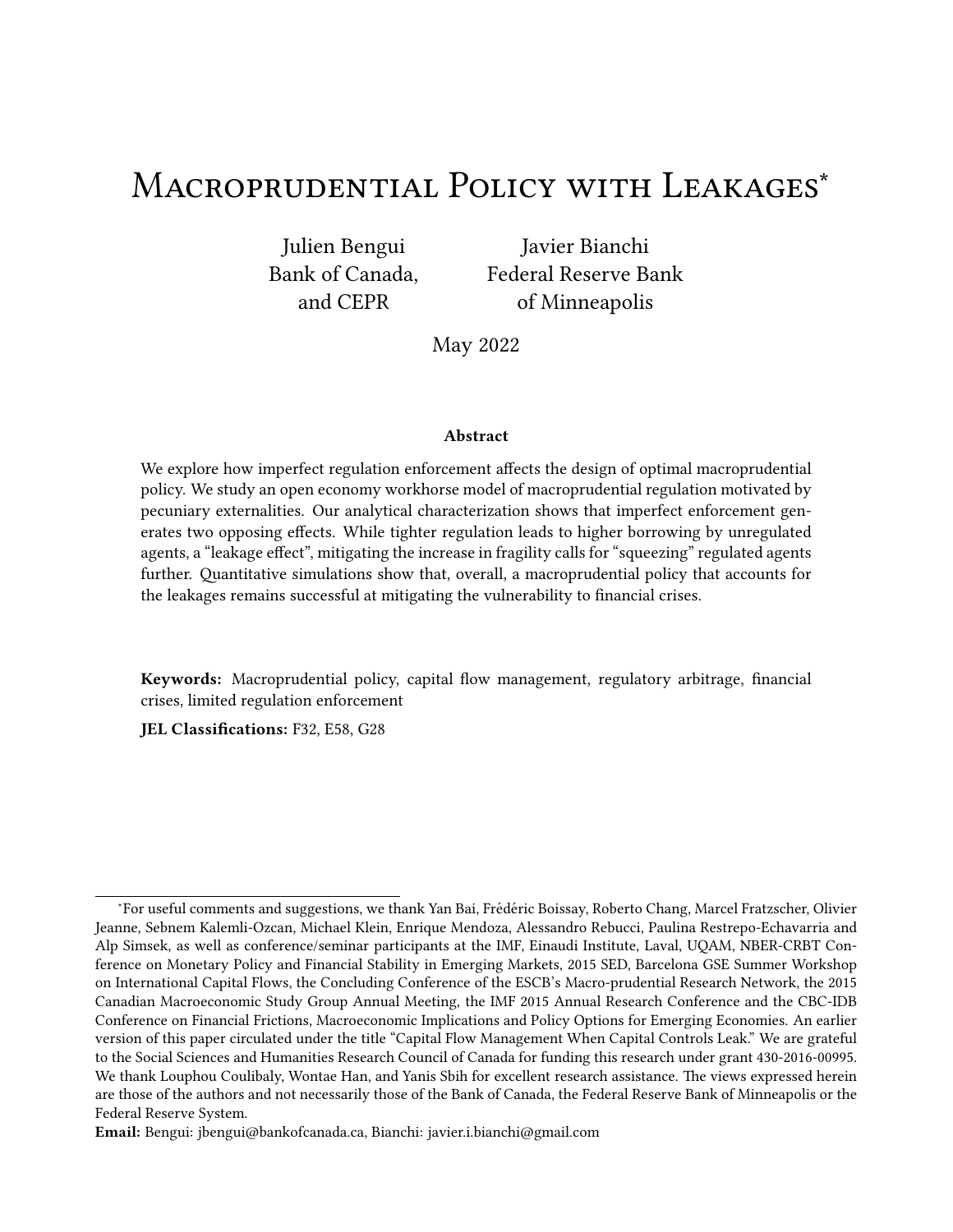hence be represented by the following sets:

$$
X^{D21} \rightarrow 1^{\bullet} + 1^{\bullet} + 1^{\circ} + 1^{\circ} + 1^{\circ} + 1^{\bullet} + 1^{\bullet} + 1^{\bullet} + 1^{\bullet} + 1^{\bullet} + 1^{\bullet} + 1^{\bullet} + 1^{\bullet} + 1^{\bullet} + 1^{\bullet} + 1^{\bullet} + 1^{\bullet} + 1^{\bullet} + 1^{\bullet} + 1^{\bullet} + 1^{\bullet} + 1^{\bullet} + 1^{\bullet} + 1^{\bullet} + 1^{\bullet} + 1^{\bullet} + 1^{\bullet} + 1^{\bullet} + 1^{\bullet} + 1^{\bullet} + 1^{\bullet} + 1^{\bullet} + 1^{\bullet} + 1^{\bullet} + 1^{\bullet} + 1^{\bullet} + 1^{\bullet} + 1^{\bullet} + 1^{\bullet} + 1^{\bullet} + 1^{\bullet} + 1^{\bullet} + 1^{\bullet} + 1^{\bullet} + 1^{\bullet} + 1^{\bullet} + 1^{\bullet} + 1^{\bullet} + 1^{\bullet} + 1^{\bullet} + 1^{\bullet} + 1^{\bullet} + 1^{\bullet} + 1^{\bullet} + 1^{\bullet} + 1^{\bullet} + 1^{\bullet} + 1^{\bullet} + 1^{\bullet} + 1^{\bullet} + 1^{\bullet} + 1^{\bullet} + 1^{\bullet} + 1^{\bullet} + 1^{\bullet} + 1^{\bullet} + 1^{\bullet} + 1^{\bullet} + 1^{\bullet} + 1^{\bullet} + 1^{\bullet} + 1^{\bullet} + 1^{\bullet} + 1^{\bullet} + 1^{\bullet} + 1^{\bullet} + 1^{\bullet} + 1^{\bullet} + 1^{\bullet} + 1^{\bullet} + 1^{\bullet} + 1^{\bullet} + 1^{\bullet} + 1^{\bullet} + 1^{\bullet} + 1^{\bullet} + 1^{\bullet} + 1^{\bullet} + 1^{\bullet} + 1^{\bullet} + 1^{\bullet} + 1^{\bullet} + 1^{\bullet} + 1^{\bullet} + 1^{\bullet} + 1^{\bullet} + 1^{\bullet} + 1^{\bullet} + 1^{\bullet} + 1^{\bullet} + 1^{\bullet} + 1^{\bullet} + 1^{\bullet} + 1^{\bullet} + 1^{\bullet} + 1^{\bullet} + 1^{\bullet} + 1
$$

$$
X^{2D_1} \rightarrow 1^{\bullet} \rightarrow 1^0 Q^1 \rightarrow 1; \rightarrow 1^{\bullet} \rightarrow 1^{\bullet} 2D \setminus Q^{21} \rightarrow 1; \rightarrow 1^{\bullet} \rightarrow 1^{\bullet} 2D^{\bullet}
$$
 (A.3)

$$
X^{DD_1} \rightarrow 1^{\bullet} \quad 1^0 \quad Q^{2_1} \rightarrow 1^{\bullet} \rightarrow 1^{\bullet} \quad 1^{\bullet} \quad D^{\bullet} \quad Q^{2_1} \rightarrow 1^{\bullet} \quad 1^{\bullet} \quad 1^{\bullet} \quad D^{\bullet} \quad (A.4)
$$

Further, we de€ne unions of some of these set 8%  $X^{22}[X^{2D}, X^{62} \times X^{2q}]X^{D2}, X^{D2} \times Y^{D1}X^{D2}$ and $X^{\phi D}$   $X$  <sup>DD</sup> $X$  <sup>2D</sup>. 'ese sets have some intuitive properties, summarized in the following lemmas.

Lemma 4. Cere are thresholole and 1<sub>G</sub> satisfying 0  $0_G$  1<sub>G</sub> (with  $0_G = 1_G$ i,  $*_{1} = *_{1}$ ) such that  $\frac{1}{2}$  1B' 2 X<sup>22</sup>i,  $\frac{1}{2}$  1B' Y 0<sub>G</sub>,  $\frac{1}{2}$  1B' 2 X<sup>DD</sup>i,  $\frac{1}{2}$  1B' 1<sub>c</sub>,  $\frac{1}{2}$  1B' 2 X<sup>2D</sup>i, 0<sub>G</sub>  $\frac{1}{2}$  1B' Y 1<sub>G</sub> and  $\frac{1}{2}$  1Y  $\frac{1}{1}$ ; and  $\frac{1}{4}$  1B' 2 X<sup>D2</sup>i, 0<sub>G</sub>  $\frac{1}{4}$  1B' Y 1<sub>G</sub> and  $\frac{1}{4}$  i 1.

Proof. See Appendix B.4.

Lemma 4 says that for a given pair  $*1^{\circ}$   $*1^{\circ}$ , the regions are ordered along the real line, that the poorest type of agents is never unconstrained when the other type is constrained, and that when both types of agents have the same wealth only the symmetric reglex and DD can arise. It notably implies that  $X^{22}$ ,  $X^{D2}$ ,  $X^{2D}$  and  $X^{DD}$  are disjoint, and that their union i $\mathbb{R}^3$ , meaning that for any triplet  $12$ ,  $12$  i  $12$   $\bullet$   $\star$   $10$  the economy is always in one and only one region. Finally, the next lemma o, ers comparative statics results.

Lemma 5. For a given  $*_{1}$  (resp.  $*_{1}$ ) and any two  $*_{1}\bullet \sim_{1}$  (resp.  $*_{1}\bullet \sim_{1}$ ) such that  $*_{1}\circ \sim_{1}$  (resp.  $\star$  1  $\ddot{Y}$   $\approx$  ):

- 1. for  $X = X^{22} \times 2^x \cdot X^{22}$ , if  $\sim_1^1 1B^2 2 X^1 \cdot 1^1 2^1 1^0$  (resp.  $\sim_1^1 1B^2 2 X^1 \cdot 1^1 2^1 1^0$ ), then  $\sim_1^1 1B^2 2$  $X^1 \times 1^{\bullet} \times 1^0$ .
- 2. for  $X = X^{DQ}X^{DQ} \cdot X^{QD}$ , if  $\rightarrow 1B^{Q} 2 X^{1} \cdot 10^{1}$ , then  $\rightarrow 1B^{Q} 2 X^{1} \cdot 10^{1}$  (resp.  $\rightarrow 1B^{Q} 2$  $X^1 \approx 1^{\bullet} + 1^{\circ}$ .

Proof. See Appendix B.5.

Part 1. of Lemma 5 says that the regiar<sup>2</sup> where both types of agents are credit constrained, and the regions  $X^{2\ell}$  and  $X^{\ell}$  where at least one type of agents is constrained are all shrinking in and \* 1. Part 2. says that the regioX<sup>DD</sup> where both types of agents are unconstrained, and the regions  $X^{D\!x}$  and  $X^{\phi D}$  where at least one type of agents is unconstrained are all expanding irand  $*_{1}$ .

#### $A.1$ Price and consumption functions

'e price functions are related to the aggregate tradable consumption function, given in Lemma 2, by

$$
?^{#}_{1}1\rightarrow_{1}1\mathbf{B}\bullet\cdots\bullet\cdots\bullet^{0}=\frac{1}{1}\frac{1}{1}\frac{1}{1}\frac{1}{1}\frac{1}{1}\frac{1\mathbf{B}\bullet\cdots\bullet^{0}}{\mathbf{B}\bullet\cdots\bullet^{0}}\bullet
$$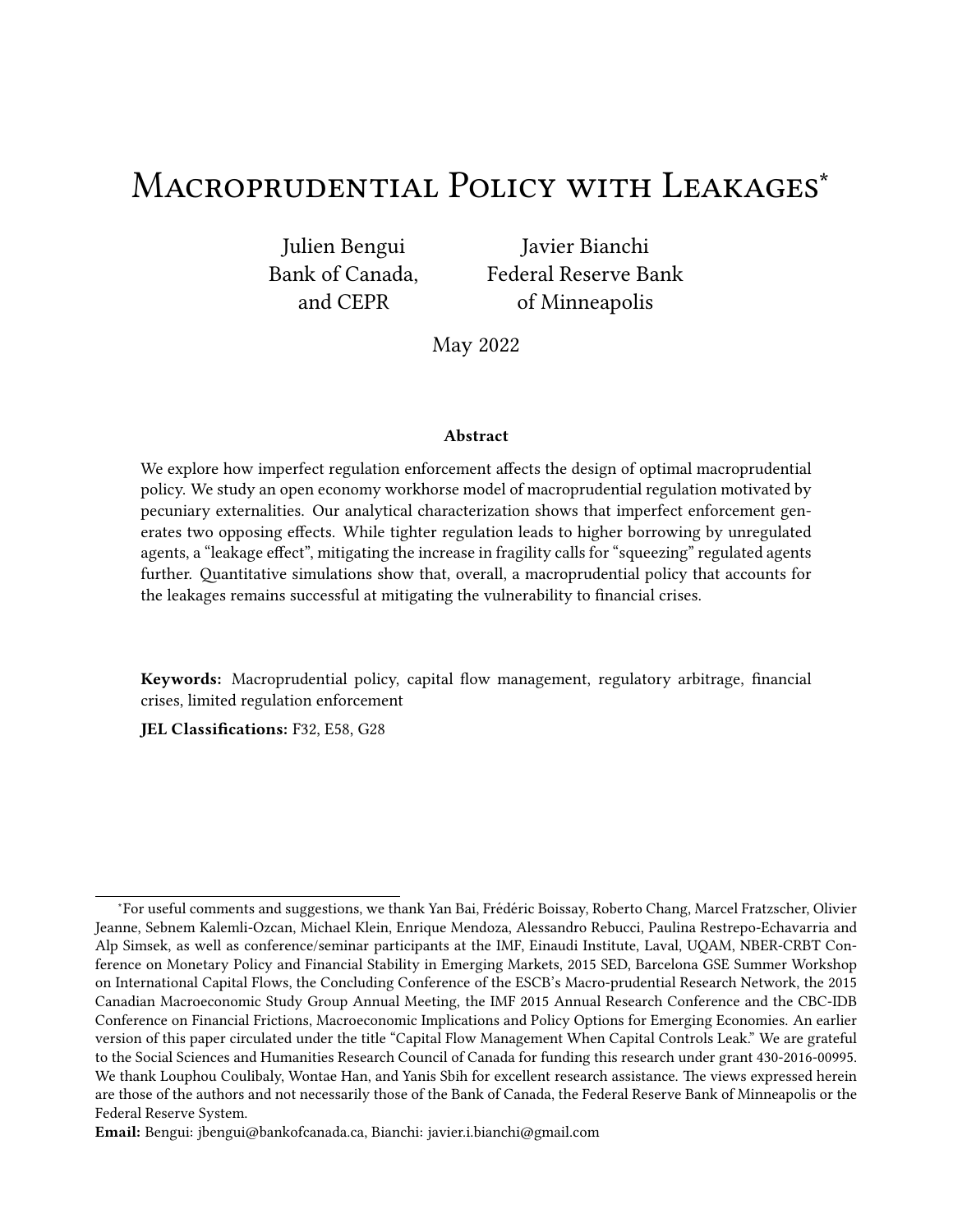and

$$
?_{2}^{\#}1\rightarrow_{1}^{1}1B\bullet\rightarrow_{1}^{0}1\bullet^{0}=\\ \frac{11}{I}-\frac{1}{I}-\frac{0}{I}1\,,\,\,A^{0}\frac{11}{I}\,,\,\,A^{0}\frac{11}{I}\,,\,\,1\quad\quad V\theta\rightarrow_{1}^{1}\frac{1}{I}\,,\,\,A^{0}\frac{1}{I}\,,\,\,A^{0}\frac{1}{I}\,,\,\,A^{0}\frac{1}{I}\,,\,\,A^{0}\frac{1}{I}\,,\,\,A^{0}\frac{1}{I}\,,\,\,A^{0}\frac{1}{I}\,,\,\,A^{0}\frac{1}{I}\,,\,\,A^{0}\frac{1}{I}\,,\,\,A^{0}\frac{1}{I}\,,\,\,A^{0}\frac{1}{I}\,,\,\,A^{0}\frac{1}{I}\,,\,\,A^{0}\frac{1}{I}\,,\,\,A^{0}\frac{1}{I}\,,\,\,A^{0}\frac{1}{I}\,,\,\,A^{0}\frac{1}{I}\,,\,\,A^{0}\frac{1}{I}\,,\,\,A^{0}\frac{1}{I}\,,\,\,A^{0}\frac{1}{I}\,,\,\,A^{0}\frac{1}{I}\,,\,\,A^{0}\frac{1}{I}\,,\,\,A^{0}\frac{1}{I}\,,\,\,A^{0}\frac{1}{I}\,,\,\,A^{0}\frac{1}{I}\,,\,\,A^{0}\frac{1}{I}\,,\,\,A^{0}\frac{1}{I}\,,\,\,A^{0}\frac{1}{I}\,,\,\,A^{0}\frac{1}{I}\,,\,\,A^{0}\frac{1}{I}\,,\,\,A^{0}\frac{1}{I}\,,\,\,A^{0}\frac{1}{I}\,,\,\,A^{0}\frac{1}{I}\,,\,\,A^{0}\frac{1}{I}\,,\,\,A^{0}\frac{1}{I}\,,\,\,A^{0}\frac{1}{I}\,,\,\,A^{0}\frac{1}{I}\,,\,\,A^{0}\frac{1}{I}\,,\,\,A^{0}\frac{1}{I}\,,\,\,A^{0}\frac{1}{I}\,,\,\,A^{0}\frac{1}{I}\,,\,\,A^{0}\frac{1}{I}\,,\,\,A^{0}\frac{1}{I}\,,\,\,A^{0}\frac{1}{I}\,,\,\,A^{0}\frac{1}{I}\,,\,\,A^{0}\frac{1}{I}\,,\,\,A^{0}\frac{1}{I}\,,\,\,A^{0}\frac{1}{I
$$

'e remaining consumption functions are related to these price functions but the relationships depend on which agents are constrained and unconstrained.

When\* agents are unconstrained (i.e., in regioDDandD2), their consumption functions are given by

) \* 1 ¹~ ) 1 ¹Bº• \* <sup>1</sup>• ' <sup>1</sup>º = ) \* 2 ¹~ ) 1 ¹Bº• \* <sup>1</sup>• ' <sup>1</sup>º = = l 1¸ V " ¹1¸ Aº \* <sup>1</sup> ¸ ~ ) 1 ¹Bº ¸ ? # 1 ¹~ ) 1 ¹Bº• \* <sup>1</sup>• ' <sup>1</sup>º~ # ¸ ~ ) 2 ¸ ? # 2 ¹~ ) 1 ¹Bº• \* <sup>1</sup>• ' <sup>1</sup>º~ # 1¸ A # •

and

$$
{}^{#}_{\sim}1\rightarrow{}^{1}B^{\bullet} \rightarrow {}^{1}{}^{0} = \frac{1}{11_{11}}\sqrt{11}B^{\bullet} \rightarrow {}^{1}{}^{0}
$$
  

$$
{}^{1}1 \rightarrow {}^{1}{}^{0} \rightarrow {}^{1}{}^{0}
$$
  

$$
{}^{1}1 \rightarrow {}^{1}{}^{0} \rightarrow {}^{1}{}^{1}B^{\bullet} \rightarrow {}^{1}{}^{0}
$$
  

$$
{}^{1}1 \rightarrow {}^{1}{}^{0} \rightarrow {}^{1}{}^{1}B^{\bullet} \rightarrow {}^{1}{}^{1}{}^{1}A^{\bullet}{}^{1}B^{\bullet} \rightarrow {}^{1}{}^{0} \rightarrow {}^{1}{}^{0} \rightarrow {}^{1}{}^{1}{}^{1}B^{\bullet} \rightarrow {}^{1}{}^{1}A^{\bullet}{}^{1}B^{\bullet} \rightarrow {}^{1}{}^{0} \rightarrow {}^{1}{}^{0} \rightarrow {}^{1}{}^{1}A^{\bullet}
$$

for C= 1•2. In contrast, when these agents are constrained (i.e., in reglomand 22, their consumption functions are given by

$$
4.1^{1} \times 1^{1} \times 1^{1} \times 1^{0} = 11.1 \times 1^{0} \times 1^{1} \times 1^{1} \times 1^{0} \times 1^{1} \times 1^{1} \times 1^{0} \times 1^{0} \times 1^{0} \times 1^{0} \times 1^{0} \times 1^{0} \times 1^{0} \times 1^{0} \times 1^{0} \times 1^{0} \times 1^{0} \times 1^{0} \times 1^{0} \times 1^{0} \times 1^{0} \times 1^{0} \times 1^{0} \times 1^{0} \times 1^{0} \times 1^{0} \times 1^{0} \times 1^{0} \times 1^{0} \times 1^{0} \times 1^{0} \times 1^{0} \times 1^{0} \times 1^{0} \times 1^{0} \times 1^{0} \times 1^{0} \times 1^{0} \times 1^{0} \times 1^{0} \times 1^{0} \times 1^{0} \times 1^{0} \times 1^{0} \times 1^{0} \times 1^{0} \times 1^{0} \times 1^{0} \times 1^{0} \times 1^{0} \times 1^{0} \times 1^{0} \times 1^{0} \times 1^{0} \times 1^{0} \times 1^{0} \times 1^{0} \times 1^{0} \times 1^{0} \times 1^{0} \times 1^{0} \times 1^{0} \times 1^{0} \times 1^{0} \times 1^{0} \times 1^{0} \times 1^{0} \times 1^{0} \times 1^{0} \times 1^{0} \times 1^{0} \times 1^{0} \times 1^{0} \times 1^{0} \times 1^{0} \times 1^{0} \times 1^{0} \times 1^{0} \times 1^{0} \times 1^{0} \times 1^{0} \times 1^{0} \times 1^{0} \times 1^{0} \times 1^{0} \times 1^{0} \times 1^{0} \times 1^{0} \times 1^{0} \times 1^{0} \times 1^{0} \times 1^{0} \times 1^{0} \times 1^{0} \times 1^{0} \times 1^{0} \times 1^{0} \times 1^{0} \times 1^{0} \times 1^{0} \times 1^{0} \times 1^{0} \times 1^{0} \times 1^{
$$

Similarly, when' agents are unconstrained (i.e., in regions Dand2D), their consumption functions are given by

$$
\frac{1}{1} \cdot \frac{1}{4} \cdot \frac{1}{4} \cdot \frac{1}{4} \cdot \frac{1}{4} \cdot \frac{1}{4} \cdot \frac{1}{4} \cdot \frac{1}{4} \cdot \frac{1}{4} \cdot \frac{1}{4} \cdot \frac{1}{4} \cdot \frac{1}{4} \cdot \frac{1}{4} \cdot \frac{1}{4} \cdot \frac{1}{4} \cdot \frac{1}{4} \cdot \frac{1}{4} \cdot \frac{1}{4} \cdot \frac{1}{4} \cdot \frac{1}{4} \cdot \frac{1}{4} \cdot \frac{1}{4} \cdot \frac{1}{4} \cdot \frac{1}{4} \cdot \frac{1}{4} \cdot \frac{1}{4} \cdot \frac{1}{4} \cdot \frac{1}{4} \cdot \frac{1}{4} \cdot \frac{1}{4} \cdot \frac{1}{4} \cdot \frac{1}{4} \cdot \frac{1}{4} \cdot \frac{1}{4} \cdot \frac{1}{4} \cdot \frac{1}{4} \cdot \frac{1}{4} \cdot \frac{1}{4} \cdot \frac{1}{4} \cdot \frac{1}{4} \cdot \frac{1}{4} \cdot \frac{1}{4} \cdot \frac{1}{4} \cdot \frac{1}{4} \cdot \frac{1}{4} \cdot \frac{1}{4} \cdot \frac{1}{4} \cdot \frac{1}{4} \cdot \frac{1}{4} \cdot \frac{1}{4} \cdot \frac{1}{4} \cdot \frac{1}{4} \cdot \frac{1}{4} \cdot \frac{1}{4} \cdot \frac{1}{4} \cdot \frac{1}{4} \cdot \frac{1}{4} \cdot \frac{1}{4} \cdot \frac{1}{4} \cdot \frac{1}{4} \cdot \frac{1}{4} \cdot \frac{1}{4} \cdot \frac{1}{4} \cdot \frac{1}{4} \cdot \frac{1}{4} \cdot \frac{1}{4} \cdot \frac{1}{4} \cdot \frac{1}{4} \cdot \frac{1}{4} \cdot \frac{1}{4} \cdot \frac{1}{4} \cdot \frac{1}{4} \cdot \frac{1}{4} \cdot \frac{1}{4} \cdot \frac{1}{4} \cdot \frac{1}{4} \cdot \frac{1}{4} \cdot \frac{1}{4} \cdot \frac{1}{4} \cdot \frac{1}{4} \cdot \frac{1}{4} \cdot \frac{1}{4} \cdot \frac{1}{4} \cdot \frac{1}{4} \cdot \frac{1
$$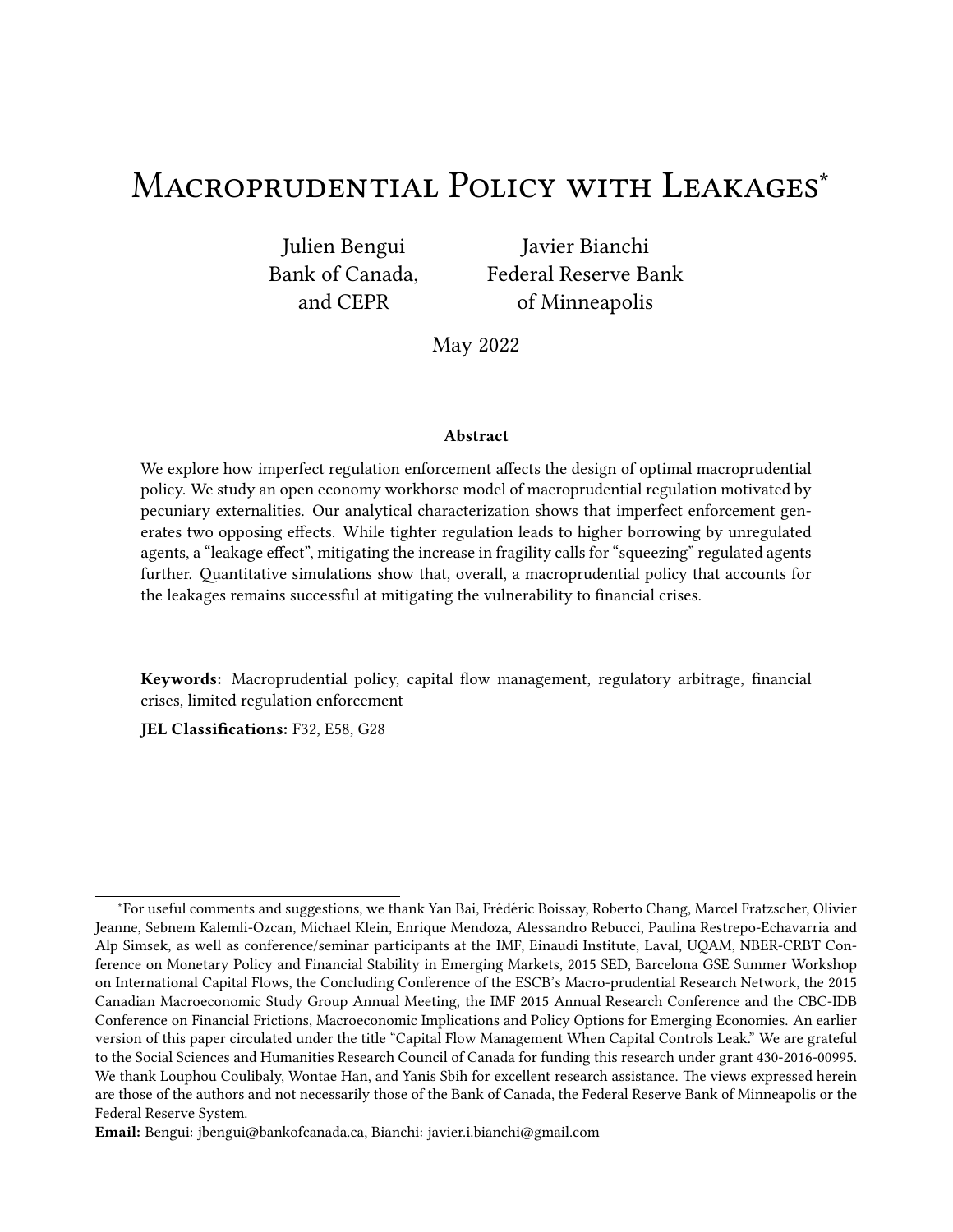and

$$
{}_{C}^{#1} \rightarrow {}_{1}^{1}B\bullet \ast {}_{1}\bullet \cdot {}_{1}^{0} = \frac{1}{11_{13} V_{12}^{*}C_{1}^{*}1_{1}^{*}1B\bullet \ast {}_{1}\bullet \cdot {}_{1}^{0}}
$$
  
11,  $A^{0} \cdot {}_{1}^{*} \rightarrow {}_{1}^{1}B^{0} \rightarrow {}_{1}^{*}1 \rightarrow {}_{1}^{1}B\bullet \ast {}_{1}\bullet \cdot {}_{1}^{0} \rightarrow {}_{1}^{#} \rightarrow \frac{2}{2} \rightarrow \frac{?_{2}^{#1}1_{1}^{*}1B\bullet \ast {}_{1}\bullet \cdot {}_{1}^{0} \rightarrow {}_{1}^{#}1}{1_{1} A}$ 

for  $C = 1$ •2. In contrast, when these agents are constrained (i.e., in reginal  $22$ , their consumption functions are given by

$$
\begin{array}{l} \n\lambda_{1}^{1} \rightarrow_{1}^{1} \mathbf{B}^{\bullet} \times_{1}^{\bullet} \cdot \mathbf{1}^{0} = 1 \quad 11 \quad \mathbf{A}^{0} \cdot \mathbf{1} \quad 11 \quad \Lambda^{0} \rightarrow_{1}^{1} \mathbf{B} \quad \mathbf{2}^{\#}_{1} \rightarrow_{1}^{1} \mathbf{B}^{\bullet} \times_{1}^{\bullet} \cdot \mathbf{1}^{0} \sim^{\#} \quad \bullet \\
\lambda_{2}^{1} \rightarrow_{1}^{1} \mathbf{B}^{\bullet} \times_{1}^{\bullet} \cdot \mathbf{1}^{0} = 1 \quad \lambda_{2}^{1} \quad \mathbf{2}^{\#}_{2} \quad \mathbf{2}^{\#}_{2} \rightarrow_{1}^{1} \mathbf{B}^{\bullet} \times_{1}^{\bullet} \cdot \mathbf{1}^{0} \sim^{\#} \quad \Lambda^{1} \mathbf{1} \quad \mathbf{A}^{0} \rightarrow_{1}^{1} \mathbf{B} \quad \mathbf{2}^{\#}_{1} \rightarrow_{1}^{1} \mathbf{B}^{\bullet} \times_{1}^{\bullet} \cdot \mathbf{1}^{0} \sim^{\#} \quad \bullet \\
\stackrel{\#}{\rightarrow} 1 \rightarrow_{1}^{1} \mathbf{B}^{\bullet} \times_{1}^{\bullet} \cdot \mathbf{1}^{0} = 11 \quad 1 \quad 0 \quad \frac{11 \quad \mathbf{A}^{0} \cdot \mathbf{1} \cdot 1 \quad \Lambda^{0} \rightarrow_{1}^{1} \mathbf{B} \quad \mathbf{2}^{\#}_{1} \rightarrow_{1}^{1} \mathbf{B}^{\bullet} \times_{1}^{\bullet} \cdot \mathbf{1}^{0} \rightarrow^{\#} \\
\quad \quad \quad 2^{\#}_{1} \rightarrow_{1}^{1} \mathbf{B}^{\bullet} \times_{1}^{\bullet} \cdot \mathbf{1}^{0} \end{array}
$$

### Proofs B.

#### $B.1$ Proof of Lemma 1

Note that the private Euler equation (18) is given  $6\mathcal{W}_1^{D4} = 0$ , where

6<sup>1</sup>1<sup>o</sup> is continuous, satis€e\$<sup>1</sup>1<sup>o</sup> ! 1 for some €nite1,  $\lim_{1\to 1} 6^{1}$ <sup>1</sup> = 1 j 0, and  $6^{0}$ <sup>1</sup><sup>o</sup> j 0 for the 1 range over which consumption is positive. It follows that there exists a singletor which  $6^{11}P_1^{04} = 0.$ 

#### Proof of Lemma 2  $B.2$

We consider each region in turn.

22 In this case equilibrium is given by the system  $(12)$ ,  $(13)$ ,  $(14)$ ,  $(15)$  and  $(16)$ . 'is system is block recursive in a linear system in<sup>1</sup> <sup>1</sup>B and  $?$ <sup>#</sup> <sup>1</sup>B. Solving this linear system yields the following coe•cients for  $\frac{1}{1}$  1B:  $\mathsf{L}_{-1}^{22} = \frac{11}{1}$ ,  $\wedge 0$  = 1  $\wedge \frac{11}{1}$ ,  $\mathsf{L}_{+}^{22} = \mathsf{W1}$ ,  $\mathsf{A}^{0}$  = 1  $\wedge \frac{11}{1}$ ,  $\mathsf{L}_{-}^{22} =$ 11 V911,  $A^{\circ}$  1  $\wedge \frac{11}{1}$  and  $\mathcal{L}_2^2 = 0$ .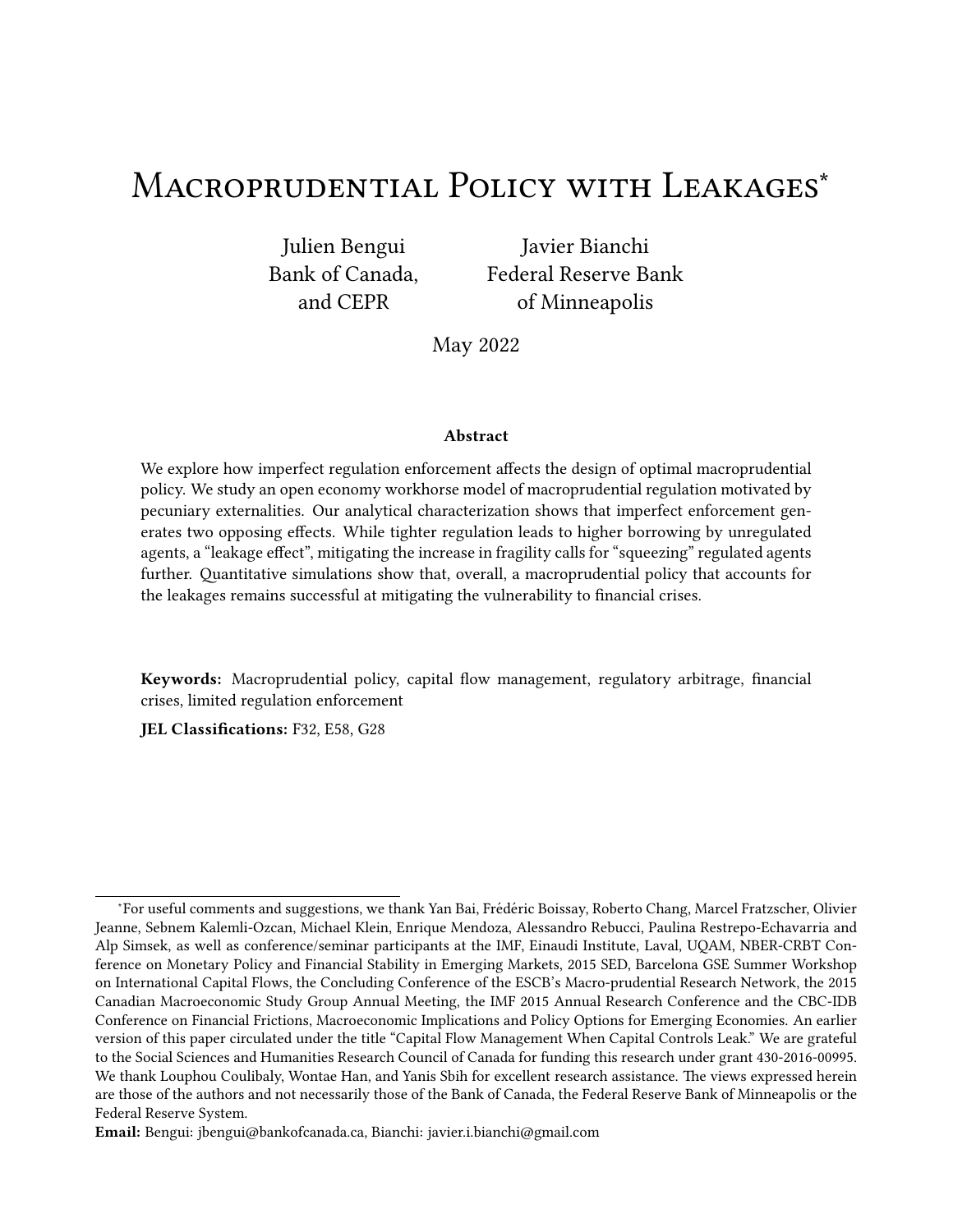2D In this case equilibrium is given by the system (12) and (13)  $8er^*$ , (10) and (11)  $168 = '$ , (14), (15) and (16). 'is system is block recursive in a linear system  $\nparallel$ <sup>1</sup>B,  $\frac{1}{2}$  $\frac{1}{2}$ 1 $\mathbf{B}$ , ? $\frac{4}{1}$  $^{\texttt{\#}}_{\texttt{1}}$  1 $\texttt{B}^{\texttt{p}}$  and  $?$ <sup>#</sup> $\frac{4}{1}$  $_1^\#$  1B. Solving this linear system yields the following coe•cients for  $_1^\mathrm{1B}$ : U $_\mathrm{\sim 1}^\mathrm{2D}$  $p = \frac{W1, 40, \frac{1}{1}W \frac{1}{1,V}}{\frac{1}{1}W \cdot W1 \cdot \frac{1}{1}W \cdot W}$ 

$$
L^{PD}_{*}=\frac{w_{1,}R_{\frac{1}{1,}V}}{\frac{1}{1,}W_{1,}N_{1,}+\frac{1}{1,}0},\ L^{PD}=\frac{11}{1,} \frac{W_{1,1,}R_{\frac{1}{1,}V}}{\frac{1}{1,}W_{1,}N_{1,}+\frac{1}{1,}0},\ L^{DD}_{*2}=\frac{\frac{1}{1,}W_{\frac{1}{1,}V}}{\frac{1}{1,}W_{1,}N_{1,}+\frac{1}{1,}0}.
$$

D2 In this case agents are constrained, and equilibrium is given by the system (12) and (13) for  $8= '$ , (11) and (10) fo $8= '$ , (14), (15) and (16). 'is system is block recursive in a linear system in  $\frac{1}{1}$ <sup>1</sup>B<sup> $\frac{1}{2}$ </sup>  $\frac{1}{2}$ 1B, ? $\frac{4}{1}$  ${}^{#}_{1}$  1B' and ? ${}^{#}_{1}$ #1B. Solving this linear system yields the following coe•cients for  $\frac{1}{1}$ <sup>1</sup>B:  $\bigcup_{1}^{12}$  $P_1^2 = \frac{11}{\frac{W}{\Gamma_1} 11 \sqrt{911} \cdot \frac{1}{100}}$ ,  $Q_2$  $P^2 = \frac{W_1 \cdot R \frac{1}{1 \cdot V} \frac{1}{1 \cdot V}}{W_1 \cdot 1 \cdot W_1 \cdot 1 \cdot 1} \cdot \frac{1}{1 \cdot V_2}$ ,  $P^2 = \frac{W_1 \cdot R \frac{1}{1 \cdot V} \frac{1}{1 \cdot V} \frac{W}{1 \cdot 1 \cdot V}}{W_1 \cdot 1 \cdot W_1 \cdot 1 \cdot 1} \cdot \frac{W_2 \cdot 1 \cdot W}{W_1 \cdot 1 \cdot 1 \cdot 1}$  and  $P^2$  $^{102}_{-2}$  =  $W_1^4 \frac{V}{1,V}$ <br> $W_2$ , 11  $W_3$ <sup>1</sup>1 ^  $\frac{1}{1}$  0.

DD In this case equilibrium is given by the system (10), (11), (14), (15) and (16). 'is system is block recursive in a linear system in $_\mathrm{1}^{\lambda}$ 1 $\mathbf B$  and  $\;\frac12$ 1 $\mathbf B$ . Solving this linear system yields the following coe $\bullet$ cients for  $\frac{1}{1}$ 1B: U<sup>DD</sup>  $P_{-1}^{DD}$  = 1•11,  $V^0$ ,  $U^{DD}$  $\mathbb{P}^{\mathsf{D}} = \mathsf{W1}$  ,  $\mathsf{A}^{\mathsf{O}-1}$  1,  $\mathsf{W}^{\mathsf{D}}$ ,  $\mathsf{W}^{\mathsf{D}} = \mathsf{M}$  and  $\mathsf{W}^{\mathsf{I}1}$  and U DD  $P_{2}^{D} = V \cdot 1$ ,  $V \cdot$ .

## B.3 Proof of Lemma 3

'e proof of part 1. simply follows from an inspection of the expressions for the coe•cients (see proof of Lemma 2 above), noting that Assumption 2 implies  $\mathcal{O} \leftarrow \frac{1}{k}$  $\frac{1}{\Gamma}$   $\gamma$  1.

'e proof of part 2. follows directly from the observations that (1 $\mathcal{V}^{\text{DD}}_{< 1}$   $\forall$  1  $\forall$   $\mathcal{L}^{\text{22}}_{< 1}$  $f_{-1}^{2}$ ; (2) for W= 0,  $U_{-1}^{22}$  $f_{-1}^2 = U_{-1}^2$  $P^2$ and $Q^{\text{DD}}_{\sim 1}$  $P_{-1}^{\text{D}} = \bigcup_{-1}^{\text{D}} P_{,}^{\text{D}}$  $P_{21}^{D}$ , (3) forW= 1,  $Q_{21}^{2}$  $f_{-1}^2 = U_{-1}^2$  $_{-1}^{\rho}$ and $U_{-1}^{2}$  $P_{-1}^2 = Q_{-1}^D$  $^{DD}_{\sim 1}$ , (4)mଔୁ mW 0 andm∯୍କmWଁ 0; and (5) for W =  $0.5, 0.25$  $P_{-1}^{D} = U_{-1}^{D2}$ ~1 .

For part 3. we observe that  $W=0$ , then $\mathsf{L}^\mathsf{DD}$  $f^{\text{DD}} = \mathsf{U}^{\text{DD}}$  $f^{\text{2D}} = \mathbf{U}^{\text{2D}}$  $P^2 = Q^2$  $\mathcal{L}^2$  = 0, and that if  $W$ <sub>i</sub> 0 assuming that  $\mathsf{U}^{\mathrm{DD}}$   $\mathsf{U}^{\mathrm{2D}}$ <sub>ደ</sub><sub>ደ</sub> ነው ነ <u>ቦ2 ሆ</u>ዶ ሆ<sub>ድን</sub>  $\mathbf{f}^{2}$ and $\mathbf{U}^{2}$   $\mathbf{U}^{2}$  $k^2$  individually lead to contradictions.

Similarly, for part 4. we observe that  $W=1$ , then $U^{DD} = U^{PD} = U^{P2} = U^{2}=0$ , and that if WY 1 assuming that P<sup>D</sup> U<sup>PD</sup>, U<sup>PD</sup> U<sup>P2</sup>, U<sup>PD</sup> U<sup>P2</sup> and U<sup>P2</sup> U<sup>22</sup> individually leads to contradictions.

## B.4 Proof of Lemma 4

Let us de€ne the threshold  $\mathbb{G}_{\mathbb{G}}^{\mathbb{G}}$ , min<sup>1</sup>0•0 $\mathbb{G}_{\mathbb{G}}^{\mathbb{G}}$ ,

$$
\Theta_{G} \qquad I \qquad \frac{1 \quad \wedge \frac{11}{1}}{\sqrt{1}} \max^{1} \quad \wedge \quad \uparrow \bullet \quad \star \quad \uparrow^{0} \quad \quad 11 \quad I \quad 0 \quad 11 \quad R \quad \mathcal{W} \star \quad \uparrow \quad \mathcal{W} \quad \downarrow \quad \uparrow \quad \mathcal{W} \quad \downarrow \quad \frac{1 \quad \wedge \frac{11}{1}}{\sqrt{1}} \quad \mathcal{W} \quad \downarrow \quad \mathcal{W} \quad \downarrow \quad \mathcal{W} \quad \downarrow \quad \mathcal{W} \quad \downarrow \quad \mathcal{W} \quad \downarrow \quad \mathcal{W} \quad \downarrow \quad \mathcal{W} \quad \downarrow \quad \mathcal{W} \quad \downarrow \quad \mathcal{W} \quad \downarrow \quad \mathcal{W} \quad \downarrow \quad \mathcal{W} \quad \downarrow \quad \mathcal{W} \quad \downarrow \quad \mathcal{W} \quad \downarrow \quad \mathcal{W} \quad \downarrow \quad \mathcal{W} \quad \downarrow \quad \mathcal{W} \quad \downarrow \quad \mathcal{W} \quad \downarrow \quad \mathcal{W} \quad \downarrow \quad \mathcal{W} \quad \downarrow \quad \mathcal{W} \quad \downarrow \quad \mathcal{W} \quad \downarrow \quad \mathcal{W} \quad \downarrow \quad \mathcal{W} \quad \downarrow \quad \mathcal{W} \quad \downarrow \quad \mathcal{W} \quad \downarrow \quad \mathcal{W} \quad \downarrow \quad \mathcal{W} \quad \downarrow \quad \mathcal{W} \quad \downarrow \quad \mathcal{W} \quad \downarrow \quad \mathcal{W} \quad \downarrow \quad \mathcal{W} \quad \downarrow \quad \mathcal{W} \quad \downarrow \quad \mathcal{W} \quad \downarrow \quad \mathcal{W} \quad \downarrow \quad \mathcal{W} \quad \downarrow \quad \mathcal{W} \quad \downarrow \quad \mathcal{W} \quad \downarrow \quad \mathcal{W} \quad \downarrow \quad \mathcal{W} \quad \downarrow \quad \mathcal{W} \quad \downarrow \quad \mathcal{W} \quad \downarrow \quad \mathcal{W} \quad \downarrow \quad \mathcal{W} \quad \downarrow \quad \mathcal{W} \quad \downarrow \quad \mathcal{W} \quad \downarrow \quad \mathcal{W} \quad \downarrow \quad \mathcal{W
$$

and

$$
1_G \qquad \frac{1}{\sqrt{}} \min^1 \quad \text{if} \quad \frac{1}{\sqrt{2}} \quad \frac{1}{\sqrt{2}} \quad \frac{1}{\sqrt{2}} \quad \frac{1}{\sqrt{2}} \quad \frac{1}{\sqrt{2}} \quad \frac{1}{\sqrt{2}} \quad \frac{1}{\sqrt{2}} \quad \frac{1}{\sqrt{2}} \quad \frac{1}{\sqrt{2}} \quad \frac{1}{\sqrt{2}} \quad \frac{1}{\sqrt{2}} \quad \frac{1}{\sqrt{2}} \quad \frac{1}{\sqrt{2}} \quad \frac{1}{\sqrt{2}} \quad \frac{1}{\sqrt{2}} \quad \frac{1}{\sqrt{2}} \quad \frac{1}{\sqrt{2}} \quad \frac{1}{\sqrt{2}} \quad \frac{1}{\sqrt{2}} \quad \frac{1}{\sqrt{2}} \quad \frac{1}{\sqrt{2}} \quad \frac{1}{\sqrt{2}} \quad \frac{1}{\sqrt{2}} \quad \frac{1}{\sqrt{2}} \quad \frac{1}{\sqrt{2}} \quad \frac{1}{\sqrt{2}} \quad \frac{1}{\sqrt{2}} \quad \frac{1}{\sqrt{2}} \quad \frac{1}{\sqrt{2}} \quad \frac{1}{\sqrt{2}} \quad \frac{1}{\sqrt{2}} \quad \frac{1}{\sqrt{2}} \quad \frac{1}{\sqrt{2}} \quad \frac{1}{\sqrt{2}} \quad \frac{1}{\sqrt{2}} \quad \frac{1}{\sqrt{2}} \quad \frac{1}{\sqrt{2}} \quad \frac{1}{\sqrt{2}} \quad \frac{1}{\sqrt{2}} \quad \frac{1}{\sqrt{2}} \quad \frac{1}{\sqrt{2}} \quad \frac{1}{\sqrt{2}} \quad \frac{1}{\sqrt{2}} \quad \frac{1}{\sqrt{2}} \quad \frac{1}{\sqrt{2}} \quad \frac{1}{\sqrt{2}} \quad \frac{1}{\sqrt{2}} \quad \frac{1}{\sqrt{2}} \quad \frac{1}{\sqrt{2}} \quad \frac{1}{\sqrt{2}} \quad \frac{1}{\sqrt{2}} \quad \frac{1}{\sqrt{2}} \quad \frac{1}{\sqrt{2}} \quad \frac{1}{\sqrt{2}} \quad \frac{1}{\sqrt{2}} \quad \frac{1}{\sqrt{2}} \quad \frac{1}{\sqrt{2}} \quad \frac{1}{\sqrt{2}} \quad \frac{1}{\sqrt{2}} \quad \frac{1}{\sqrt{2}} \quad \frac{1}{\sqrt{2}} \quad
$$

where

$$
\left.\n\begin{array}{cc} & 11, & \wedge^{\mathsf{O}} & \sqrt{2}, & \sqrt{\mathsf{1}} \\ & & \end{array}\right.
$$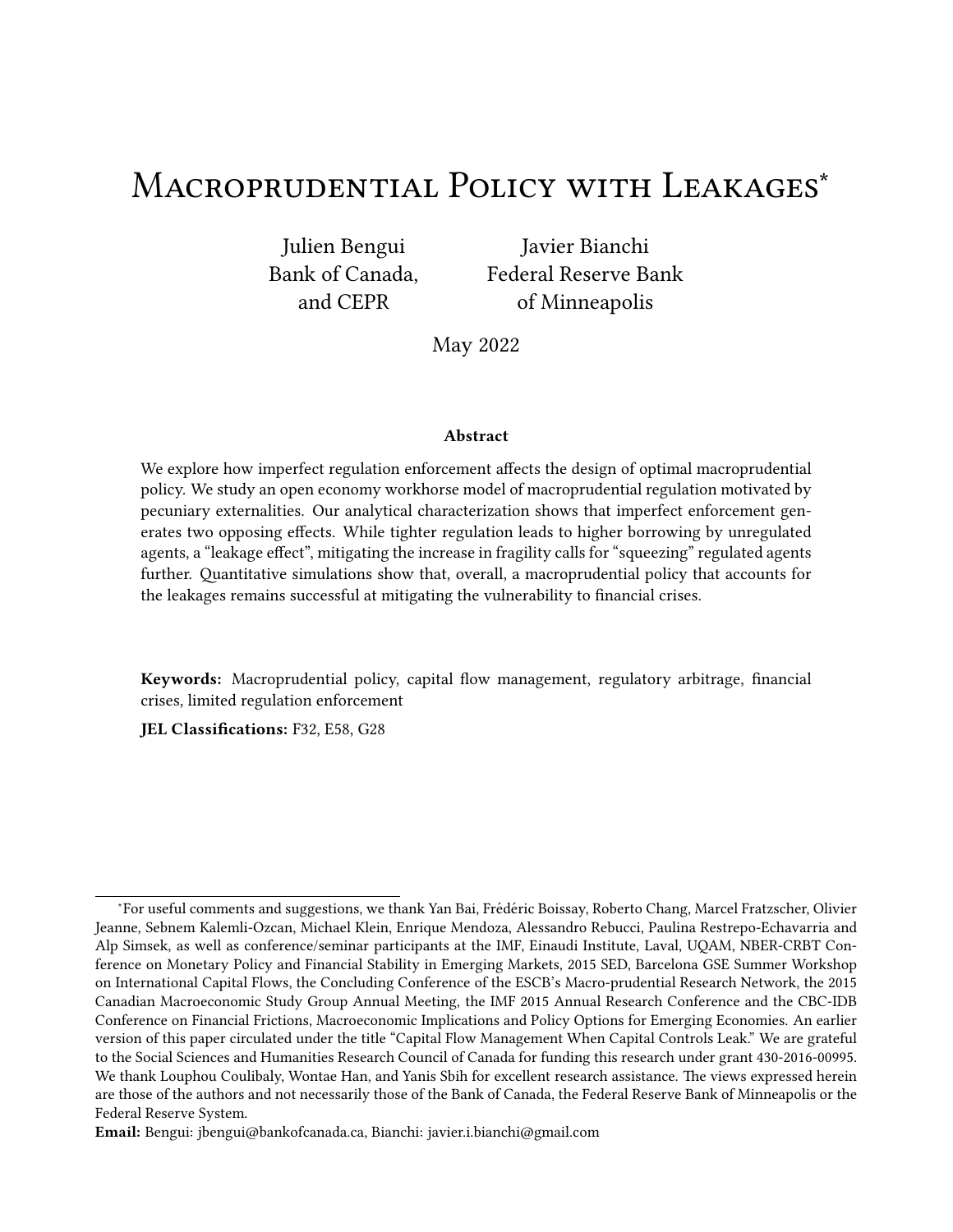It can be easily veri€ed that

1.  $1\frac{D-2}{8}$   $8i$ ;  $\frac{1}{1}$   $1\frac{B}{1}$   $\bullet$   $\rightarrow$   $1\frac{1}{1}$   $\bullet$   $22 \frac{y}{12}$   $1\frac{2}{8}$   $\rightarrow$   $1\frac{B}{1}$   $\bullet$   $\rightarrow$   $1\frac{1}{1}$   $1\frac{B}{1}$   $\bullet$   $\rightarrow$   $1\frac{B}{1}$   $22$  for  $8 = 1\frac{1}{1}$  is equivalent to  $\frac{1}{1}$   $1\frac{B}{1}$  $0_{G}$ 2.  $1^{D=2}_{\otimes}$  8;  $\rightarrow 1^{D}$   $\otimes$   $\rightarrow 1^{\circ}$  10<sup>D</sup>  $1^{2>1}_{\otimes}$  8;  $\rightarrow 1^{2}$   $\otimes$   $\rightarrow 1^{\circ}$  10<sup>o</sup>  $\rightarrow 1^{\circ}$  DD for 8 = \*  $\bullet$  is equivalent to  $\rightarrow 1^{\circ}$  19<sup>0</sup> 3.  $1^{D=2}$  + 1,  $-1^{D=2}$  + 1,  $-1^{D}$  + 1<sup>0</sup> + 1<sup>0</sup> + 1<sup>0</sup> 2 + 1,  $-1^{D=2}$  + 1<sup>0</sup> + 1<sup>0</sup> + 1<sup>0</sup> + 1<sup>0</sup> + 1<sup>0</sup> + 1<sup>0</sup> + 1<sup>0</sup> + 1<sup>0</sup> + 1<sup>0</sup> + 1<sup>0</sup> + 1<sup>0</sup> + 1<sup>0</sup> + 1<sup>0</sup> + 1<sup>0</sup> + 1<sup>0</sup> + 1<sup>0</sup> + 1<sup>0</sup> + 1<sup>0</sup> + 1<sup>0</sup> + 1<sup>0</sup> + 1  $1\frac{2}{2}$   $\rightarrow$   $1\frac{1}{2}$   $\rightarrow$   $1\frac{1}{2}$   $\rightarrow$   $1\bullet$   $\rightarrow$   $1\bullet$  2D is equivalent to  $\frac{1}{2}$   $\rightarrow$   $\frac{1}{2}$   $\rightarrow$   $\frac{1}{2}$   $\rightarrow$   $\frac{1}{2}$   $\rightarrow$   $\frac{1}{2}$   $\rightarrow$   $\frac{1}{2}$   $\rightarrow$   $\frac{1}{2}$   $\rightarrow$   $\frac{1}{2}$   $\rightarrow$   $\frac{1}{2}$   $\rightarrow$  4.  $1^{D=2}$  + 1;  $\rightarrow 1^{D}$  + 1<sup>o</sup> + 1<sup>o</sup> + 1<sup>o</sup> D2  $1^{2>1}$  + 1;  $\rightarrow 1^{D}$  + 1<sup>o</sup> + 1<sup>o</sup> D2 and  $1^{D=2}$  + 1;  $\rightarrow 1^{D}$  + 1<sup>o</sup> + 1<sup>o</sup> + 1<sup>o</sup> D2 Y  $1^{2\geq 4}$   $1^{1\geq 4}$   $1^{1}$ B  $\bullet$   $\rightarrow$  1<sup>o</sup> D2 is equivalent to  $0^{3}$   $\rightarrow$   $1^{4}$  B  $\frac{1}{2}$   $1^{3}$   $1^{3}$   $1^{4}$   $1^{3}$   $1^{4}$   $1^{4}$ 

### $B.5$ Proof of Lemma 5

'e proof simply follows from the fact that  $0_G$  and  $1_G$  are non-increasing in  $*$  1 and  $+$  1 (see expressions in proof of Lemma 4).

### **Proof of Proposition 1**  $B.6$

We start by de€ning

and note that the unregulated agents' Euler equation (19) can be wriven as  $\ast$   $\ast$   $\ast$   $\ast$   $\ast$   $\ast$  = 0, while the regulated agents' Euler equation (20) can be wriven as  ${}_{+1}$ ,  ${}_{+1}$ ,  $g^0 = 0$ .

Let us consider the equilibrium response \*ofagents. We note that we can write as

$$
4.1 \times 1^{\circ} + 1^{\circ} = 1
$$
\n
$$
= \frac{0^{\circ} + 1}{\frac{1}{2} + 1} = \frac{1}{1} = \frac{1}{1} = \frac{1}{1} = \frac{1}{1} = \frac{1}{1} = \frac{1}{1} = \frac{1}{1} = \frac{1}{1} = \frac{1}{1} = \frac{1}{1} = \frac{1}{1} = \frac{1}{1} = \frac{1}{1} = \frac{1}{1} = \frac{1}{1} = \frac{1}{1} = \frac{1}{1} = \frac{1}{1} = \frac{1}{1} = \frac{1}{1} = \frac{1}{1} = \frac{1}{1} = \frac{1}{1} = \frac{1}{1} = \frac{1}{1} = \frac{1}{1} = \frac{1}{1} = \frac{1}{1} = \frac{1}{1} = \frac{1}{1} = \frac{1}{1} = \frac{1}{1} = \frac{1}{1} = \frac{1}{1} = \frac{1}{1} = \frac{1}{1} = \frac{1}{1} = \frac{1}{1} = \frac{1}{1} = \frac{1}{1} = \frac{1}{1} = \frac{1}{1} = \frac{1}{1} = \frac{1}{1} = \frac{1}{1} = \frac{1}{1} = \frac{1}{1} = \frac{1}{1} = \frac{1}{1} = \frac{1}{1} = \frac{1}{1} = \frac{1}{1} = \frac{1}{1} = \frac{1}{1} = \frac{1}{1} = \frac{1}{1} = \frac{1}{1} = \frac{1}{1} = \frac{1}{1} = \frac{1}{1} = \frac{1}{1} = \frac{1}{1} = \frac{1}{1} = \frac{1}{1} = \frac{1}{1} = \frac{1}{1} = \frac{1}{1} = \frac{1}{1} = \frac{1}{1} = \frac{1}{1} = \frac{1}{1} = \frac{1}{1} = \frac{1}{1} = \frac{1}{1} = \frac{1}{1} = \frac{1}{1} = \frac{1}{1} = \frac{1}{1} = \frac{1}{1} = \frac{1}{1} = \frac{1}{1} = \frac{1}{1} = \frac{1}{1} = \frac{1}{1} = \frac{1}{1} = \frac{1}{1} = \frac{1}{1} = \frac{1}{1}
$$

where the arguments of  $\frac{1}{4}$ , 0<sub>G</sub> and 1<sub>G</sub> are omised in the interest of space. According to the implicit function theorem we have  $*1^{\bullet}3 + 1 = \frac{m^2 + m + 1}{m^2 + m + 1}$ , with

$$
\frac{m^*}{m_{-1}} = \frac{1}{1-\frac{1}{\frac{1}{\sqrt{1}}\left(\frac{1}{2}m_{-1}^2\right)}\frac{1}{2}m_{-1}^2} \frac{1}{1-\frac{1}{\sqrt{1}}\left(\frac{1}{2}m_{-1}^2\right)} \frac{1}{1-\frac{1}{\sqrt{1}}\left(\frac{1}{2}m_{-1}^2\right)} \frac{1}{1-\frac{1}{\sqrt{1}}\left(\frac{1}{2}m_{-1}^2\right)} \frac{1}{1-\frac{1}{\sqrt{1}}\left(\frac{1}{2}m_{-1}^2\right)} \frac{1}{1-\frac{1}{\sqrt{1}}\left(\frac{1}{2}m_{-1}^2\right)} \frac{1}{1-\frac{1}{\sqrt{1}}\left(\frac{1}{2}m_{-1}^2\right)} \frac{1}{1-\frac{1}{\sqrt{1}}\left(\frac{1}{2}m_{-1}^2\right)} \frac{1}{1-\frac{1}{\sqrt{1}}\left(\frac{1}{2}m_{-1}^2\right)} \frac{1}{1-\frac{1}{\sqrt{1}}\left(\frac{1}{2}m_{-1}^2\right)} \frac{1}{1-\frac{1}{\sqrt{1}}\left(\frac{1}{2}m_{-1}^2\right)} \frac{1}{1-\frac{1}{\sqrt{1}}\left(\frac{1}{2}m_{-1}^2\right)} \frac{1}{1-\frac{1}{\sqrt{1}}\left(\frac{1}{2}m_{-1}^2\right)} \frac{1}{1-\frac{1}{\sqrt{1}}\left(\frac{1}{2}m_{-1}^2\right)} \frac{1}{1-\frac{1}{\sqrt{1}}\left(\frac{1}{2}m_{-1}^2\right)} \frac{1}{1-\frac{1}{\sqrt{1}}\left(\frac{1}{2}m_{-1}^2\right)} \frac{1}{1-\frac{1}{\sqrt{1}}\left(\frac{1}{2}m_{-1}^2\right)} \frac{1}{1-\frac{1}{\sqrt{1}}\left(\frac{1}{2}m_{-1}^2\right)} \frac{1}{1-\frac{1}{\sqrt{1}}\left(\frac{1}{2}m_{-1}^2\right)} \frac{1}{1-\frac{1}{\sqrt{1}}\left(\frac{1}{2}m_{-1}^2\right)} \frac{1}{1-\frac{1}{\sqrt{1}}\left(\frac{1}{2}m_{
$$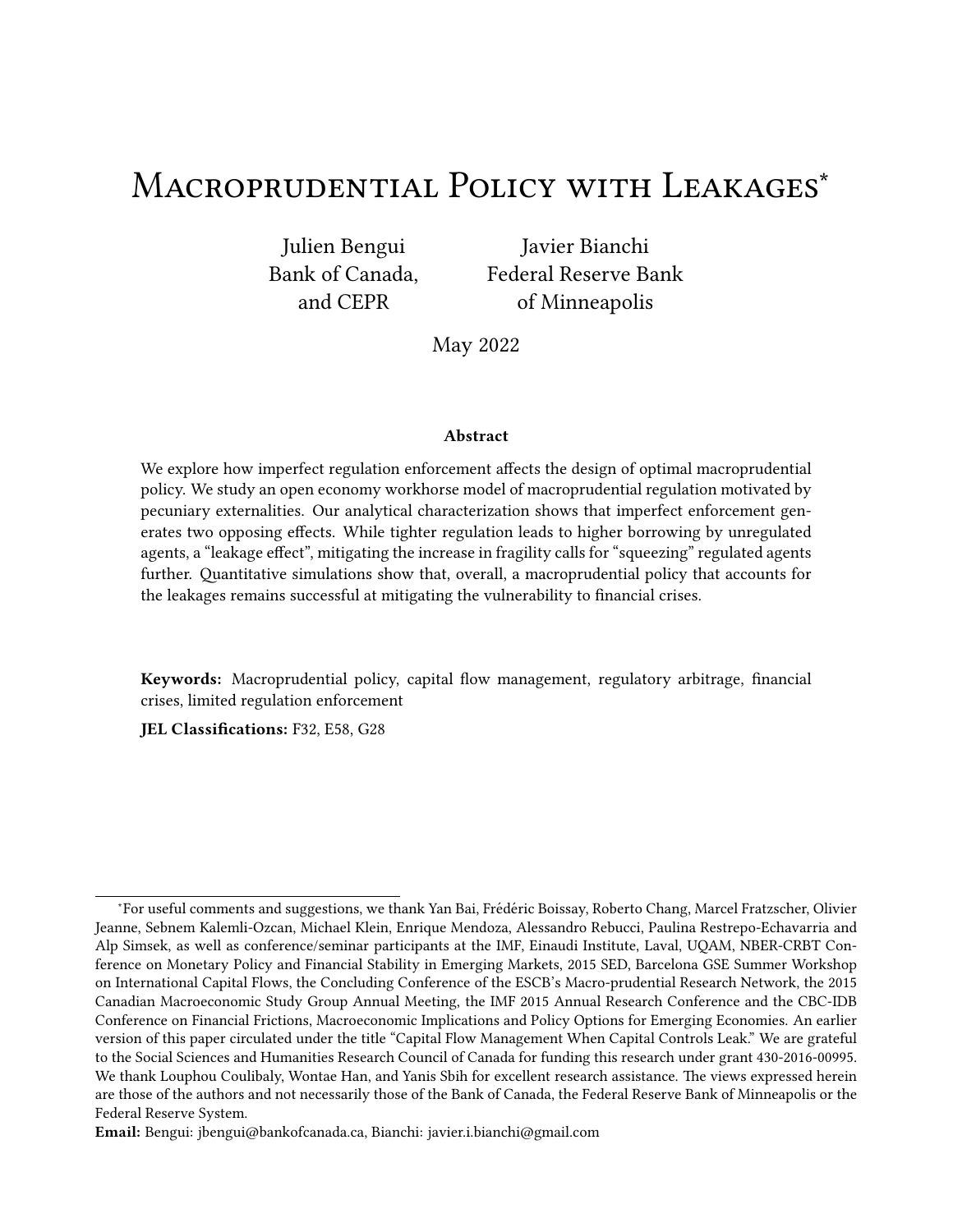where we used the fact that terms containing derivatives  $\alpha$  and  $\alpha$  drop out due to the continuity of  $\frac{1}{2}$  <sub>1</sub> across region<del>3?</del> 'e derivatives in the various regions are given by

22: m) \* 1 m' <sup>1</sup> = l ¹1¸ Aº¹1¸ ^º 1 l l ¹1 Wº 1 ^ 1 l l ; m) \* 1 m\* <sup>1</sup> = l ¹1¸ Aº " 1¸ ¹1¸ ^º 1 l <sup>l</sup> W 1 ^ 1 l l # " 2D: m) \* 1 m' <sup>1</sup> = l ¹1¸ Aº¹1¸ ^º 1 l l ¹1 Wº 1 W l ¸ W ¹1¸ Vº h 1 W l ¸ W 1 ^ 1 l l i ; m) \* 1 m\* <sup>1</sup> = l ¹1¸ Aº 2 6 6 6 6 6 4 1¸ ¹1¸ ^º 1 l <sup>l</sup> W V¸ 1 W l ¸ W ¹1¸ Vº h 1 W l ¸ W 1 ^ 1 l l i 3 7 7 7 7 7 5 D2: m) \* 1 m' <sup>1</sup> = l ¹1¸ Aº 1 l l ¹1 Wº 1¸ V ; m) \* 1 m\* <sup>1</sup> = l ¹1¸ Aº 1¸ 1 l <sup>l</sup> W 1¸ V DD: m) \* 1 m' <sup>1</sup> = l ¹1¸ Aº 1 l l ¹1 Wº ¹1¸ Vº ; m) \* 1 m\* <sup>1</sup> = l ¹1¸ Aº 1¸ 1 l <sup>l</sup> W ¹1¸ Vº

'erefore, in every region the term  $\frac{m\frac{1}{4}}{m+1}$  is non-negative (and strictly positive whenevWY 1) and the term $\frac{m_{+1}^{\lambda}}{m_{-1}}$  is strictly positive. It follows that for a given  $\cdot$  , m $*$   $\bullet$  m $*$   $_1$   $\dot{\rm I}$  0 in the range of  $*$  for which  $\frac{1}{\lambda}$  is always positive. 'e equilibrium response of  $\,$  agents to  $\, \cdot \,$  is therefore unique, and can be wri $\zeta$ en as  $* = q* 1 + 9$ . Further, in the range of  $*$  and  $+$  for which  $\frac{1}{2}$  is always positive, we havem $*$  •m $\cdot$  <sub>1</sub> 0, with strict inequality whenevelWY 1. It follows thatq.  $\frac{0}{1}$ ,  $\circ$  0, with strict inequality whenever WY 1.

For the equilibrium response of agents, the proof is analogous and involves the derivatives of  $\frac{1}{2}$  in the four regions. 'e equilibrium response of'  $\,$  agents to  $\,$   $\,$  is unique and decreasing, strictly wheneverW<sub>i</sub> 0.

## B.7 Proof of Proposition 2

'e proof relies on the relationship between the slopeq $^0_*$  $_*^0$  and »mq $\bullet$ m $_*$  ½ $^1$  at the unregulated equilibrium debt choices, as well as on the sign of the partial derivatine  $4^1$   $*$   $\bullet$  g $^{\circ}$   $\bullet$  mg.

We have  $q_*^0 = \frac{m_* \cdot m_{11}}{m_* \cdot m_{12}}$  and  $mq \cdot m_* = \frac{m_* \cdot m_{11}}{m_* \cdot m_{12}}$ . At the unre  $\frac{0}{\sqrt{2}}$  =  $\frac{m \cdot m}{m \cdot m \cdot n}$  $\frac{m^* \cdot m_{11}}{m^* \cdot m_{11}}$  and mq $\cdot m^* = \frac{m_1 \cdot m_{11}}{m_1 \cdot m_{11}}$  $\frac{m \cdot m_{1,1}}{m \cdot m_{1,1}}$ . At the unregulated equilibrium we have  $g = 0,$   $\begin{array}{c} 1 = 0, 0 \end{array}$  + 1 =  $\begin{array}{c} 0.4 \ 1 \end{array}$  $_{1}^{\text{D4}}$ , and therefor $\omega_{\text{G}}$  = 1<sub>G</sub> and  $\frac{1}{2}$  =  $\frac{1}{1}$  =  $\frac{1}{2}$  $\frac{1}{1}$  for any state at date 1. De€ning  $[22=$ ۔<br>0<sub>G</sub> ~ 1  $\frac{1}{1 \frac{1}{1} 0^2}$ 3 ~  $\frac{1}{1}$ <sup>1</sup>B<sup>e</sup> and[<sub>DD</sub>= ىر<br>1  $0_G$ 1  $\frac{1}{1 \frac{1}{1} 0^2}$ 3 ~  $\frac{1}{1}$ <sup>1</sup>B<sup>o</sup>, we have

$$
q_{*}^{01} \, \, \substack{p_4}{1}^0 = \, \frac{\left[ \, 22^{11} \, \, W \frac{11}{1} \, \frac{\sqrt{11}}{1} \, \frac{1}{1} \right]}{\left[ \, 22 \, \, 1 \, , \, W \frac{11}{1} \frac{\sqrt{11}}{1} \, , \, \left[ \, DD^1 \, 1 \, \, W \frac{1}{1} \, \frac{1}{1} \, \right] \right] \qquad (B.2)
$$

<sup>&</sup>lt;sup>22</sup>Note that if  $\cdots$  1<sup>*Y*</sup>  $\cdots$ <sub>1</sub> the relevant intermediate region betwe@<sub>G</sub> and 1<sub>G</sub> is G= 2D while if  $\cdots$ <sub>1</sub> i<sub>1</sub> the relevant region isG= D2. If  $*_{1} = 1 + 1$  then  $0<sub>G</sub> = 1<sub>G</sub>$  so this intermediate region drops out.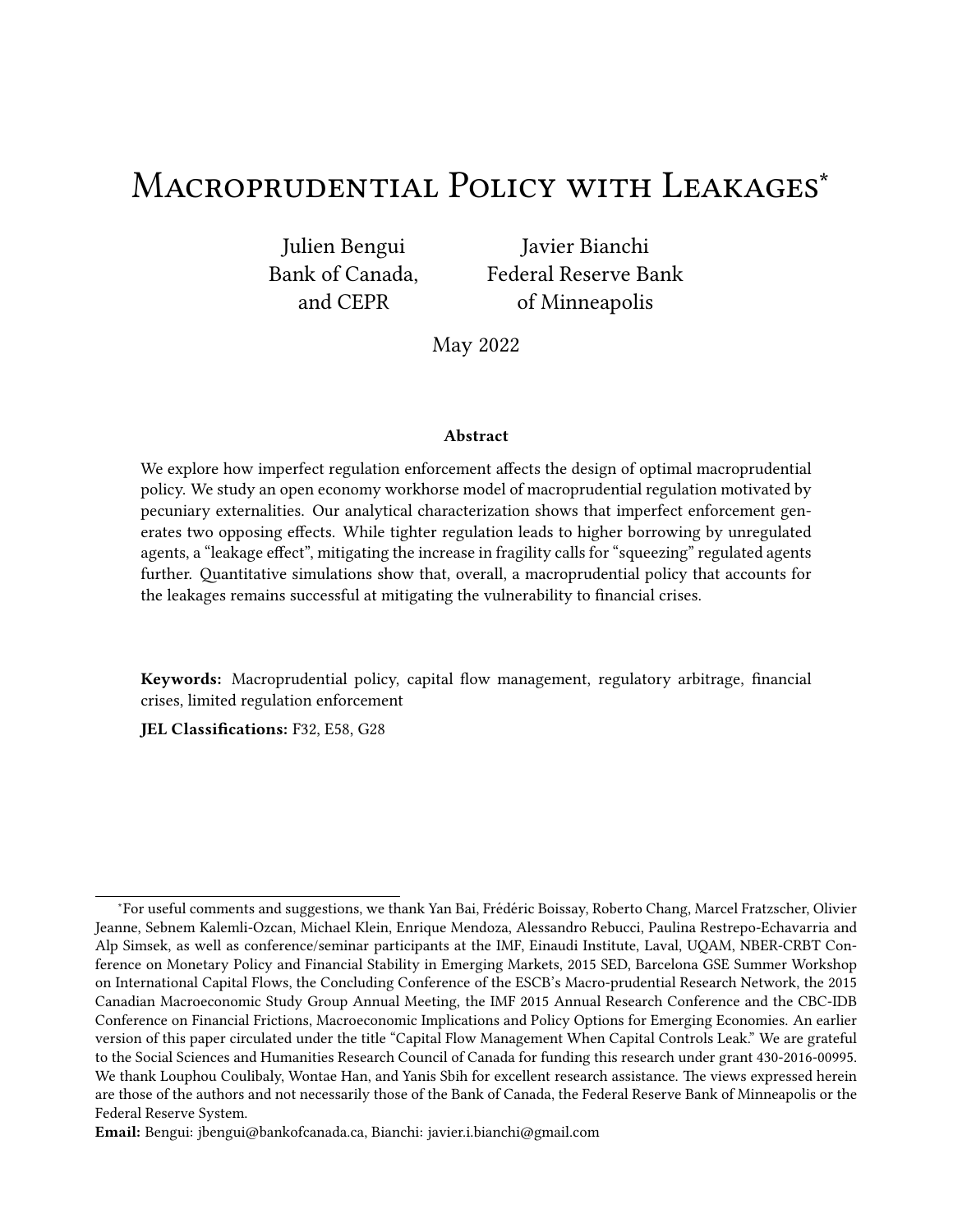and

$$
\text{wng1 } \frac{p_4}{1} \cdot 0^{\circ} \cdot m \cdot \frac{1}{4} = \frac{\left[22 \cdot 1 \cdot 1 \cdot 1 \cdot W \frac{11 \cdot 1 \cdot 1 \cdot 1}{1 \cdot 1 \cdot 1}}{22 \cdot 1 \cdot 1 \cdot 1 \cdot 1} \cdot \left[1 \cdot 1 \cdot 1 \cdot W \frac{11 \cdot 1}{1 \cdot 1 \cdot 1} \cdot W \frac{11 \cdot 1}{1 \cdot 1 \cdot 1} \cdot W \frac{11 \cdot 1}{1 \cdot 1 \cdot 1} \cdot W \frac{11 \cdot 1 \cdot 1}{1 \cdot 1 \cdot 1} \cdot W \frac{11 \cdot 1 \cdot 1 \cdot 1}{1 \cdot 1 \cdot 1} \cdot W \frac{11 \cdot 1 \cdot 1}{1 \cdot 1 \cdot 1} \cdot W \frac{11 \cdot 1 \cdot 1}{1 \cdot 1 \cdot 1} \cdot W \frac{11 \cdot 1 \cdot 1 \cdot 1}{1 \cdot 1 \cdot 1} \cdot W \frac{11 \cdot 1 \cdot 1 \cdot 1}{1 \cdot 1 \cdot 1} \cdot W \frac{11 \cdot 1 \cdot 1 \cdot 1}{1 \cdot 1 \cdot 1} \cdot W \frac{11 \cdot 1 \cdot 1 \cdot 1}{1 \cdot 1 \cdot 1} \cdot W \frac{11 \cdot 1 \cdot 1 \cdot 1}{1 \cdot 1 \cdot 1} \cdot W \frac{11 \cdot 1 \cdot 1 \cdot 1}{1 \cdot 1 \cdot 1} \cdot W \frac{11 \cdot 1 \cdot 1 \cdot 1 \cdot 1}{1 \cdot 1 \cdot 1 \cdot 1} \cdot W \frac{11 \cdot 1 \cdot 1 \cdot 1 \cdot 1}{1 \cdot 1 \cdot 1 \cdot 1} \cdot W \frac{11 \cdot 1 \cdot 1 \cdot 1 \cdot 1 \cdot 1}{1 \cdot 1 \cdot 1 \cdot 1} \cdot W \frac{11 \cdot 1 \cdot 1 \cdot 1 \cdot 1 \cdot 1}{1 \cdot 1 \cdot 1 \cdot 1 \cdot 1} \cdot W \frac{11 \cdot 1 \cdot 1 \cdot 1 \cdot 1 \cdot 1}{1 \cdot 1 \cdot 1 \cdot 1} \cdot W \frac{11 \cdot 1 \cdot 1 \cdot 1 \cdot 1 \cdot 1}{1 \cdot 1 \cdot 1 \cdot 1} \cdot W \frac{11 \cdot 1 \cdot 1 \cdot
$$

For any value of W the numerator in  $(B.2)$  is smaller than the one in  $(B.3)$ , and the denominator in  $(B.2)$  is larger than the one in  $(B.3)$ . It follows than \* ¹ D4 <sup>D4</sup>0j Ÿ j»mq<sup>1</sup> 94 <sup>D4</sup>0º∙m∗ ¼<sup>1</sup>j and therefore  $q^0_*$ 0 1 D4<br>\* 1 <sup>D4</sup>0 i »mq<sup>1D4</sup> <sup>D4</sup>0<sup>o</sup>∙m∗ ¼<sup>1</sup>.

Furthermore, we have

$$
\frac{m\hat{q}^{1} \cdot \bullet g^{0}}{mg} = \frac{m \cdot \bullet mg}{m \cdot \bullet m} = \frac{1\bullet 1 \cdot g^{02}}{m \cdot \bullet m} \text{ i } 0
$$

sincem $\cdot$  •m $\cdot$  ; 0.

In the <sup>1</sup>  $\times$  1<sup>o</sup>  $\cdot$  1<sup>o</sup> space, the curve<sup>1</sup>  $\times$  •g<sup>o</sup> crosses the curve<sub>\*</sub> <sup>1</sup>  $\cdot$  <sup>0</sup> from above at<sup>1</sup>  $\times$  1<sup>o</sup>  $\cdot$  1<sup>o</sup> = 1  $\frac{D4}{1}$  $^{D4}_{1}$ ,  $^{D4}_{1}$ , and it shi‰s to the right as rises. Hence, in the neighborhood of  $^{D4}_{1}$ <sup>D4</sup>, a rise ing results in a downward movement df  $_{* - q}^\bullet$   $_{+ q}^\circ$  along the downward slopin**g** $_{*}$  <sup>1</sup>  $_{-}^\circ$  curve. It follows that for a smallg,<sub>\* 1</sub> is decreasing ing  $\,$  and  $\,$   $_{+1}$  is increasing ing .

'e result on debt capacity follows from the sign of the derivativ $\frac{3^{2^{\#}_{1}}}{3^{+}_{-1}}$  $\frac{m_1^*}{m_{1,1}}, \frac{m_1^*}{m_{1,1}}$  $m_{1}$  $\frac{m+1}{m-1}$ . Evaluated at  $1 \times 1^{\circ} \times 1^0 = 1 \times 10^4$  $1^{\mathsf{D4}}$ , this derivative is given by

 $\overline{u}$ 

$$
\frac{3?_{1}^{\#}}{3!_{1}} = \frac{1}{1} \frac{1}{1} \frac{10\%11}{1} \frac{10}{1} \frac{10!_{1}}{1} \frac{10!_{1}}{1} \frac{10!_{1}}{1} \frac{10!_{1}}{1} \frac{10!_{1}}{1} \frac{10!_{1}}{1} \frac{10!_{1}}{1} \frac{10!_{1}}{1} \frac{10!_{1}}{1} \frac{10!_{1}}{1} \frac{11!_{1}}{1} \frac{10!_{1}}{1} \frac{10!_{1}}{1} \frac{10!_{1}}{1} \frac{10!_{1}}{1} \frac{10!_{1}}{1} \frac{10!_{1}}{1} \frac{10!_{1}}{1} \frac{10!_{1}}{1} \frac{10!_{1}}{1} \frac{10!_{1}}{1} \frac{10!_{1}}{1} \frac{10!_{1}}{1} \frac{10!_{1}}{1} \frac{10!_{1}}{1} \frac{10!_{1}}{1} \frac{10!_{1}}{1} \frac{10!_{1}}{1} \frac{10!_{1}}{1} \frac{10!_{1}}{1} \frac{10!_{1}}{1} \frac{10!_{1}}{1} \frac{10!_{1}}{1} \frac{10!_{1}}{1} \frac{10!_{1}}{1} \frac{10!_{1}}{1} \frac{10!_{1}}{1} \frac{10!_{1}}{1} \frac{10!_{1}}{1} \frac{10!_{1}}{1} \frac{10!_{1}}{1} \frac{10!_{1}}{1} \frac{10!_{1}}{1} \frac{10!_{1}}{1} \frac{10!_{1}}{1} \frac{10!_{1}}{1} \frac{10!_{1}}{1} \frac{10!_{1}}{1} \frac{10!_{1}}{1} \frac{10!_{1}}{1} \frac{10!_{1}}{1} \frac{10!_{1}}{1} \frac{10!_{1}}{1} \frac{10!_{1}}{1} \frac{10!_{1}}{1} \frac{10!_{1}}{1} \frac{10!_{1}}{1} \frac{10!_{1}}{1} \frac{10!_{1}}{1
$$

in region22, and by

$$
\frac{3\frac{7}{1}}{3\cdot1} = \frac{1}{1} \frac{1}{1} \frac{10\frac{11}{1}}{1} \frac{10\frac{11}{1}}{1} = \frac{11}{1} \frac{11}{1} \frac{10\frac{11}{1}}{1} = \frac{11}{1} \frac{11}{1} \frac{10\frac{11}{1}}{1} = \frac{11}{1} \frac{11}{1} \frac{10\frac{11}{1}}{1} = \frac{11}{1} \frac{10\frac{11}{1}}{1} = \frac{11}{1} \frac{10\frac{11}{1}}{1} = \frac{11}{1} \frac{10\frac{11}{1}}{1} = \frac{11}{1} \frac{10\frac{11}{1}}{1} = \frac{11}{1} \frac{10\frac{11}{1}}{1} = \frac{11}{1} \frac{10\frac{11}{1}}{1} = \frac{11}{1} \frac{10\frac{11}{1}}{1} = \frac{11}{1} \frac{10\frac{11}{1}}{1} = \frac{11}{1} \frac{10\frac{11}{1}}{1} = \frac{11}{1} \frac{10\frac{11}{1}}{1} = \frac{11}{1} \frac{10\frac{11}{1}}{1} = \frac{11}{1} \frac{11}{1} = \frac{11}{1} \frac{11}{1} = \frac{11}{1} \frac{11}{1} = \frac{11}{1} \frac{11}{1} = \frac{11}{1} \frac{11}{1} = \frac{11}{1} \frac{11}{1} = \frac{11}{1} \frac{11}{1} = \frac{11}{1} \frac{11}{1} = \frac{11}{1} \frac{11}{1} = \frac{11}{1} \frac{11}{1} = \frac{11}{1} \frac{11}{1} = \frac{11}{1} \frac{11}{1} = \frac{11}{1} \frac{11}{1} = \frac{11}{1} \frac{11}{1} = \frac{11}{1} \frac{11}{1} = \frac{11}{1} \frac{11}{1} = \frac{11}{1} \frac{11}{1} = \frac{11}{1} \frac{11}{1} = \frac{11}{1} \frac{11}{1
$$

in regionDD. Since22andDDare the only two relevant regions when debt choices are symmetric, it follows that  $\frac{3\frac{24}{1}}{3+1}$  i 0.

## B.8 Proof of Proposition 3

'e proof relies on the result that starting from the unregulated equilibrium, a movement along the best response of unregulated agents associated with a smad theads to welfare gains for agents of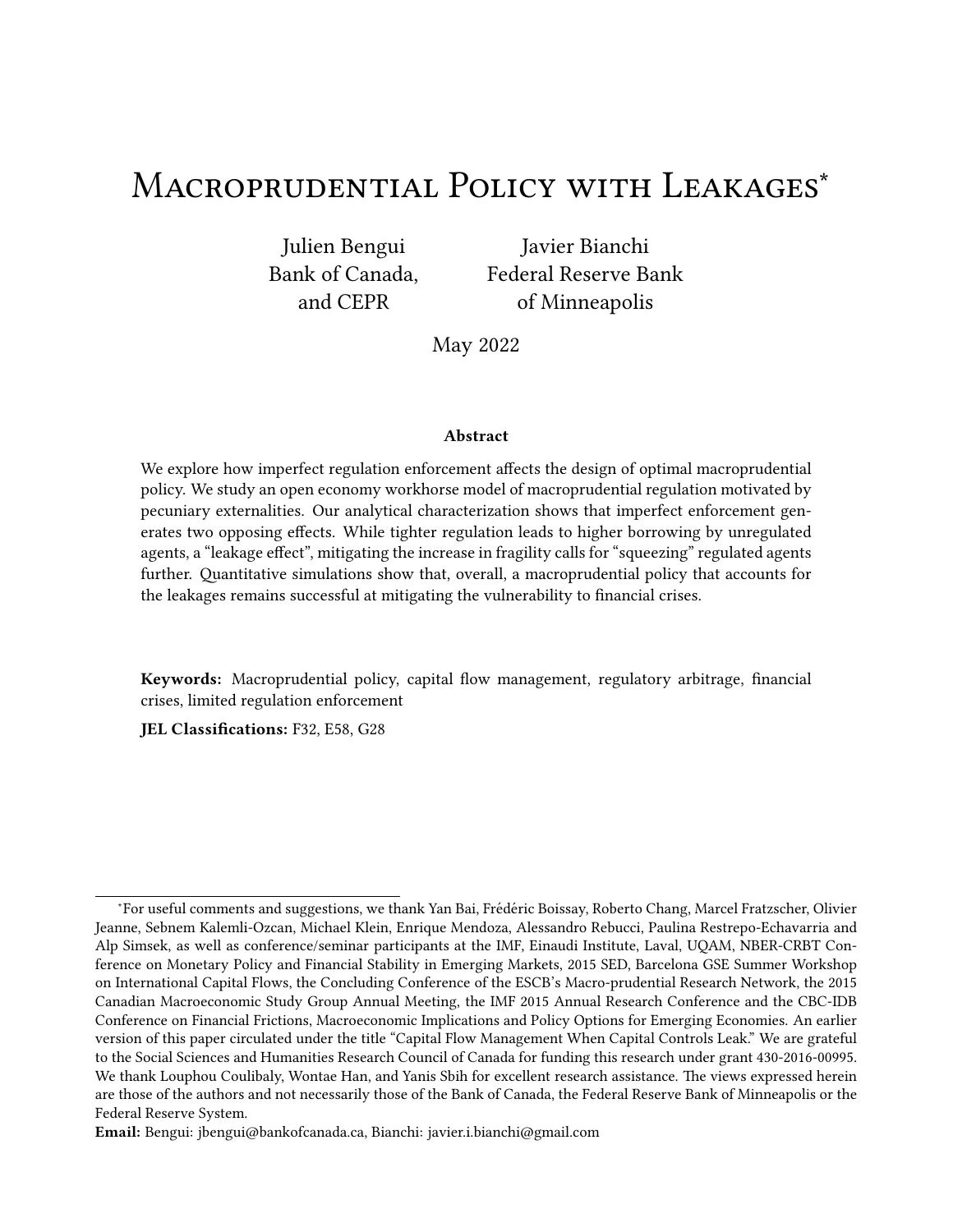both types. To establish this result, we start by observing that

subject to

$$
\frac{G}{C_{-1}} \frac{1}{11, A^{2}C_{-1}} h_{\text{SC}} \frac{1}{C_{-1}C_{-2}} \cdot 2C_{-1}^{\#} 1.21^{\bullet} 1.1^{\bullet} 1.1^{\bullet} 1.1^{\bullet} 1.1^{\bullet} 1.1^{\bullet} 1.1^{\bullet} 1.1^{\bullet} 1.1^{\bullet} 1.1^{\bullet} 1.1^{\bullet} 1.1^{\bullet} 1.1^{\bullet} 1.1^{\bullet} 1.1^{\bullet} 1.1^{\bullet} 1.1^{\bullet} 1.1^{\bullet} 1.1^{\bullet} 1.1^{\bullet} 1.1^{\bullet} 1.1^{\bullet} 1.1^{\bullet} 1.1^{\bullet} 1.1^{\bullet} 1.1^{\bullet} 1.1^{\bullet} 1.1^{\bullet} 1.1^{\bullet} 1.1^{\bullet} 1.1^{\bullet} 1.1^{\bullet} 1.1^{\bullet} 1.1^{\bullet} 1.1^{\bullet} 1.1^{\bullet} 1.1^{\bullet} 1.1^{\bullet} 1.1^{\bullet} 1.1^{\bullet} 1.1^{\bullet} 1.1^{\bullet} 1.1^{\bullet} 1.1^{\bullet} 1.1^{\bullet} 1.1^{\bullet} 1.1^{\bullet} 1.1^{\bullet} 1.1^{\bullet} 1.1^{\bullet} 1.1^{\bullet} 1.1^{\bullet} 1.1^{\bullet} 1.1^{\bullet} 1.1^{\bullet} 1.1^{\bullet} 1.1^{\bullet} 1.1^{\bullet} 1.1^{\bullet} 1.1^{\bullet} 1.1^{\bullet} 1.1^{\bullet} 1.1^{\bullet} 1.1^{\bullet} 1.1^{\bullet} 1.1^{\bullet} 1.1^{\bullet} 1.1^{\bullet} 1.1^{\bullet} 1.1^{\bullet} 1.1^{\bullet} 1.1^{\bullet} 1.1^{\bullet} 1.1^{\bullet} 1.1^{\bullet} 1.1^{\bullet} 1.1^{\bullet} 1.1^{\bullet} 1.1^{\bullet} 1.1^{\bullet} 1.1^{\bullet} 1.1^{\bullet} 1.1^{\bullet} 1.1^{\bullet} 1.1^{\bullet} 1.1^{\bullet} 1.1^{\bullet}
$$

and

$$
11 \text{, } A^0 \text{ s1 } \text{ s2 } \text{ s3 } \text{ s3 } \text{ s4 } \text{ s5 } \text{ s6 } \text{ s7 } \text{ s1 } \text{ s3 } \text{ s1 } \text{ s2 } \text{ s3 } \text{ s3 } \text{ s4 } \text{ s5 } \text{ s5 } \text{ s6 } \text{ s7 } \text{ s7 } \text{ s7 } \text{ s8 } \text{ s8 } \text{ s8 } \text{ s8 } \text{ s8 } \text{ s9 } \text{ s1 } \text{ s1 } \text{ s2 } \text{ s3 } \text{ s3 } \text{ s4 } \text{ s1 } \text{ s2 } \text{ s3 } \text{ s4 } \text{ s3 } \text{ s4 } \text{ s5 } \text{ s6 } \text{ s7 } \text{ s7 } \text{ s8 } \text{ s8 } \text{ s8 } \text{ s8 } \text{ s8 } \text{ s8 } \text{ s8 } \text{ s8 } \text{ s8 } \text{ s8 } \text{ s8 } \text{ s8 } \text{ s8 } \text{ s8 } \text{ s8 } \text{ s8 } \text{ s8 } \text{ s8 } \text{ s8 } \text{ s8 } \text{ s8 } \text{ s8 } \text{ s8 } \text{ s8 } \text{ s8 } \text{ s8 } \text{ s8 } \text{ s8 } \text{ s8 } \text{ s8 } \text{ s8 } \text{ s8 } \text{ s8 } \text{ s8 } \text{ s8 } \text{ s8 } \text{ s8 } \text{ s8 } \text{ s8 } \text{ s8 } \text{ s8 } \text{ s8 } \text{ s8 } \text{ s8 } \text{ s8 } \text{ s8 } \text{ s8 } \text{ s8 } \text{ s8 } \text{ s8 } \text{ s8 } \text{ s8 } \text{ s8 } \text{ s8 } \text{ s8 } \text{ s8 } \text{ s8 } \text{ s8 } \text{ s8 } \text{ s8 } \text{ s8 } \text{ s8 } \text{ s8 } \text{ s8 } \text{ s8 } \text{ s8 } \text{ s8 } \text{ s8 } \text{ s8 } \text{ s8 } \text{ s8 } \text{ s8 } \text{ s8 } \text{ s8 } \text{ s8 } \text{ s8 } \text{ s8 } \text{ s8 } \text{ s8 } \text{ s8 } \text{ s8 } \text{ s8
$$

'erefore, using the Envelope theorem, we have

$$
\frac{m_{\xi_1}}{m_{\xi_1}} = 11, \ \mathcal{R}\frac{1}{\frac{1}{81}}, \ 1 \quad \frac{1}{\frac{1}{81}} \quad \frac{1}{2} \sim^{\#} \frac{m_{1}^{\#}}{m_{\xi_1}} \cdot \frac{\tilde{G}}{c_{\xi_1}} \cdot \frac{1}{11, \ \mathcal{A}^{C-1}} \frac{1}{\frac{1}{81}} \sim^{\#} \quad \frac{\#}{\xi_1} \quad \frac{m_{\xi}^{\#}}{m_{\xi_1}} \tag{B.4}
$$

and

$$
\frac{m_{\xi_1}}{m_{\xi_1}} = 1 \quad \frac{1}{\xi_1} \quad \frac{1}{\xi_2} \quad \sim^{\#} \frac{m_{\xi_1}^{\#}}{m_{\xi_1}} \quad \frac{\tilde{G}}{G_{-1}} \quad \frac{1}{11, \quad A^{QC-1}} \quad \frac{1}{\xi_1} \quad \sim^{\#} \quad \frac{m_{\xi_1}^{\#}}{m_{\xi_1}} \tag{B.5}
$$

for  $9 < 8$ 

Next, the date 0 welfare of an agent of typessociated with aggregate debt choices  $1^{\bullet}$   $\cdot$   $1^{\circ}$ can be wriken as

$$
80^{1} \cdot 1^{\bullet} \cdot 1^{0} = 81. \text{ V} = 12^{1} \cdot 1^{\bullet} \cdot 1^{\bullet} \cdot 1^{0}
$$

'us, the variation in welfare of an agent of type8caused by imposing a small tax on regulated agents is proportional to

$$
\frac{3, \ \omega}{3 \cdot 1} = \frac{m, \omega}{m \cdot 1}, \ \frac{m, \omega}{m \cdot 1} \frac{m \cdot 1}{m \cdot 1}
$$

For unregulated agents, this variation is given by

$$
\frac{3, *_{0}}{3}_{1} = VE_{0} \frac{m+1}{m+1}, \qquad 1, VE_{0} \frac{m+1}{m+1} \frac{m+1}{m+1},
$$

Using  $(B.4)$  and  $(B.5)$  and evaluating the expression at the unregulated equilibrium, the variation re- $\mathbf{u}$ duces to  $\overline{1}$  $\overline{\mathbf{H}}$ 

$$
\frac{3, *_{0}}{3}_{1} = VE_{0} \quad 1 \quad \frac{1}{4}_{1} \quad \frac{1}{4}_{2} \quad \sim^{\#} \frac{32_{1}^{\#}}{3}_{1}^{\#}.
$$

Under the premise that borrowing constraints bind with positive probability in the unregulated equilibrium, the term in round brackets is positive in some states of nature (and zero in the others). Furthermore, Proposition 2 established th $\frac{37^{\frac{n}{2}}}{3!}$  j 0. It follows that  $\frac{3, *0}{3, *1}$  j 0.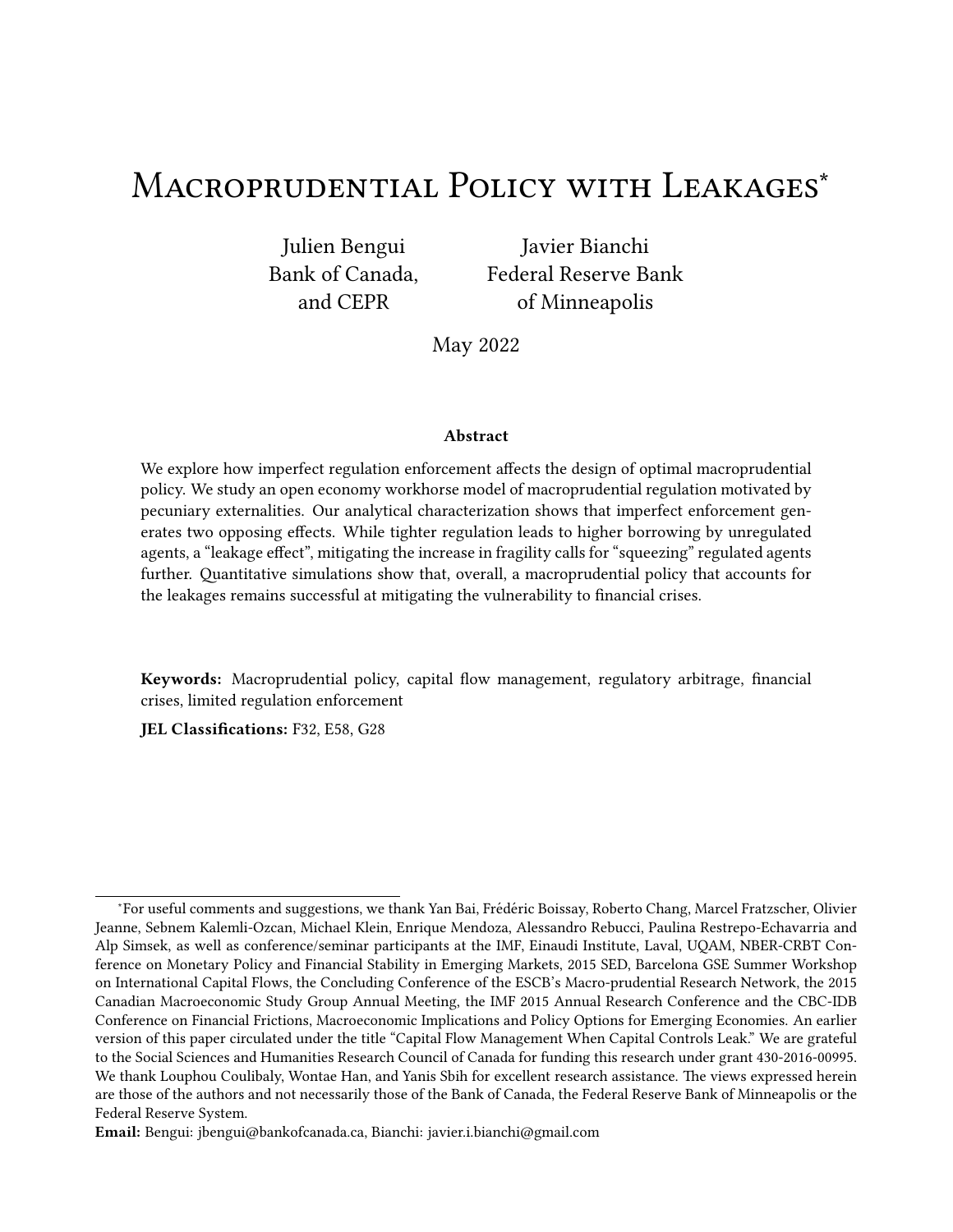For regulated agent, the welfare variation is given by

$$
\frac{3, 0}{3+1} = 1, \ \nabla E_0 \frac{m+1}{m+1}, \ \nabla E_0 \frac{m+1}{m+1} \frac{m+1}{m+1}
$$

Using (B.4) and (B.5) and evaluating the expression at the unregulated equilibrium, the variation reduces to " !  $#$ 

$$
\frac{3,0}{3+1} = VE_0 \quad 1 \quad \frac{1}{\frac{1}{1}} \quad \frac{1}{\frac{1}{2}} \quad \frac{1}{2} \sim^{\#} \frac{3 \frac{74}{1}}{3+1} \text{''}
$$

Again, under the premise that borrowing constraints bind with positive probability in the unregulated equilibrium, the term in round brackets is positive in some states of nature (and zero in the others), while Proposition 2 established th $\frac{3^{2^n+1}}{3^{1+1}-1}$  i 0. It follows that $\frac{3,-0}{3-1}$  i 0.

## C Recursive Competitive Equilibrium

We present the optimization problem of a representative agent in recursive form. 'e aggregate state vector of the economy is = f  $\;\star\; \bullet\; \cdot\; \bullet\; \to^{\#}$ g. 'e state variables for a type8agent's problem is the individual state1 $_8$  and the aggregate states. Agents need to forecast the future price of nontradables. To this end, they need to forecast future aggregate bond holdings. We denote<sup>o</sup>by the forecast of aggregate bond holdings for the set of type ents for every current aggregate state -,i.e.,  $\frac{0}{8}$ =  $\frac{1}{8}$ <sup>1</sup>- <sup>o</sup>. Combining €rst-order conditions equilibrium conditior sentled the constraints and market clearing, the forecast price function for nontradables can be expressed as

$$
?^{\# 1_{-} 0} = \frac{1}{I} \frac{1}{C} \frac{\frac{\#}{C} \sqrt{W_{*} \sqrt{1 - W_{*}^{2} M_{*}^{2}}} \sqrt{1 - \frac{W_{*} M_{*}^{2} M_{*}^{2}}{\pi^{2}}} \sqrt{1 - \frac{W_{*} M_{*}^{2}}{\pi^{2}}} \frac{1}{V_{*}^{2}} \sqrt{1 - \frac{W_{*} M_{*} M_{*}^{2}}{\pi^{2}}} \tag{B.6}
$$

'e problem of a type 8agent can then be wri‹en as:

$$
+ 11e^{i \theta} - 0 = \max_{18i} D \ 2 \ 2e^{i \theta} \n\left( B.7 \right)
$$
\n
$$
+ 11e^{i \theta} - 0 \tag{B.7}
$$

subject to

$$
18.7^{\# 1} - 02^{\#} \cdot 28 = 18^{1}1 \cdot 8 \cdot 7^{\# 1} - 02^{\#} \cdot 2
$$
  

$$
18.7^{\# 1} - 02^{\#} \cdot 2
$$
  

$$
19.7^{\# 1} - 02^{\#} \cdot 2
$$
  

$$
9 = 9^{1} - 0 \text{ for } 9 = f^* \cdot 9
$$

'e solution to this problem yields decision rules for individual bond holding $\mathbf{f}^1 \mathbf{f}$ - °, tradable goods consumption<sup>2</sup> <sup>1</sup>1<sub>8</sub>• · <sup>o</sup> and nontradable goods consumptio<sup>2</sup> <sup>1</sup>1<sub>8</sub> · <sup>o</sup>. 'e decision rule for bond holdings induces actual laws of motion for aggregate bonds, given by  $\cdot$  °.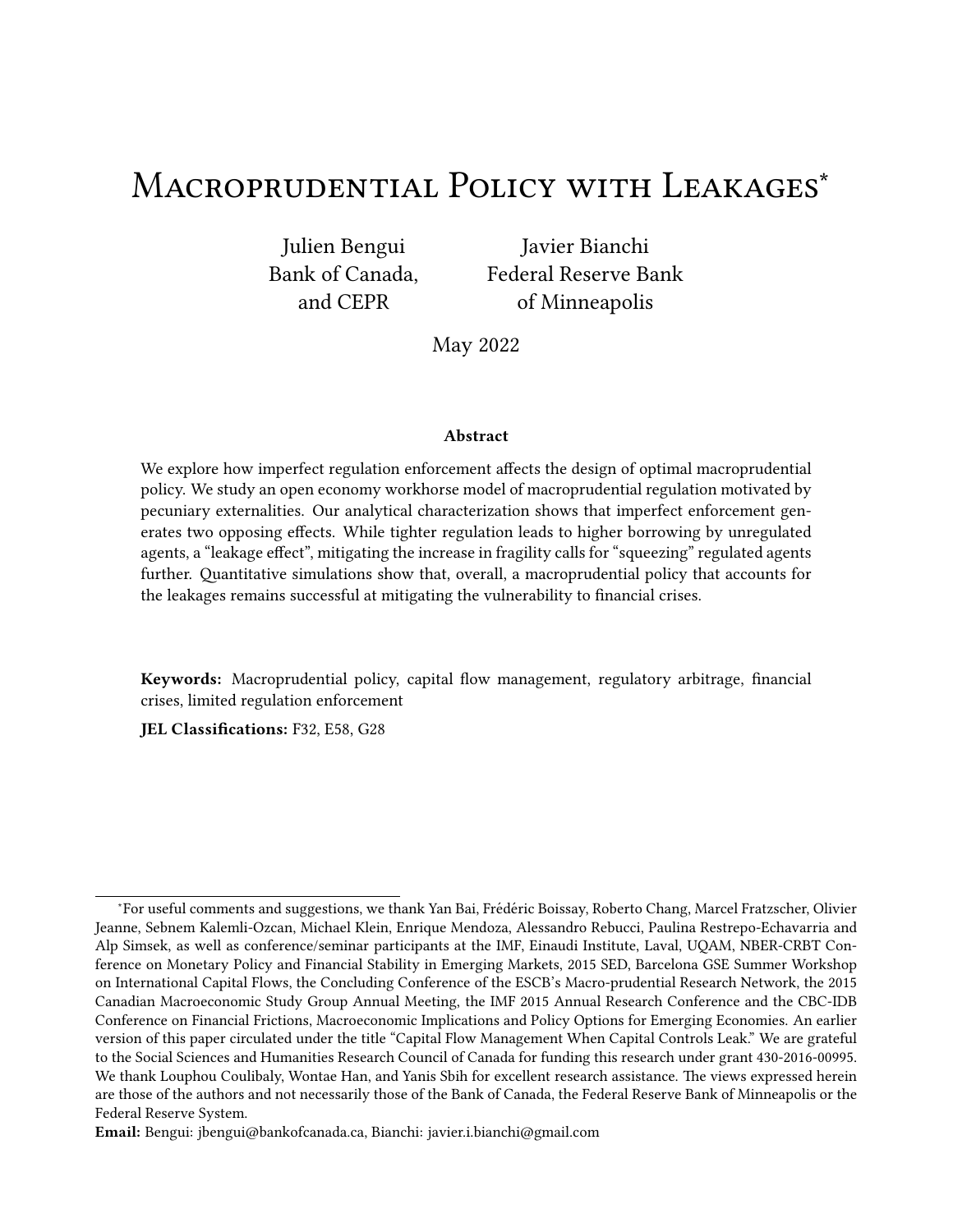De€nition of unregulated Equilibrium. A recursive unregulated equilibriumde Ened by a pricing function  $?$ <sup># 1</sup>- <sup>0</sup>, perceived laws of motions<sub>8</sub><sup>1</sup>- <sup>0</sup> for 8 2 f<sup>\*</sup> •' g, and decision rules<sup>4</sup><sup>1</sup>1g - <sup>0</sup>,  $\hat{\mathbb{Z}}$  11g -  $^{\circ}$ ,  $\hat{\mathbb{Z}}^{\#}$  11g -  $^{\circ}$  with associated value function 11g -  $^{\circ}$  such that:

- 1. Agents' optimization:  $\int_{18^8}$  %  $\frac{1}{2}$  11g %  $\frac{1}{2}$  11g % and + 11g % solve the agent's recursive optimization problem for 82 f\*\*' g, taking as given  $R^{\# 1}$ -  $\circ$  and  $8^{1}$ -  $\circ$  for 8= f\*\*' g.
- 2. Consistency: the perceived laws of motion for aggregate bonds are consistent with the actual laws of motion:  $s^{1}$ -  $^{\circ}$  =  $^{1}$   $s^{2}$ -  $^{\circ}$  for 8 = f\* $\bullet$  g.
- 3. Market clearing:

and

 $W * 1 - 0$ ,  $2^{k} 1 * 1 - 0 * 11$ ,  $A^0$ ,  $11 W * 1 - 0$ ,  $2^{k} 1 * 1 - 0 * 11$ ,  $A^0 = 0$ 

### **Numerical solution** D.

To solve for the regulated equilibrium when  $\mathbf{W}_i$  0, we adopt a nested  $\epsilon$ xed point algorithm similar to those used in studies of Markov perfect equilibria (e.g., Bianchi and Mendoza, 2018, Klein et al., 2005, Klein et al., 2008). Given future policies, we solve for policy functions and value functions using value function iteration in an inner loop. In the outer loop, we update future policies with the solution of the Bellman equation from the inner loop. 'e algorithm follows these steps:

- 1. Generate a discrete grid for the bond position of regulated agents f1<sup>1</sup> 1<sup>2</sup> is "1 g, the bond position of unregulated agents =  $f1_1 \cdot 1_2 \cdot 1_3 \cdot 1_4$  g and the shocks =  $f1_1 \cdot 1_2 \cdot 1_4$ and choose an interpolation scheme for evaluating the functions outside the bond grids. We use 100 points for each bond grid and interpolate using piecewise linear approximation.
- 2. Guess policy functions  $\sqrt{0}$ , P at step 81 2 , 81  $\sqrt{2}$  + and 8  $\sqrt{2}$  . We use as initial policies the policies of the unregulated equilibrium.
- 3. For giver  $\mathsf{U}^0_*\bullet\mathsf{P}$ , solve for the value function and policy functions associated with the following **Bellman equation:**

$$
+1-0=\max_{\{2\}}\max_{\mathbf{p}\in\mathcal{X}^*}\text{WDP}_{\bullet}\cdot\mathbf{p}^*\cdot\mathbf{p}^*\cdot\mathbf{p}^*\cdot\mathbf{p}^*\cdot\mathbf{p}^*\cdot\mathbf{p}^*\cdot\mathbf{p}^*\cdot\mathbf{p}^*\cdot\mathbf{p}^*\cdot\mathbf{p}^*\cdot\mathbf{p}^*\cdot\mathbf{p}^*\cdot\mathbf{p}^*\cdot\mathbf{p}^*\cdot\mathbf{p}^*\cdot\mathbf{p}^*\cdot\mathbf{p}^*\cdot\mathbf{p}^*\cdot\mathbf{p}^*\cdot\mathbf{p}^*\cdot\mathbf{p}^*\cdot\mathbf{p}^*\cdot\mathbf{p}^*\cdot\mathbf{p}^*\cdot\mathbf{p}^*\cdot\mathbf{p}^*\cdot\mathbf{p}^*\cdot\mathbf{p}^*\cdot\mathbf{p}^*\cdot\mathbf{p}^*\cdot\mathbf{p}^*\cdot\mathbf{p}^*\cdot\mathbf{p}^*\cdot\mathbf{p}^*\cdot\mathbf{p}^*\cdot\mathbf{p}^*\cdot\mathbf{p}^*\cdot\mathbf{p}^*\cdot\mathbf{p}^*\cdot\mathbf{p}^*\cdot\mathbf{p}^*\cdot\mathbf{p}^*\cdot\mathbf{p}^*\cdot\mathbf{p}^*\cdot\mathbf{p}^*\cdot\mathbf{p}^*\cdot\mathbf{p}^*\cdot\mathbf{p}^*\cdot\mathbf{p}^*\cdot\mathbf{p}^*\cdot\mathbf{p}^*\cdot\mathbf{p}^*\cdot\mathbf{p}^*\cdot\mathbf{p}^*\cdot\mathbf{p}^*\cdot\mathbf{p}^*\cdot\mathbf{p}^*\cdot\mathbf{p}^*\cdot\mathbf{p}^*\cdot\mathbf{p}^*\cdot\mathbf{p}^*\cdot\mathbf{p}^*\cdot\mathbf{p}^*\cdot\mathbf{p}^*\cdot\mathbf{p}^*\cdot\mathbf{p}^*\cdot\mathbf{p}^*\cdot\mathbf{p}^*\cdot\mathbf{p}^*\cdot\mathbf{p}^*\cdot\mathbf{p}^*\cdot\mathbf{p}^*\cdot\mathbf{p}^*\cdot\mathbf{p}^*\cdot\mathbf{p}^*\cdot\mathbf{p}^*\cdot\mathbf{p}^*\cdot\mathbf{p}^*\cdot\mathbf{p}^*\cdot\mathbf{p}^*\
$$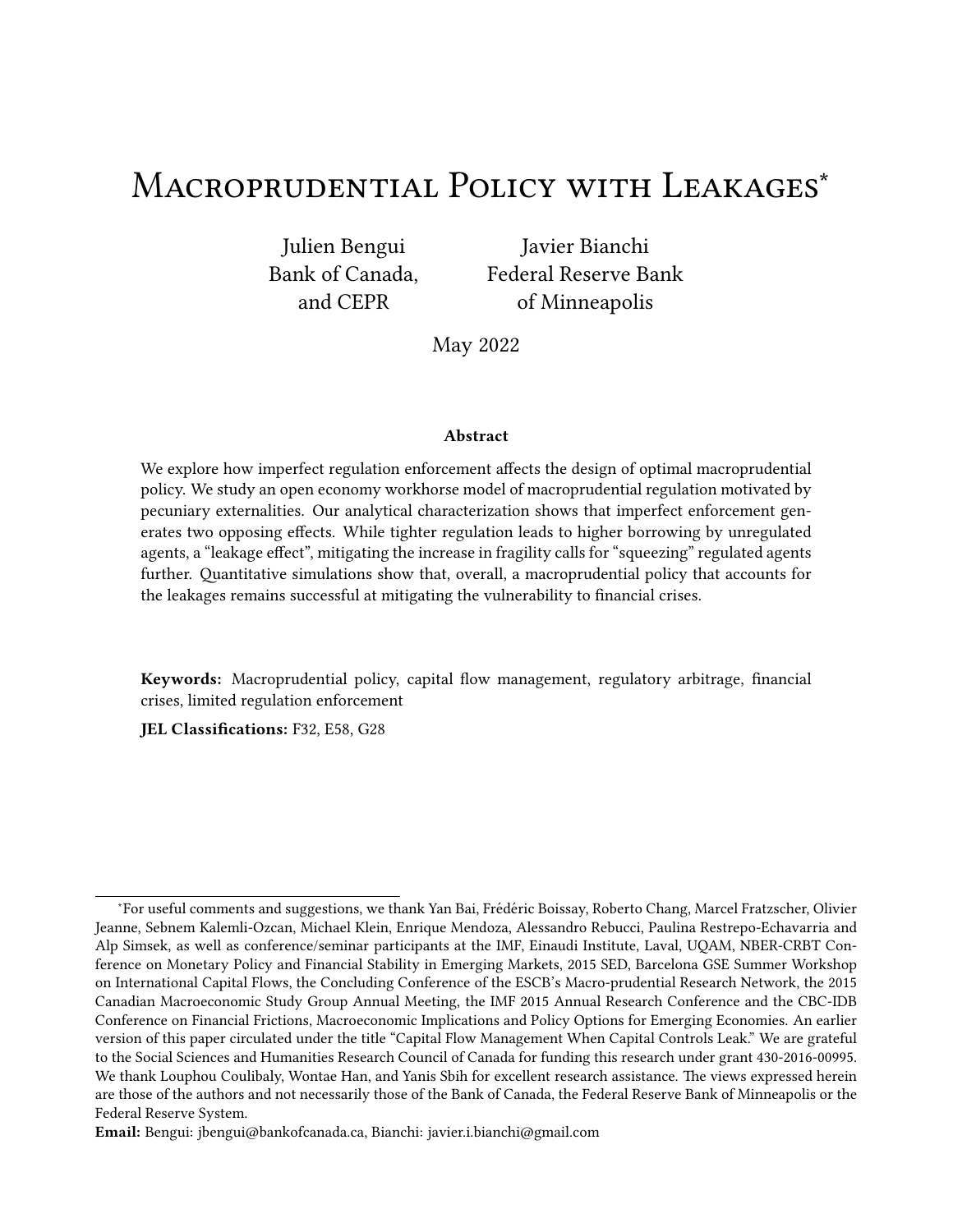subject to

$$
1^0 = 11, 4^0 \cdot 2^1 = 2^{10} \cdot 10^{11} \cdot 2^1 = 2^{11} \cdot 2^1 = 2^{11} \cdot 2^1 = 2^{11} \cdot 2^1 = 2^{11} \cdot 2^1 = 2^{11} \cdot 2^1 = 2^{11} \cdot 2^1 = 2^{11} \cdot 2^1 = 2^{11} \cdot 2^1 = 2^{11} \cdot 2^1 = 2^{11} \cdot 2^1 = 2^{11} \cdot 2^1 = 2^{11} \cdot 2^1 = 2^{11} \cdot 2^1 = 2^{11} \cdot 2^1 = 2^{11} \cdot 2^1 = 2^{11} \cdot 2^1 = 2^{11} \cdot 2^1 = 2^{11} \cdot 2^1 = 2^{11} \cdot 2^1 = 2^{11} \cdot 2^1 = 2^{11} \cdot 2^1 = 2^{11} \cdot 2^1 = 2^{11} \cdot 2^1 = 2^{11} \cdot 2^1 = 2^{11} \cdot 2^1 = 2^{11} \cdot 2^1 = 2^{11} \cdot 2^1 = 2^{11} \cdot 2^1 = 2^{11} \cdot 2^1 = 2^{11} \cdot 2^1 = 2^{11} \cdot 2^1 = 2^{11} \cdot 2^1 = 2^{11} \cdot 2^1 = 2^{11} \cdot 2^1 = 2^{11} \cdot 2^1 = 2^{11} \cdot 2^1 = 2^{11} \cdot 2^1 = 2^{11} \cdot 2^1 = 2^{11} \cdot 2^1 = 2^{11} \cdot 2^1 = 2^{11} \cdot 2^1 = 2^{11} \cdot 2^1 = 2^{11} \cdot 2^1 = 2^{11} \cdot 2^1 = 2^{11} \cdot 2^1 = 2^{11} \cdot 2^1 = 2^{11} \cdot 2^1 = 2^{11} \cdot 2^1 = 2^{11} \cdot 2^1 = 2^{11} \cdot 2^1 = 2^{11} \cdot 2^1 = 2^{11} \cdot 2^1 = 2^{11} \cdot 2^1 = 2^{11} \cdot 2^1 = 2^{11} \cdot 2^1 = 2^{
$$

$$
1^0_* = 11 \, \text{A}^{01*} \, \text{s}^{-1} \, 2^1 \, \text{s}^{-2} \, 2^1 \, \text{s}^{-1} \, 2^1 \, 0 \tag{B.10}
$$
\n
$$
1 \, \text{A} \, 1 \, \text{A}^{02} \, 1 \, 1 \, \text{A}^{03} \, 1 \, 1 \, \text{s}^{-1} \, 1 \tag{B.11}
$$

$$
?^{\#} = \frac{1}{I} \frac{1}{\sqrt{2} \cdot \frac{11}{2}} \frac{1002}{\sqrt{2}} \tag{B.11}
$$

$$
2^{\#} = \frac{2}{W2 \cdot 11 \cdot W2}^{\#}
$$
 (B.12)

$$
2^{\#} = \frac{2}{W/2, 11 \ W/2}^{\#}
$$
 (B.13)

$$
1^0 \qquad \qquad \wedge^1 P^1 \quad \circ \sim^{\#} \qquad \qquad \mathcal{L}^0 \qquad \qquad (B.14)
$$

1 0 \* ^ ¹P¹- º~ # ¸ ~ ) º (B.15) 0

$$
= D_1 12 \cdot 2^{\#0} \quad V^1 1, \text{ APEU.}^{01} \quad {}^{00}
$$
 (B.16)  

$$
V^1 \quad {}^{01} \quad {}^{01} \quad {}^{01} \quad {}^{01} \quad {}^{01} \quad {}^{01} \quad {}^{01} \quad {}^{01} \quad {}^{01} \quad {}^{01} \quad {}^{01} \quad {}^{01} \quad {}^{01} \quad {}^{01} \quad {}^{01} \quad {}^{01} \quad {}^{01} \quad {}^{01} \quad {}^{01} \quad {}^{01} \quad {}^{01} \quad {}^{01} \quad {}^{01} \quad {}^{01} \quad {}^{01} \quad {}^{01} \quad {}^{01} \quad {}^{01} \quad {}^{01} \quad {}^{01} \quad {}^{01} \quad {}^{01} \quad {}^{01} \quad {}^{01} \quad {}^{01} \quad {}^{01} \quad {}^{01} \quad {}^{01} \quad {}^{01} \quad {}^{01} \quad {}^{01} \quad {}^{01} \quad {}^{01} \quad {}^{01} \quad {}^{01} \quad {}^{01} \quad {}^{01} \quad {}^{01} \quad {}^{01} \quad {}^{01} \quad {}^{01} \quad {}^{01} \quad {}^{01} \quad {}^{01} \quad {}^{01} \quad {}^{01} \quad {}^{01} \quad {}^{01} \quad {}^{01} \quad {}^{01} \quad {}^{01} \quad {}^{01} \quad {}^{01} \quad {}^{01} \quad {}^{01} \quad {}^{01} \quad {}^{01} \quad {}^{01} \quad {}^{01} \quad {}^{01} \quad {}^{01} \quad {}^{01} \quad {}^{01} \quad {}^{01} \quad {}^{01} \quad {}^{01} \quad {}^{01} \quad {}^{01} \quad {}^{01} \quad {}^{01} \quad {}^{01} \quad {}^{01} \quad {}^{01} \quad {}^{01} \quad {}^{01} \quad {}^{01} \quad {}^{01} \quad {}^{01} \quad {}^{01} \quad {}^{01} \quad {}^{01} \quad {}^{01} \quad {}^{01} \quad {}^{01} \quad {}^{01} \quad {}^{01} \quad {}^{01} \quad {}^{01} \quad {}^{01} \quad {}^{0
$$

$$
0'' \tag{B.18}
$$

'e Bellman equation is solved using value function iteration. In each state, the maximization is performed using discrete search for on the  $+$  grid. For a given  $0$ , the value of all remaining variables (includingl.<sup>0</sup>  $^{0}$ ), and therefore of the objective, follow from (B.9)-(B.18).

4. Denote by  $^{\cup}$  andf  $^{\cap}$  the policy functions that solve the recursive problem in step 3. Compute the sup distance betwe<mark>dd</mark> $\ast\,$  andf  $^{\sf U}$  , as well as betwee<code>P</code> andf  $^{\sf P}$  . If the sup distance is higher than 1.0e-4, update  $*$  and P and go back to step 2.

## E Results for  $X = 0$

In this Appendix, we re-compute key model output under the assumption that the planner only cares about the welfare of regulated agents (i.e., we  $x \leftrightarrow 0$ ). We will see that this case yields lighter regulation than our utilitarian planner benchmark considered in the main text.

Figure 10 shows the long-run frequency of  $\epsilon$ nancial crisis as a function **of A** analogously to what was shown in Figure 7. We can see that for sizes of the unregulated sphere up to approximately 20%- 25%, the reduction in the long run probability of crises brought about by the regulation of the regulated sphere is close to that achieved in the absence of leakages, similar to the case. However, for larger values of W the e, ectiveness of the regulation at reducing the long-run frequency of crisis is signi€cantly reduced. When the unregulated sphere makes up 50% of the economy, the probability of crisis only drops from 5.33% to 3.31% when 0, compared to dropping to 0.76% when  $1$ .

Figure 11 reproduces the results of the event analysis of Section 3.6 for the case A  $\#$  exencing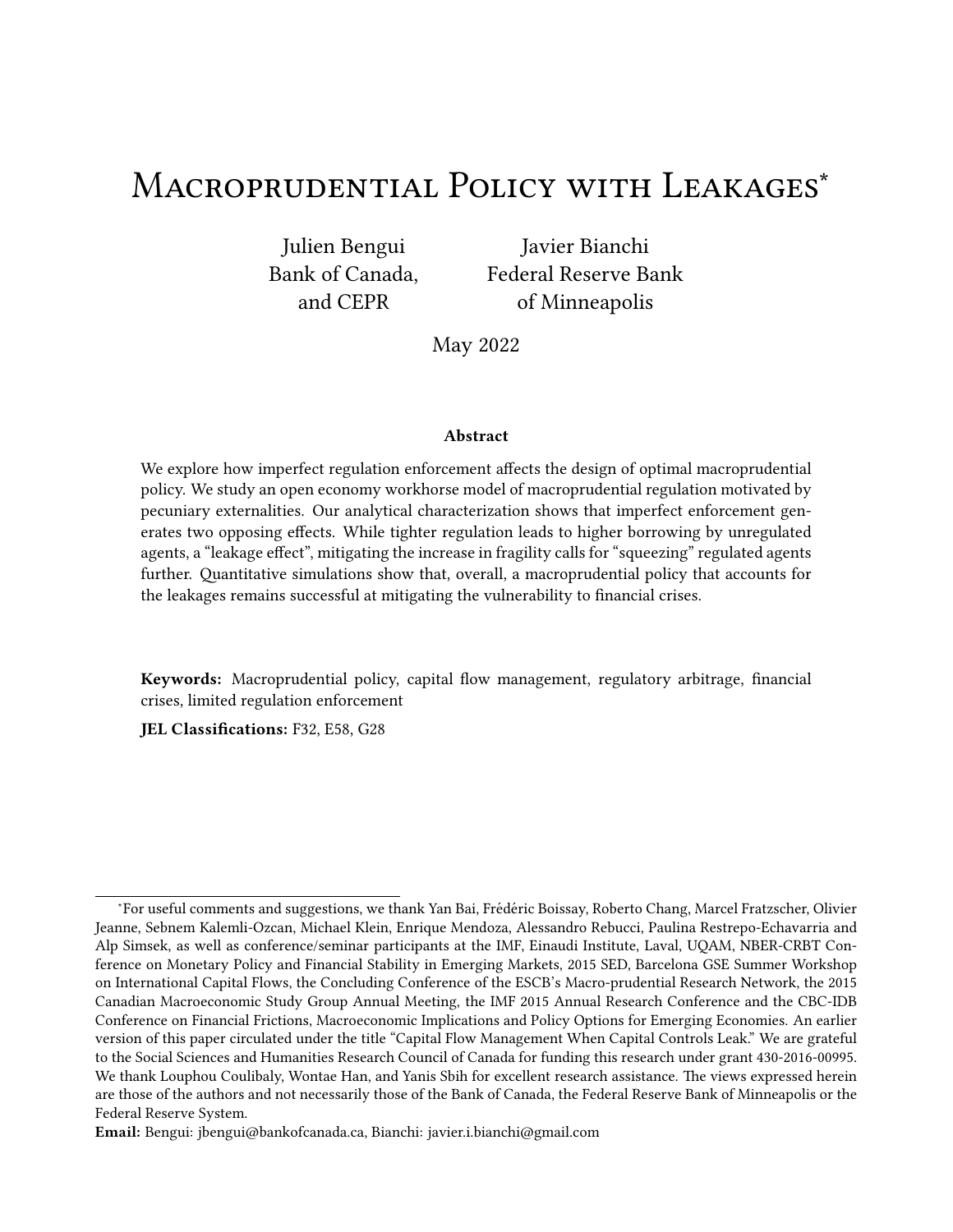

Figure 10: Long-run frequency of financial crises as a function of  $W$  for  $X = 0$ .



Figure 11: Event analysis for  $X = 0$ .

Figure 8, it compares the outcome of optimal macruprudential policy with leakages and a size of the unregulated sphere of 50% with the outcome of the unregulated equilibrium and the constrained efficient outcome (where all agents are regulated). Here too, we see that when the planner only maximizes the welfare of regulated agents, the regulation is more light-touch and accordingly, less effective. The optimal tax is lower, both before and after crisis events (see panel (f)). It follows that the slowdown in indebtedness imposed onto regulated agents is milder, as is the spillovers onto unregulated agents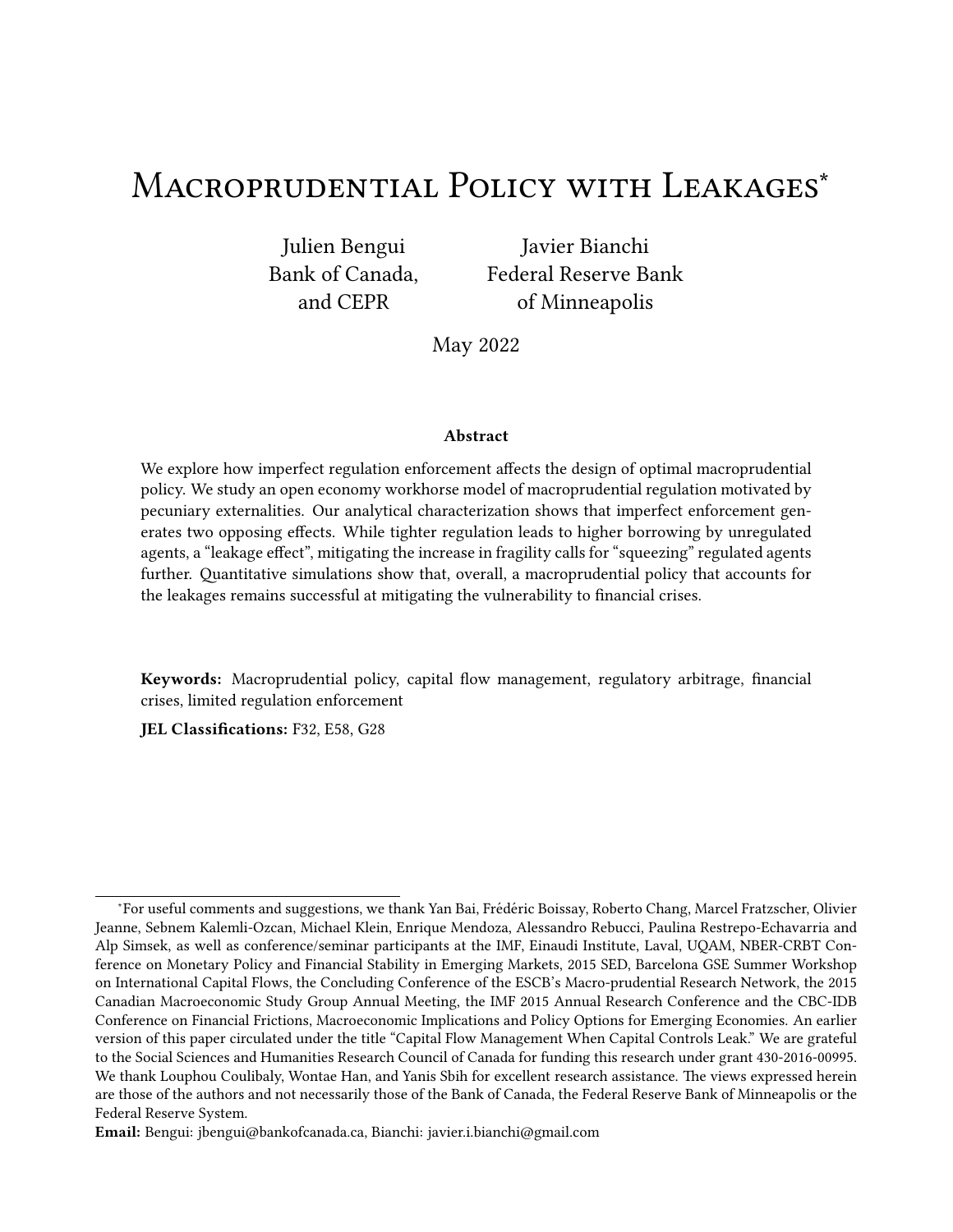

Figure 12: Welfare gains from macroprudential policy in the presence of leakages when  $X = 0$ . Note: Welfare gains are computed in consumption equivalence terms and expressed in percentages.

(see panels (d) and (e)). And ultimately, the reduction in the size of the current account reversal and real exchange rate depreciation is more modest too.

Figure 12 displays welfare gains from macroprudential policy by agent type for different degrees of leakages W, both in an unconditional sense (left panel) and through the event window of Section 3.6. Unsurprisingly, for  $W$  *i* 0, welfare gains are higher for regulated agents but lower for unregulated agents when  $X = 0$  relative to what they are when  $X = 1$ . This is true both unconditionally (left panel) and conditionally on being around a crisis event (right panel). Figure 13 confirms this by showing unconditional welfare differences by agent types between the  $X = 0$  and  $X = 1$  cases. There, it is apparent that with lighter-touch regulation, a planner caring exclusively for regulated agents provides these agents with mildly higher welfare gains by refraining from squeezing them too much, at the expense of significantly lowering welfare gains for unregulated agents and thus for the economy as a whole. For instance, in permanent consumption terms, for  $W = 0$  25, the additional welfare gains gleaned by regulated agents are of 0.003%, while the welfare losses to unregulated agents are nearly 10 times larger at 0.027%. For  $W = 0.05$ , the gains for regulated agents are of 0.019%, while the losses for unregulated agents are of 0.084%.